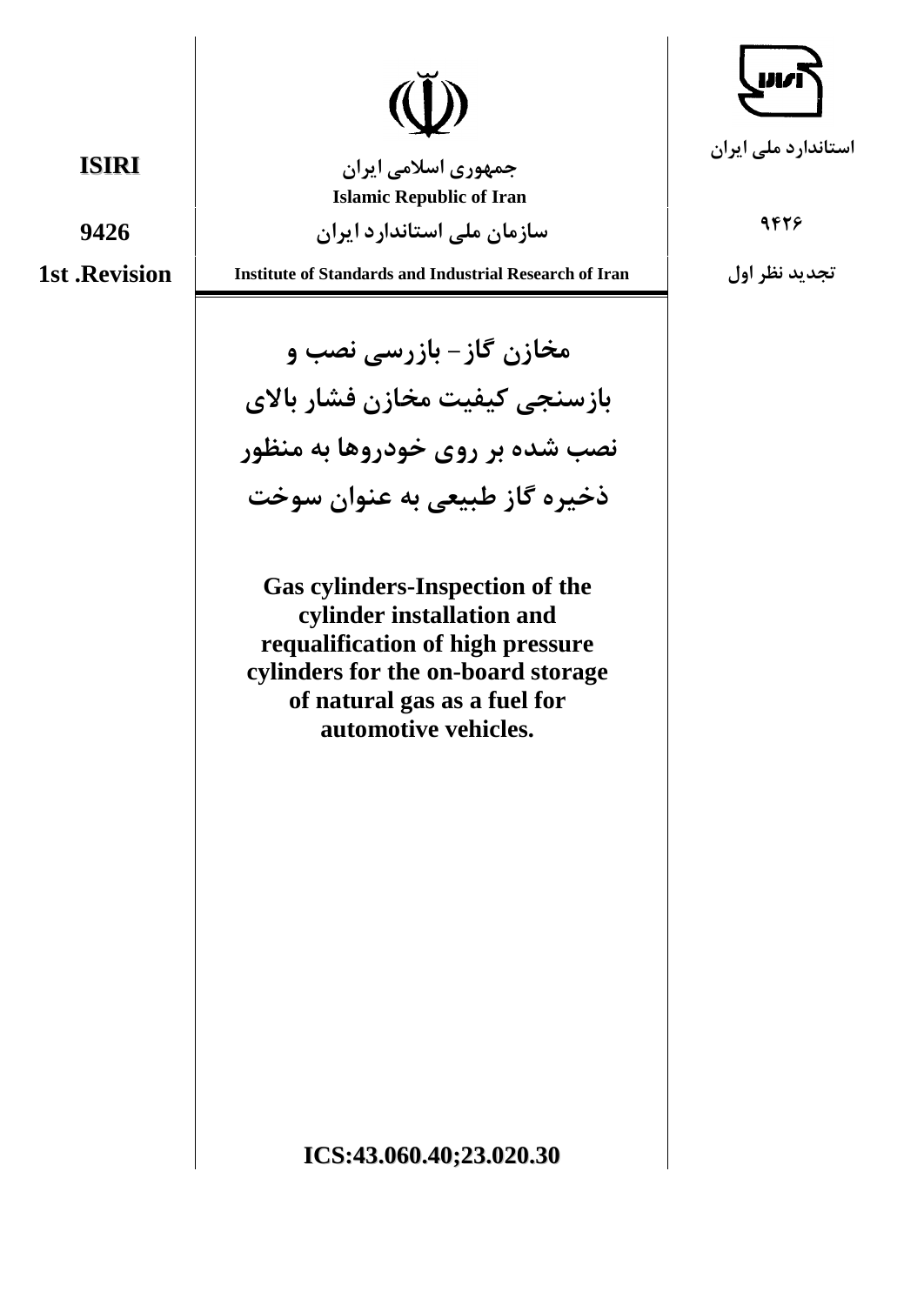#### به نام خدا

آشنایی با سازمان ملی استاندارد ایران

مؤسسهٔ استاندارد و تحقیقات صنعتی ایران به موجب بند یک مادهٔ۳ قانون اصلاح قـوانین و مقـررات مؤسسـهٔ اسـتاندارد و تحقیقات صنعتی ایران، مصوب بهمن مـاه ١٣٧١ تنهـا مرجـع رسـمی کشـور اسـت کـه وظیفـه تعیـین، تـدوین و نشـر استانداردهای ملی (رسمی) ایران را به عهده دارد.

نام موسسه استاندارد و تحقیقات صنعتی ایران به موجب یکصد و پنجاه و دومین جلسه شورای عالی اداری مـورخ ۹۰/۶/۲۹ به سازمان ملي استاندارد ايران تغيير و طي نامه شماره ٢٠۶/٣۵٨٣٨ مورخ ٩٠/٧/٢۴ جهت اجرا ابلاغ شده است .

تدوین استاندارد در حوزه های مختلف در کمیسیون های فنی مرکب از کارشناسـان سـازمان ، صـاحب نظـران مراکـز و مؤسسات علمي، پژوهشي، توليدي و اقتصادي آگاه و مرتبط انجام مي شود وكوششي همگام با مصالح ملـي و بــا توجــه بــه شرایط تولیدی، فناوری و تجاری است که از مشارکت آگاهانه و منصفانهٔ صاحبان حق و نفع، شامل تولیدکنندگان، مصرف-کنندگان، صادرکنندگان و وارد کنندگان، مراکز علمی و تخصصی، نهادها، سازمان های دولتی و غیـر دولتـی حاصـل مـی شود .پیش نویس استانداردهای ملی ایران برای نظرخواهی به مراجع ذی نفع و اعضای کمیسیون های فنی مربوط ارسـال میشود و پس از دریافت نظرها و پیشنهادها در کمیتهٔ ملی مـرتبط بـا آن رشـته طـرح و در صـورت تصـویب بـه عنـوان استاندارد ملی (رسمی) ایران چاپ و منتشر می شود.

پیش نویس استانداردهایی که مؤسسات و سازمان های علاقه مند و ذی صلاح نیز با رعایت ضوابط تعیین شده تهیــه مــی کنند درکمیتهٔ ملی طرح و بررسی و درصورت تصویب، به عنوان استاندارد ملی ایران چاپ و منتشر می شود .بدین ترتیب، استانداردهایی ملی تلقی می شوند که بر اساس مفاد نوشته شده در استاندارد ملی ایران شمارهٔ ۵ تدوین و در کمیتهٔ ملـی استاندارد مربوط که سازمان ملی استاندارد ایران تشکیل میدهد به تصویب رسیده باشد.

سازمان ملی استاندارد ایران از اعضای اصلی سازمان بین المللی استاندارد (ISO)` ،کمیسیون بـین المللــ الکتروتکنیـک و سازمان بين المللي اندازه شناسي قانوني (OIML) (OIML) است و به عنوان تنها رابـط أكميسـيون كـدكس غـذايي " در کشور فعالیت می کند. در تدوین استانداردهای ملی ایران ضمن توجه به شرایط کلی و نیازمندی های خاص  $\rm ^{^{\circ}}(CAC)$ کشور ، از آخرین پیشرفت های علمی، فنی و صنعتی جهان و استانداردهای بینالمللی بهرهگیری میشود .

سازمان ملی استاندارد ایران می تواند با رعایت موازین پیش بینی شده در قانون، برای حمایت از مصرف کننــدگان، حفـظ سلامت و ايمني فردي و عمومي، حصول اطمينان از كيفيت محصولات و ملاحظـات زيسـت محيطـي و اقتصـادي، اجـراي بعضی از استانداردهای ملی ایران را برای محصولات تولیدی داخل کشور و/یـا اقـلام وارداتـی، بـا تصـویب شـورای عـالی استاندارد، اجباری نماید. سازمان می تواند به منظور حفظ بازارهای بین المللی برای محصولات کشور، اجـرای اسـتاندارد کالاهای صادراتی و درجهبندی آن را اجباری نماید. همچنین برای اطمینان بخشیدن بـه اسـتفاده کننـدگان از خـدمات سازمان ها و مؤسسات فعال در زمینهٔ مشاوره، آموزش، بازرسی، ممیزی و صدورگواهی سیسـتم هـای مـدیریت کیفیـت و مدیریت زیستمحیطی، آزمایشگاه ها و مراکز کالیبراسیون (واسنجی) وسایل سنجش، سازمان ملـی اسـتاندارد ایـران ایـن گونه سازمان ها و مؤسسات را بر اساس ضوابط نظام تأييد صلاحيت ايران ارزيابي مي كند و در صورت احراز شـرايط لازم، گواهينامهٔ تأييد صلاحيت به آن ها اعطا و بر عملكرد آن ها نظارت مي كند. ترويج دستگاه بين المللي يكاها، كاليبراسـيون (واسنجی) وسایل سنجش، تعیین عیار فلزات گرانبها و انجام تحقیقات کاربردی برای ارتقای سطح استانداردهای ملی ایران از دیگر وظایف این سازمان است.

<sup>1-</sup> International Organization for Standardization

<sup>2 -</sup> International Electrotechnical Commission

<sup>3-</sup> International Organization of Legal Metrology (Organisation Internationale de Metrologie Legale)

<sup>4 -</sup> Contact point

<sup>5 -</sup> Codex Alimentarius Commission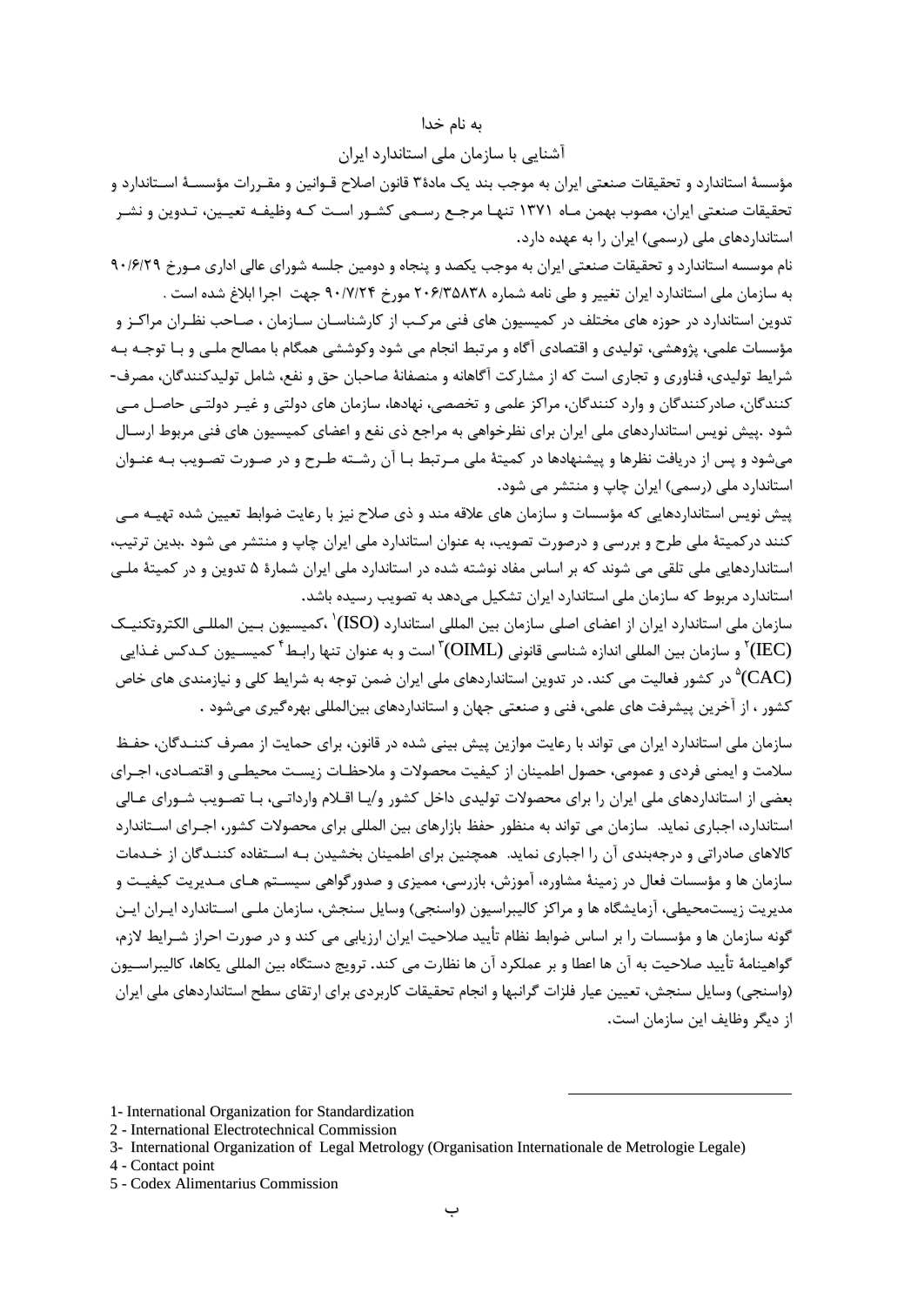كميسيون فني تدوين استاندارد " مخازن گاز-بازرسی نصب و بازسنجی کیفیت مخازن فشار بالای نصب شده بر روی خودروها بهمنظور ذخيره گاز طبيعي به عنوان سوخت"

| رئيس:                  | سمت و/ یا نمایندگی                    |
|------------------------|---------------------------------------|
| نگهدار جوزانی ، مهدی   | مؤسسه استاندارد و تحقیقات صنعتی ایران |
| (لیسانس مهندسی مکانیک) |                                       |

- دبير: عضو هيئت علمي دانشگاه آزاد اسلامي(تهران جنوب) يوسفي، مسعود (فوق لیسانس مهندسی مکانیک)
	- **اعضاء:**(اسامي به ترتيب الفبا) كارشناس شركت مخازن تحت فشار كاووش پرمه، مهرداد (لیسانس مهندسی متالورژی)

زيني وند، علي (فوق ليسانس مهندسي متالورژي)

سعيدي، امير رضا كارشناس شركت مخازن تحت فشار كاووش (لیسانس مهندسی متالورژی)

کارشناس خودروهای دوگانه سوز شرکت ایران خودرو

سعیدی نیا، افشین (لیسانس مهندسی متالورژی)

مدیر بازرسی فنی شرکت پیشگامان ایده های نوین

فخر السادات، سامان (لیسانس مهندسی کامپیوتر)

کارشناس شرکت ایران خودرو

کارشناس شرکت زامیاد

فلاحی، علی (لیسانس مهندسی متالورژی)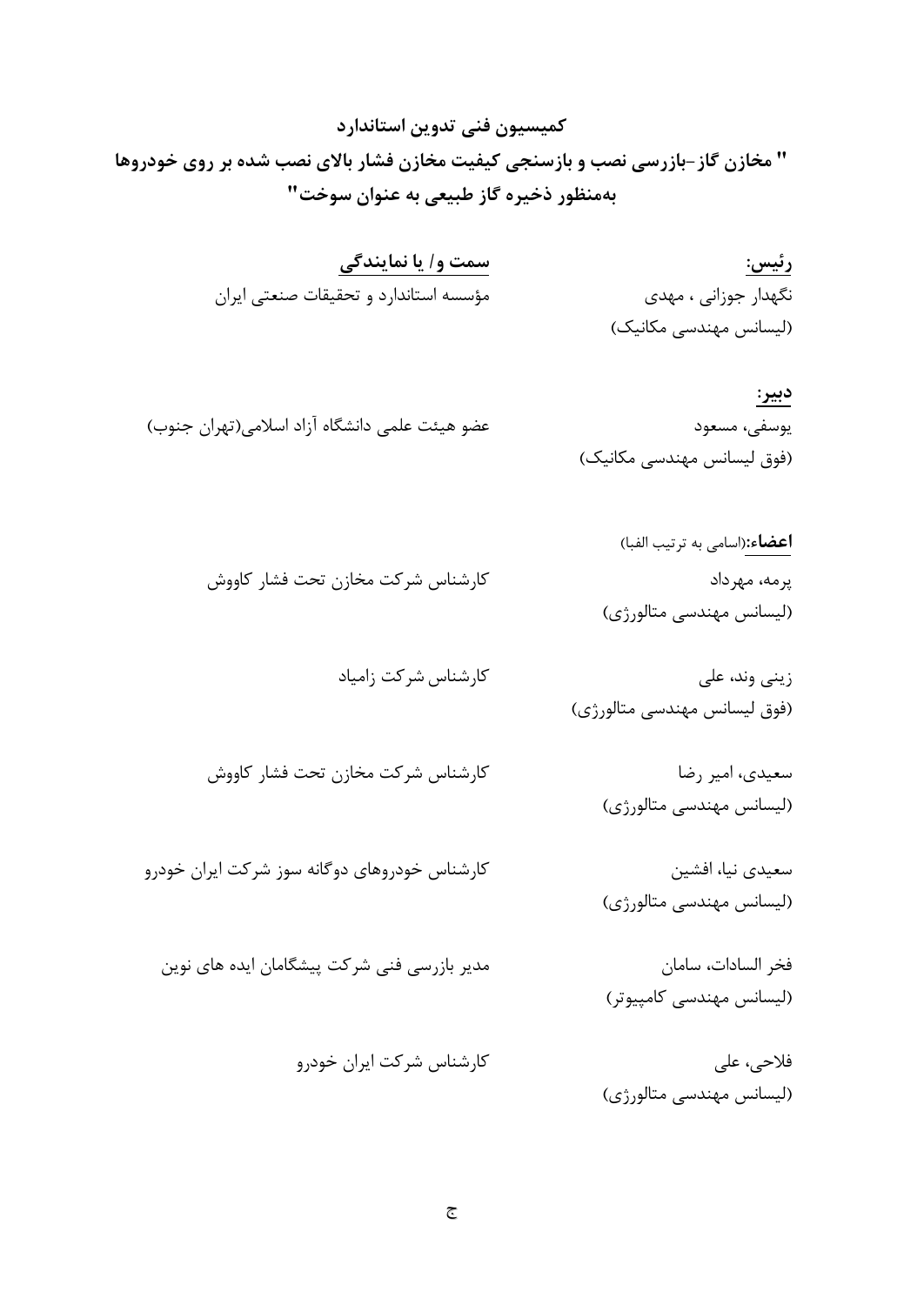نوايى، نادر (لیسانس مهندسی مکانیک)

کارشناس ارشد بازرسی فنی شرکت توف نورد ایران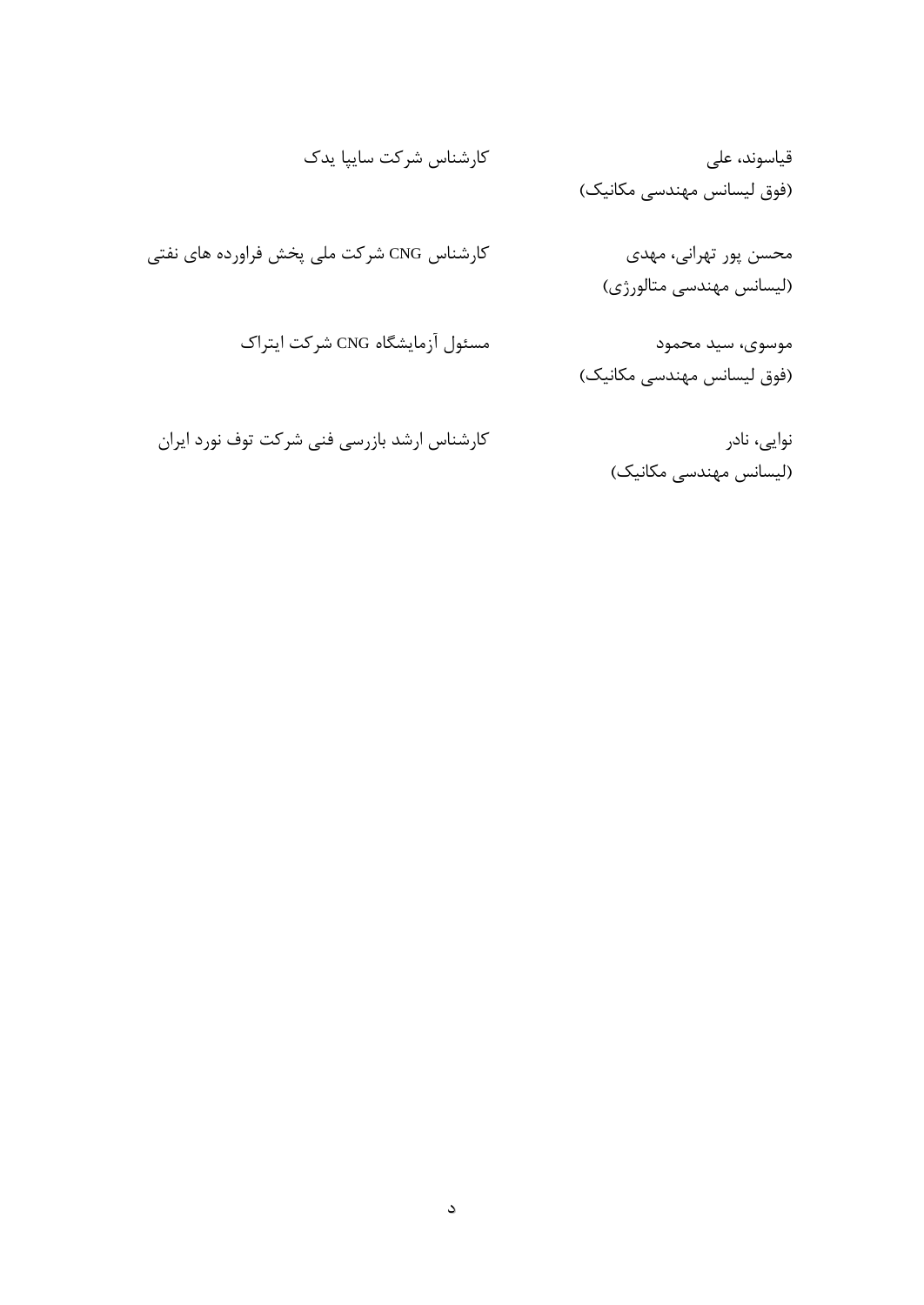| صفحه          | عنوان                                                                              |
|---------------|------------------------------------------------------------------------------------|
| ج             | آشنایی با مؤسسه استاندار د                                                         |
| د             | كميسيون فني تدوين استاندارد                                                        |
| ز             | پیشگفتار                                                                           |
|               | هدف و دامنه کاربرد                                                                 |
|               | مراجع الزامي                                                                       |
| ٣             | اصطلاحات و تعاريف                                                                  |
| $\mathcal{L}$ | اطلاعات پيش نياز                                                                   |
| ۱۳            | بازرس و سازمان بازرسی کننده                                                        |
| $\gamma$      | تجهيزات بازرسي                                                                     |
| ۱۵            | بازرسي مخزن، شير و وسيله اطمينان تخليه فشار                                        |
| ۴۹            | بازرسی نحوه نصب و استقرار مخزن                                                     |
| ۵۴            | امحاء مخازن غير قابل استفاده                                                       |
| ۵٧            | پیوست الف-شرایط بازرس(اطلاعاتی)                                                    |
| ۵۹            | پیوست ب-آزاد سازی فشار و خالی کردن مخازن CNG(اطلاعاتی)                             |
| ۶۲            | پیوست پ-شرایط و نحوه استفادهای که انجام بازرسیهای متعدد را مجاز مینماید.(اطلاعاتی) |
| ۶۴            | پیوست ت-نمونه چک لیست بازرسی نصب مخزن(اطلاعاتی)                                    |
| $\gamma$      | پیوست ث-ملاحظات مربوط به آزمون هیدرواستاتیک مخزن نوع CNG-1(اطلاعاتی)               |
| ۶۹            | پیوست ج–ماتریس(زمینه) مواد کامپوزیت(اطلاعاتی)                                      |
| ٧١            | پيوست چ- دستورالعمل ترميم مخازن كامپوزيت(اطلاعاتي)                                 |
| ٧۴            | پیوست ح- دستورالعمل ترمیم رنگ مخازن فولادی نوع CNG-1(اطلاعاتی)                     |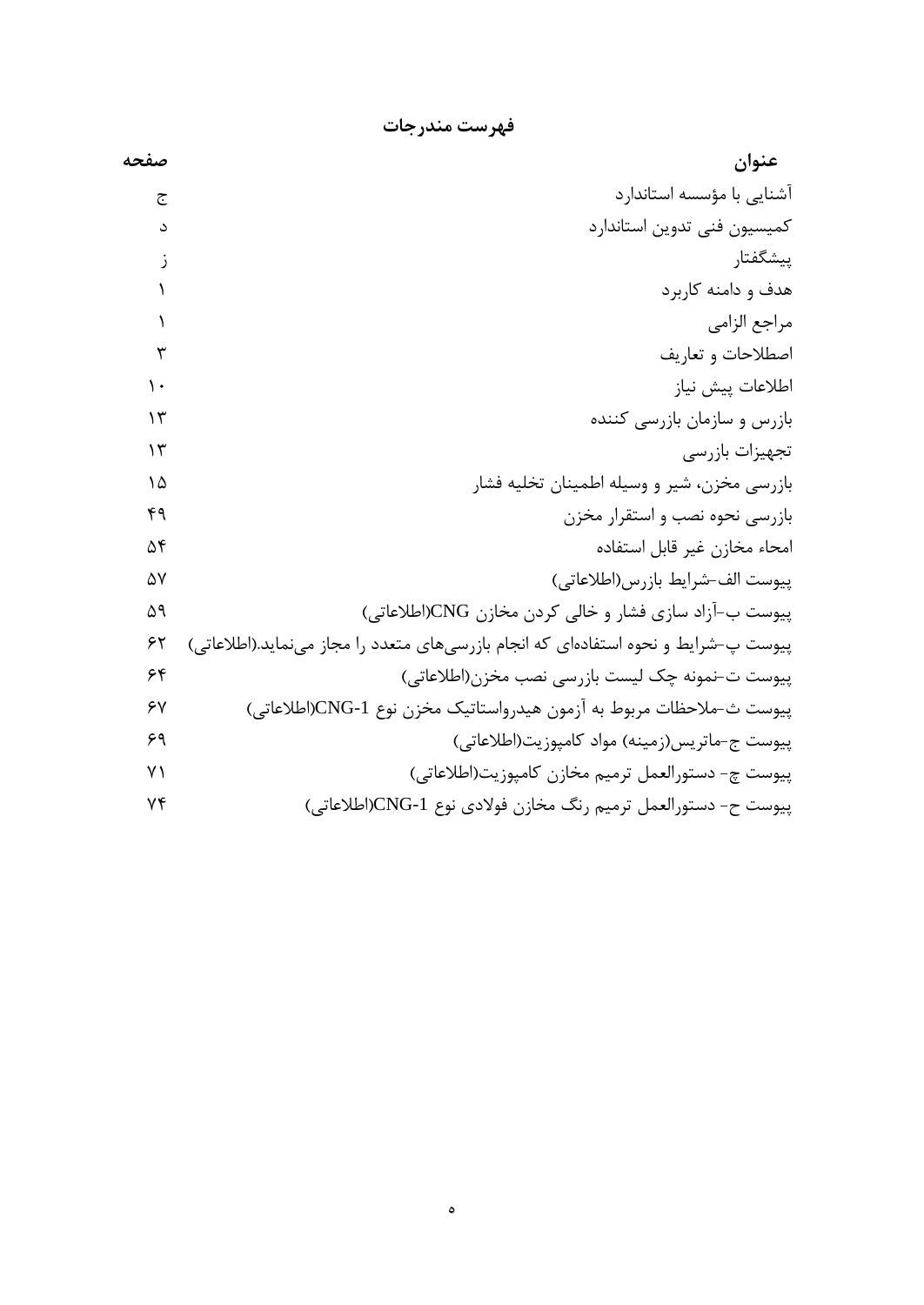استاندارد" مخازن گاز-بازرسی نصب و بازسنجی کیفیت مخازن فشار بالای نصب شده بر روی خودروها به منظور ذخیره گاز طبیعی به عنوان سوخت " نخستین بار در سال۱۳۸۶تدوین شد. این استاندارد براساس پیشنهادهای رسیده و بررسی توسط مؤسسه استاندارد و تحقیقات صنعتی ایران و تأیید کمیسیون های مربوط برای نخستین بار مورد تجدید نظر قرارگرفت و در پانصد و سی و سومین جلسه کمیته ملی استاندارد خودرو و نیروی محرکه مورخ ۱۳۹۰/۱۰/۱۱ تصویب شد. اینک به استناد بند یک مادهٔ ۳ قانون اصلاح قوانین و مقررات مؤسسه استاندارد و تحقیقات صنعتی ایران مصوب بهمن ماه ۱۳۷۱ بهعنوان استاندارد ملی ایران منتشر می شود.

ِيِيش گفتار

برای حفظ همگامی و هماهنگی با تحولات و پیشرفت های ملی و جهانی در زمینهٔ صنایع، علوم و خدمات، استانداردهای ملی ایران در مواقع لزوم تجدیدنظر خواهد شد و هر پیشنهادی که برای اصلاح و تکمیل این استاندارد ها ارائه شود، هنگام تجدیدنظر در کمیسیون فنی مربوط مورد توجه قرار خواهد گرفت. بنابراین باید همواره از آخرین تجدیدنظر استانداردهای ملی استفاده کرد. این استاندارد جایگزین استاندارد ملی ایران شماره ۹۴۲۶: سال ۱۳۸۶ است.

منبع و ماخذی که برای تهیه این استاندارد مورد استفاده قرار گرفته به شرح زیر است:

ISO 19078:2006-Gas cylinders - Inspection of the cylinder installation, and requalification of high pressure cylinders for the on-board storage of natural gas as a fuel for automotive vehicles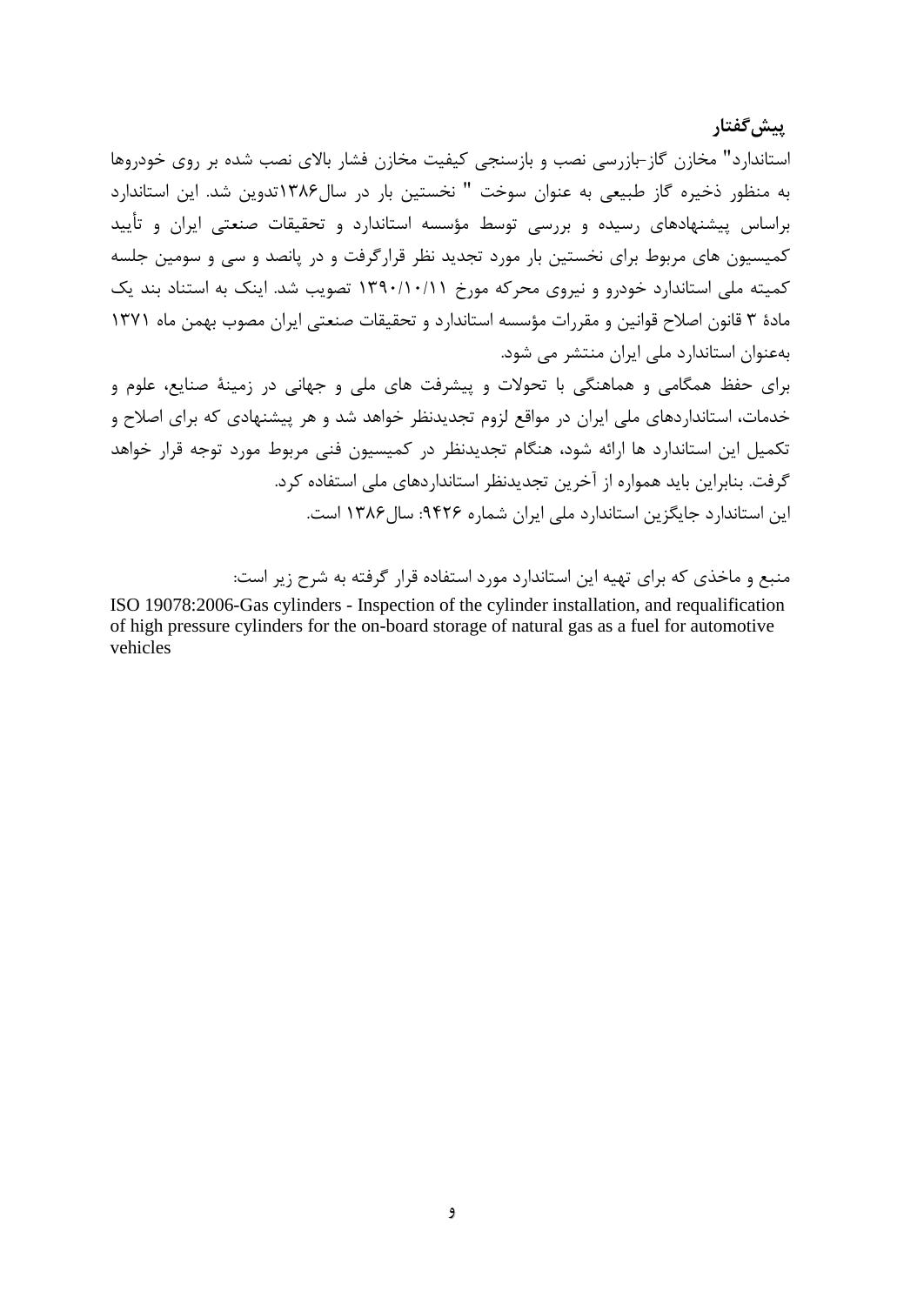# مخازن گاز-بازرسی نصب و بازسنجی کیفیت مخازن فشار بالای نصب شده بر روی خودروها به منظور ذخیره گاز طبیعی به عنوان سوخت

#### ۱ هدف و دامنه کاربرد

هدف از تدوین این استاندارد تعیین الزامات بازرسی<sup>٬</sup> نصب و بازسنجی کیفیت<sup>۲</sup> مخازن فشار بالای نصب شده بر روی خودروها بوده که به منظور ذخیره گاز طبیعی(بهعنوان سوخت) براساس استاندارد ملی ایران شماره ۷۵۹۸: سال ۱۳۸۹طراحی و ساخته شده اند. همچنین در این استاندارد معیار پذیرش<sup>۳</sup> و رد<sup>۴</sup> مخازن در شرایطی که راهنمای<sup>۵</sup> سازنده وجود ندارد؛ نیز مشخص مے شود.

این استاندارد برای انواع مخازن CNG نصب شده بر روی خودروهای جاده ای کاربرد دارد.

## ٢ مراجع الزامي

مدارک الزامی زیر حاوی مقرراتی است که در متن این استاندارد به آنها ارجاع داده شده است. بدین ترتیب آن مقررات جزئی از این استاندارد ملی ایران محسوب می شود. در صورتی که به مدرکی با ذکر تاریخ انتشار ارجاع شده باشد، اصلاحیه ها و تجدیدنظرهای بعدی آن مورد نظر این استاندارد ملی ایران نیست. در مورد مدارکی که بدون ذکر تاریخ انتشار به آنها ارجاع داده شده است همواره آخرین تجدید نظر و اصلاحیه های بعدی آن ها مورد نظر است. استفاده از مراجع زیر برای کاربرد این استاندارد الزامی است: ۲-۱-استاندارد ملی ایران شماره ۴۷۳: سال۱۳۸۶-سیلندرهای گاز-سیلندرهای فولادی قابل حمل و پر كردن مجدد با ساختمان جوش شده، براي گاز مايع-طراحي، ساخت و روش هاي آزمون ۲-۲-استاندارد ملی ایران شماره ۷۵۹۸: سال۱۳۸۹-خودروهای با سوخت گاز طبیعی فشرده(CNG)-ویژگیها و روش آزمون مجموعه قطعات گازسوز CNG و الزامات نصب آنها بر روی خودرو ۲–۳–استاندارد ملی ایران شماره ۱–۲۹۰۹: سال۱۳۸۴–سیلندرهای فولادی بدون درز قابل پرکردن مجدد-قسمت اول:طراحی، ساخت و آزمون سیلندرهای آبدیده و برگشت داده شده با استحکام کششی کمتر از ۱۱۰۰مگاپاسکال-ویژگی ها و روش آزمون ۲-۳-استاندارد ملی ایران شماره ۲-۲۹۰۹: سال۱۳۸۴-سیلندرهای فولادی بدون درز قابل پرکردن مجدد-قسمت اول:طراحی، ساخت و آزمون سیلندرهای آبدیده و برگشت داده شده با استحکام کششی بزرگتر یا مساوی ۱۱۰۰مگایاسکال-ویژگی ها و روش آزمون

1-Inspection

- 2 -Requalification
- 3 -Acceptance
- 4 -Rejection
- 5 -Guidance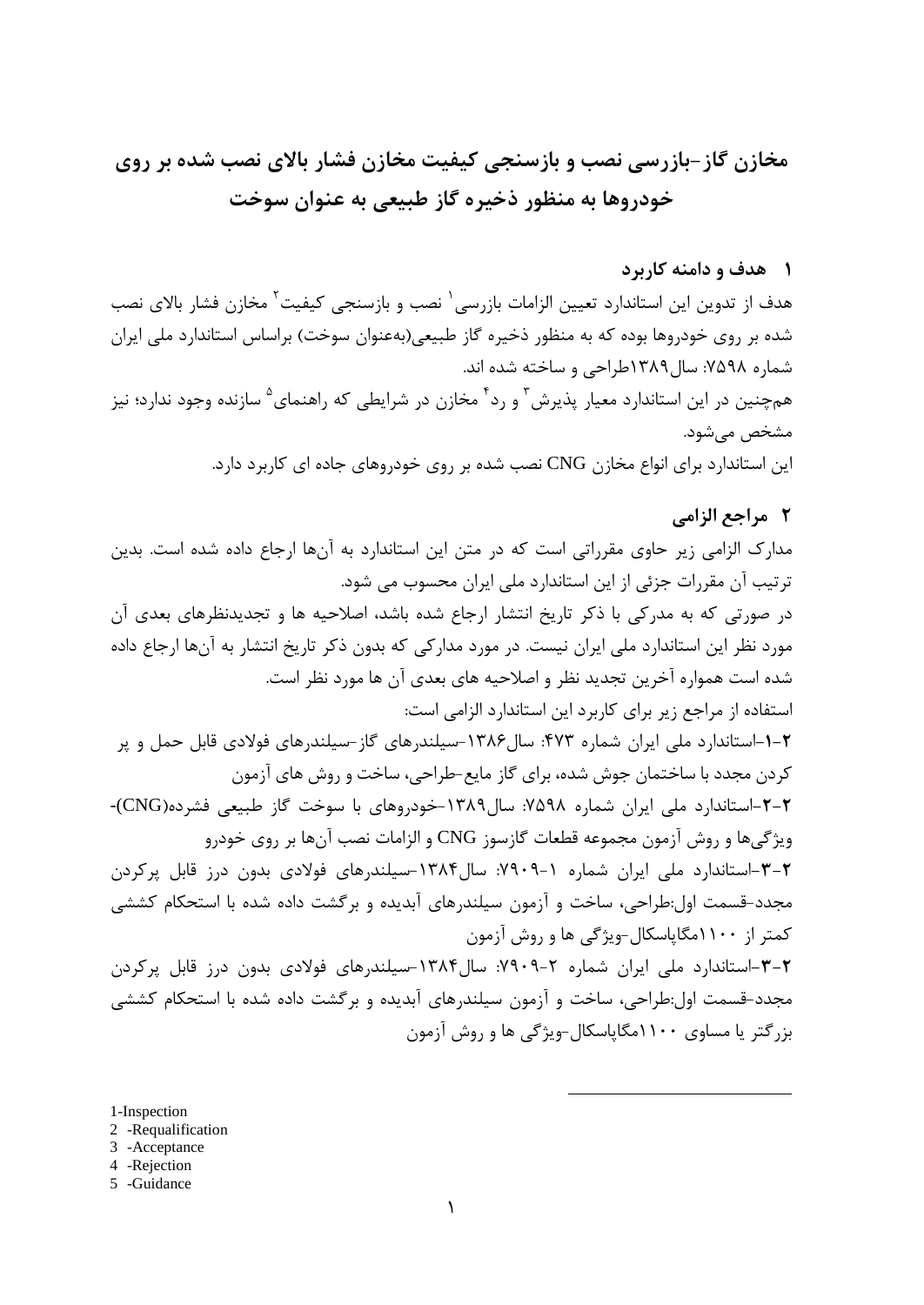2-4-ISO 6406:2005, Gas cylinders-Seamless steel gas cylinders-Periodic inspection and testing

2-5-ISO 8504-1:2000, Preparation of steel substrates before application of paints and related products- Surface preparation methods - Part 1: General principles

2-6-ISO 8504-2:2000, Preparation of steel substrates before application of paints and related products- Surface preparation methods -Part 2: Abrasive blast-cleaning

۳ اصطلاحات و تعاریف در این استاندارد اصطلاحات و تعاریف زیر به کار می رود: ۲-۱ سائىدگے<sub>،</sub>' آسيب وارده به مخزن يا تجهيزات<sup>٢</sup> است كه به علت سايش ّ ، تراشيده شدن <sup>٤</sup> يا ماليده شدن ْ مواد در اثر اصطكاك بوجود آمده باشد.

**یادآوری**-سائیدگی میتواند ناشی از مالیده شدن سبک و مکرر<sup>۶</sup> قطعاتی بر روی سطح مخزن بوده و یا می تواند در اثر مالیده شدن معدود<sup>۷</sup>(حتی یک مالش سنگین) ایجاد شده باشد.

 $^{\wedge}$ خد به  $^{\wedge}$ برخورد<sup>۹</sup> محکم جسمی به سطح مخزن است که بتواند باعث ایجاد بریدگی<sup>۱۰</sup>، کنده شدن<sup>۱٬</sup>، تورفتگی<sup>۱۲</sup> و و یا شکستگی قابل ملاحظه در سطح مخزن شود.

ی**ادآوری**– ضربه می تواند منجر به آسیب هایی نیز شود که در بررسی چشمی<sup>۱۳</sup> به آسانی مشخص نمی شوند. مانند تورّق(لايه لايه شدن)<sup>۱۴</sup>

۳–۳ مقطعات غیر قابل استفاده ۱<sup>۵</sup>

قطعاتی(مخزن یا بخشی از تجهیزات) هستند که برای ادامه استفاده مناسب نبوده و تعمیر یا ترمیم آنها مجاز نمي باشند.

- 1- Abrasion
- 2 -Equipment
- 3 -Wearing
- $4-$  Grinding
- 5-Rubbing
- 6- Many cycles
- 7 Few cycles
- 8- Impact
- $9 \text{Blow}$
- $10$  -Cut
- 11- Gouge
- 12 Indent
- 13-Visual examination
- 14-Delamination
- 15-Condemned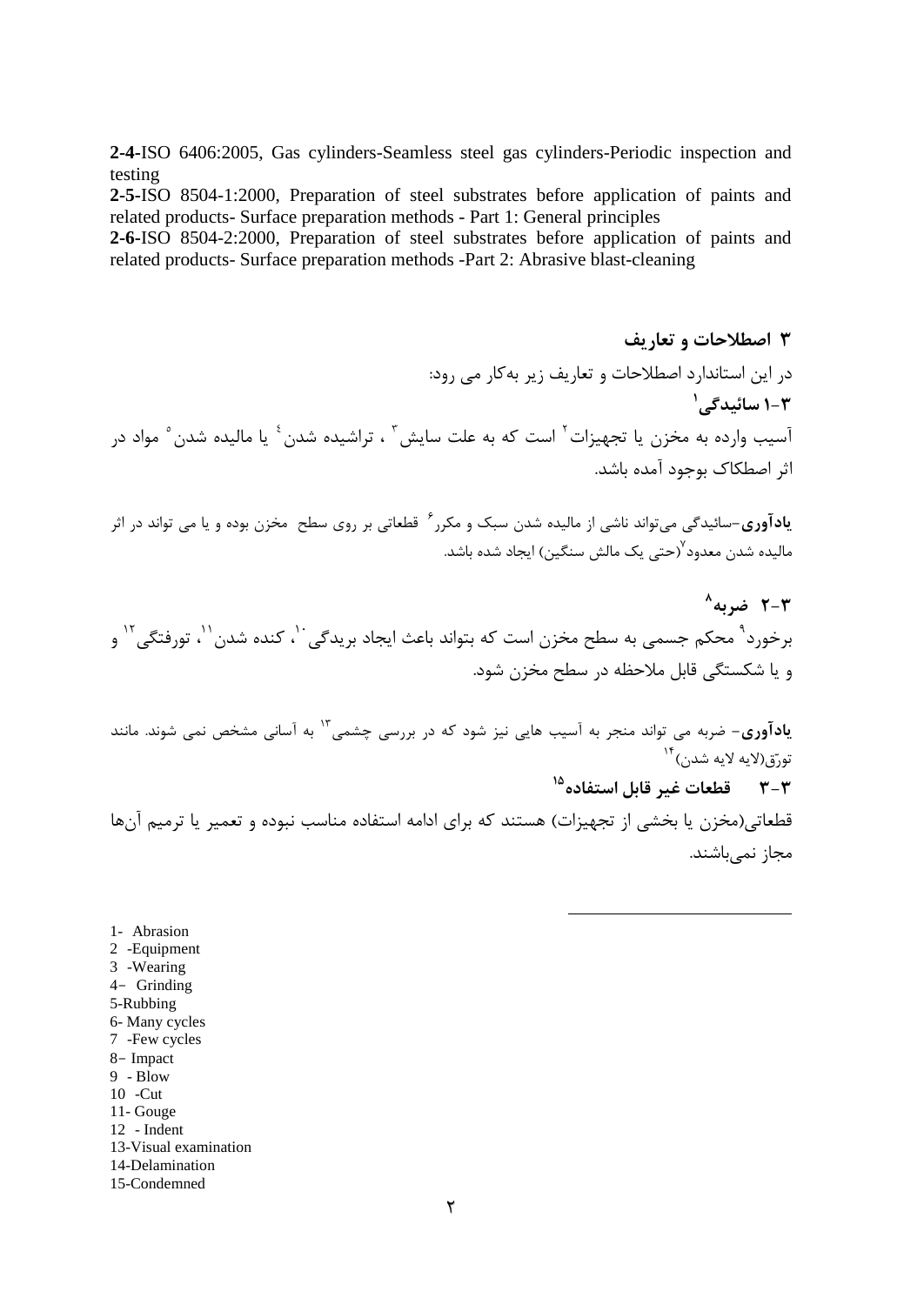ی**ادآوری**–این آسیب معمولاً درنتیجه بارگذاری بیش از حد و موضعی بوجود می آید که عمود برسطح لایه ها اعمال شود.

**۱۰**-۳ پوشش دهی خارجی<sup>۴</sup> عملیات سطحی بی رنگ یا رنگی است که به منظور حفاظت مخزن در برابر اثرات محیطی و یا بهبود ظاهر آن بر روي سطح مخزن انجام مي گيرد. ۲-۱۱ پیچیدن مارپیچی<sup>۵</sup> پیچیدن<sup>۲</sup> الیاف<sup>۷</sup> در راستای طولی محیطی هر دو بخش استوانه ای و عدسی شکل مخزن کامپوزیت مے باشد.

**یادآوری**– دراین نوع پیچیدن، جهت قرارگیری الیاف تقویتی بهگونه ای است که با محور طولی مخزن، زاویه ای را تشکیل مى دهند.

## ۲-۱۲ پیچیدن با الگوی محیطی<sup>^</sup>

2-Crazing 2-Destroyed 3 -Domes 1-External coating 5 -Helical 6-Winding 7 - Fibers

8 -Hoop direction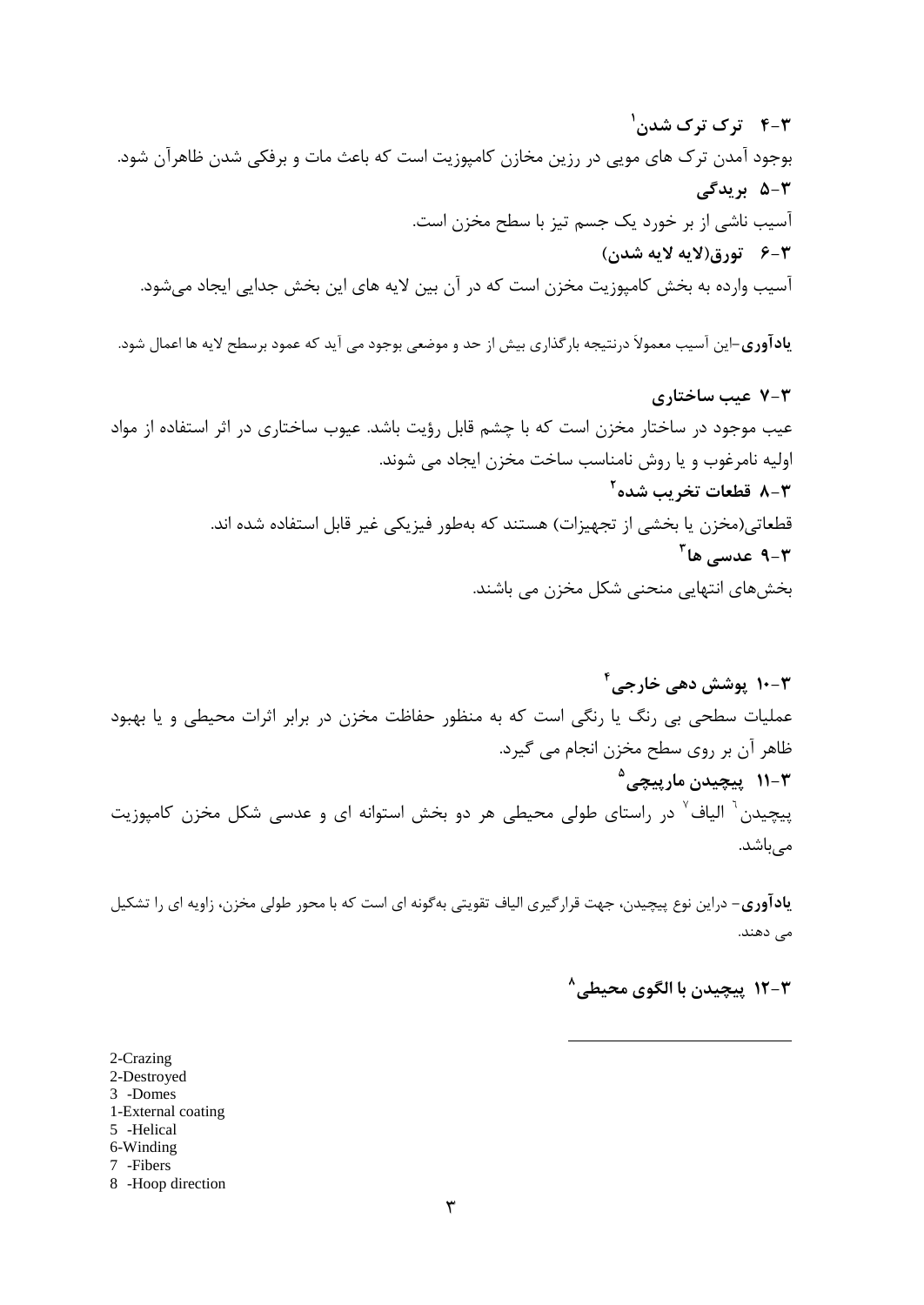پیچیدن الیاف تقویتی در بخش استوانه ای مخزن کامپوزیت می باشد.

**یادآوری**– در این نوع پیچیدن جهت قرارگیری الیاف تقویتی با محور طولی مخزن زاویه ۹۰ درجه دارد.

۲–۱۳ سازمان بازرسے کنندہ<sup>(</sup> شخصیت حقوقی نامیده می شود که عملیات بازرسی چشمی و آزمون هیدرواستاتیک مخازن CNG مورد استفاده در خودروهای با سوخت گاز طبیعی(NGV) را به عهده دارد. این سازمان باید از نظر مرجع قانونی، ذی صلاح باشد.

**14-3 علامت بازرسے آ** علامت، برچسب یا برچسب الحاقی <sup>۳</sup> نصب شده توسط سازمان بازرسی کننده بر روی مخزن می باشد که که نشان دهنده قبول شدن مخزن در فرایند بازرسی می باشد. **٣-١۵ آسيب سطح ١<sup>٢</sup> و شرايط آن** آسیب سطح ۱ کمترین آسیبی است که در مدت استفاده معمولی از مخزن اتفاق می افتد.

**یادآوری**– چنین آسیب هـایی معمولاً اثرات نامـطلوبی بر روی ایمنی مخزن و نیز استفاده مـداوم از آن ندارند. خراشیدگی د٫ ٫نگ<sup>۵</sup> یا شیا٫هایی<sup>۶</sup> د٫ فلز که عمق محسوس ندارند یا آسیب هـای مشابه در رنگ یا رزین مخازن کامپوزیت، بهطوری که رشته های نخ نما<sup>۷</sup> قابل مشاهده وجود نداشته باشد؛ در این سطح در نظر گرفته می شوند(به جدول ۱ مراجعه شود.).

## ۴-۱۶ آسیب سطح ۲ و شرایط آن

آسیب سطح ۲ آسیبی است که بسیار شدیدتر از آسیب سطح ۱ اما قابل اصلاح یا ترمیم ٔ است. یا اینکه با وجود آن می توان مخزن را برای استفاده بازگشت<sup>۹</sup> داد. این آسیب می تواند براساس توصیه های سازنده بهصورت آسیب سطح ۱ یا ۳ طبقه بندی شود(به بند ۷-۴-۳ و جدول ۱ مراجعه شود.). در پیوست های چ و ح این استاندارد روش ترمیم برخی از آسیب های وارده به مخازنCNG آورده شده است.

6-Inspection body 2 -Inspection mark  $3 - Tag$ 4-Level 1 damage 5- Scratched paint 6-Nicks 7-Frayed 8-Repair 9 -Return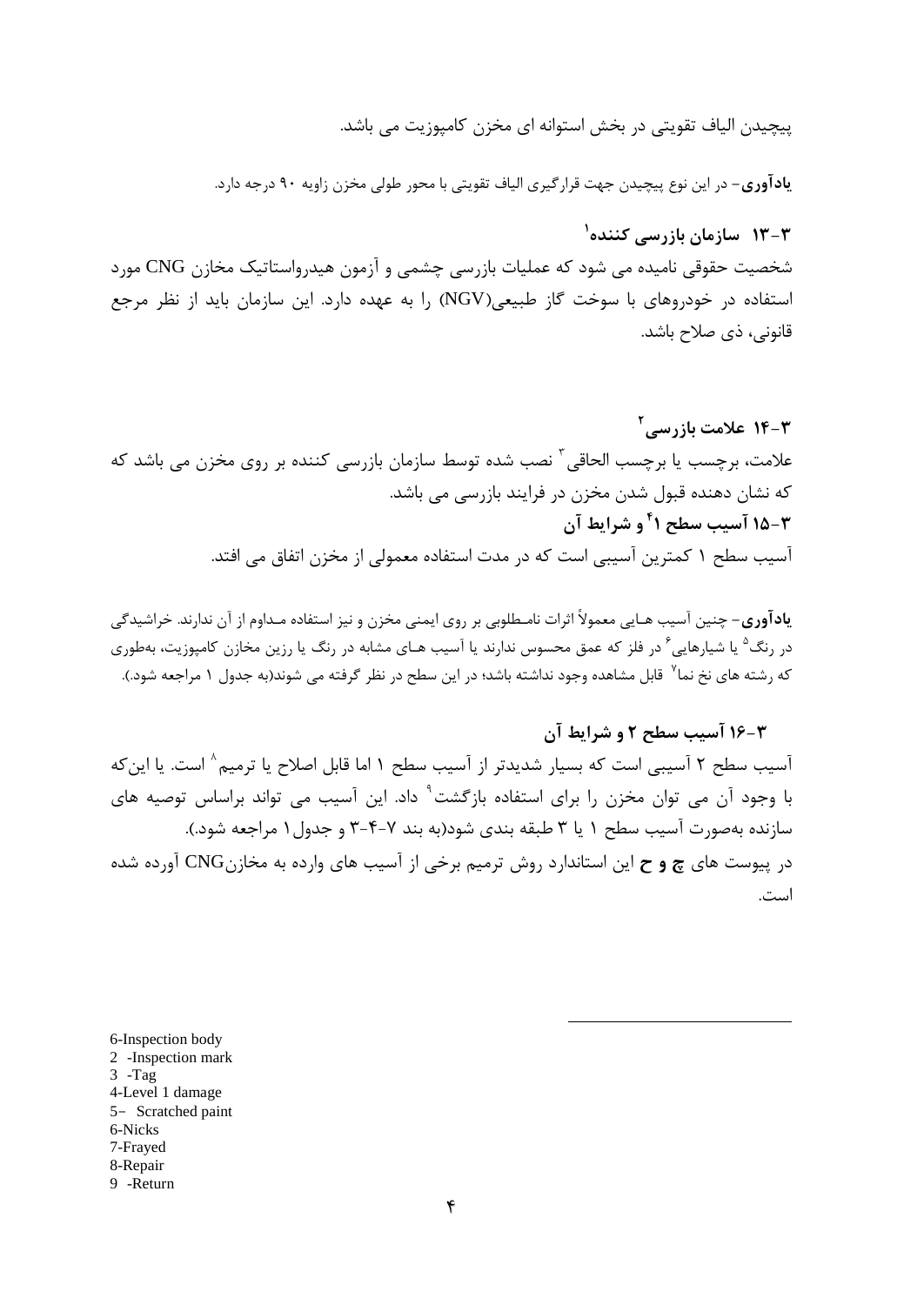## ۰۳-۱۷ آسیب سطح ۳ و شرایط آن آسيب سطح ٣ آسيبي است كه در صورت وجود آن بايد مخزن غير قابل استفاده` اعلام شود.

یادآوری-آسیب سطح ۳ بهگـونه ای است که در صورت وجـود آن، مخزن را بایستی بهصورتی تغییر داد که برای استفاده مداوم مناسب نبوده و قابل ترمیم نیز نباشد(به جدول ۱ مراجعه شود.).

۲-۲۳ وسیله اطمینان تخلیه فشار(PRD) وسیله ای است که گاز داخل مخزن را در شرایط اضطراری مشخص(افزایش بیش از حد دما یا فشار) آزاد مى سازد. 2-24 مرجع قانوني در این استاندارد منظور سازمان استاندارد و تحقیقات صنعتی ایران می باشد. ٢-٢٥ الياف تقويتي رشته های الیاف پیوسته موجود در بخش کامپوزیت مخزن می باشند که در برابر بار ناشی از اعمال فشار، مقاومت می کنند. مانند؛ الیاف کربن، آرامید و شیشه **۳-۲۶ مخزن رد شده<sup>ه</sup>** مخزنی می باشد که لازم است از کاربرد خارج شده یا به عبارت دیگر از روی خودرو پیاده شود.

1 -Condemned

2-Liner

3-Overpressurization

4 -Pressure Relief Device

5 -Rejected cylinder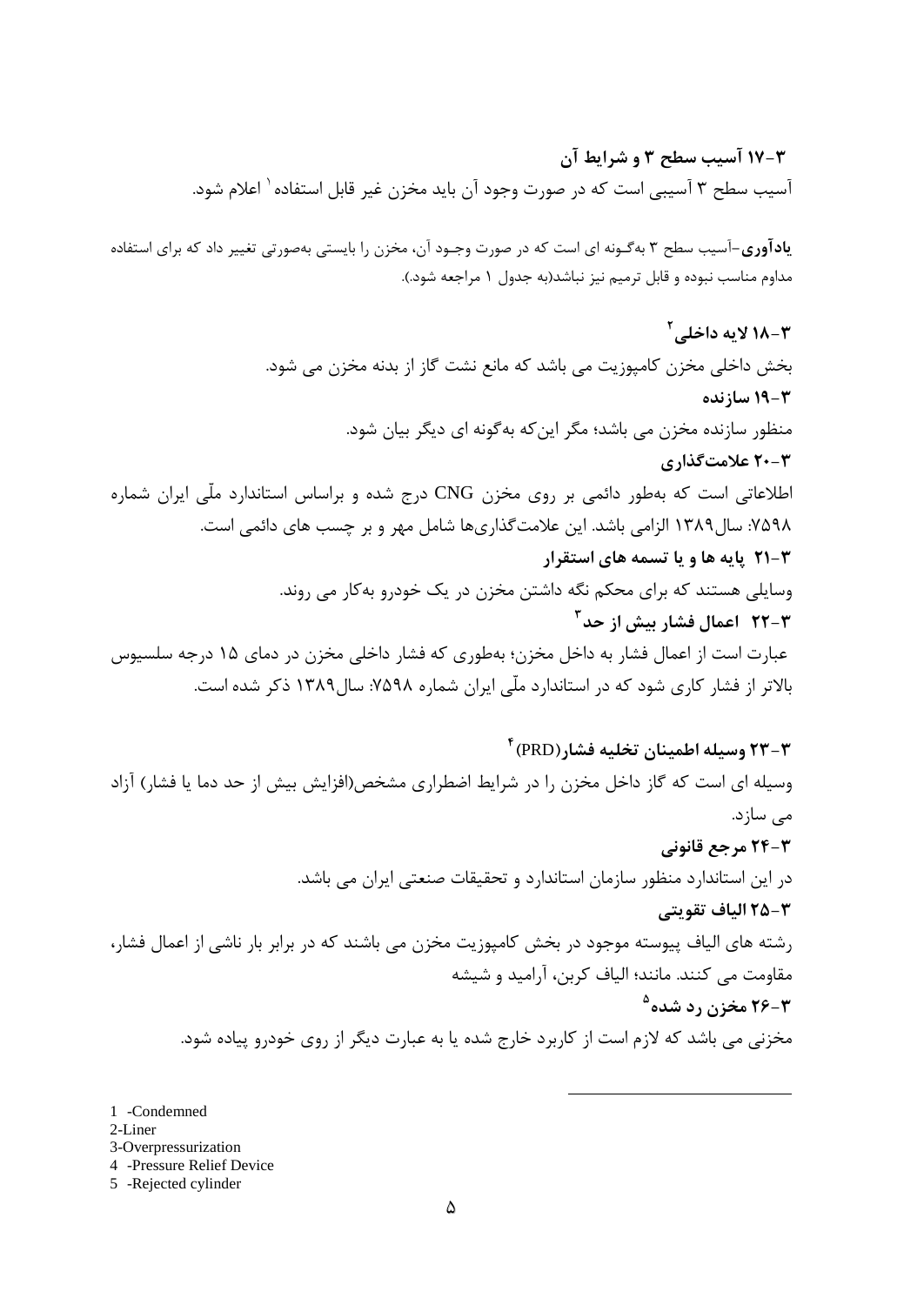**یادآوری**- در صـورت وجـود آسیب سطح ۲ در مخزن، باید قبل از ترمیم یا غیـر قابل استفاده اعلام کردن آن، مخزن ارزيابي شود. امّا در صـورت وجـود آسيب سطح ٣ بايد مخـزن يا تجهيزات، غير قابل استفاده اعلام شود.

۲-۲۷ ترمىم ترمیم یا بازکاری است که به منظور رساندن شرایط مخزن یا تجهیزات به حد قابل قبول انجام می گیرد.  $\cdots$  i,  $\mathsf{Y}\Lambda-\mathsf{Y}$ ماده ای است که برای بههم پیوستن و نگه داشتن الیاف در جای خود بهکار می رود.

**یادآوری**– این ماده معمولاً از جنس ترمو پلاستیک یا ترموست می باشد.

**۲–۲۹ فشار کاری<sup>(</sup>** فشار تثبیت شده در دمای یکنواخت ۱۵ درجه سلسیوس می باشد که در علامتگذاری مخزن ذکر مي شود. ۳۰-۳ ترک خوردن ناشي از تنش و خوردگي (SCC) پدیده ای است که بهدلیل همزمانی اثرات اعمال بار و محیط خورنده ٔ بوجود می آید و منجر به تکه تکه شدن و یا ترک برداشتن <sup>؛</sup> مواد می شود.

**یادآوری**– چنین ترک هایی در مواد کامپوزیت نوعاً به سختی مشخص می شوند و عمود بر راستای الیاف می باشند. این آسیب ممکن است بهصورت مجموعه ای از ترک ها یا بهصورت یک ترک خوردگی واحد ظاهر شود.

۳-۳۱ شیر وسیله نصب شده دریکی از دهانه های رزوه شده مخزن است که معمولاً برای تنظیم جریان گاز ورودی یا خروجی از مخزن مورد استفاده قرار می گیرد.

**یادآوری**– شیر دستـی با دست و شیر برقـی با جریان برق(بهطور الکتریکی) باز و بسته میشود. البته برخی از شیر های برقی را می توان بهطور دستی و با استفاده از ابزار ویژه باز و بسته نمود.

۳-۳۲ خط لوله تهو به<sup>۵</sup> خط(لوله) فشار بالای مورد استفاده برای هدایت گاز خروجی از وسیله اطمینان تخلیه فشار به بیرون از خودرو می باشد؛ بهطوری که گاز را بتوان بهصورت ایمن تخلیه نمود.

1 -Settled

- 2 -Stress Corrosion Cracking
- 3-Aggressive
- $4$  -Rift
- 5 -Vent line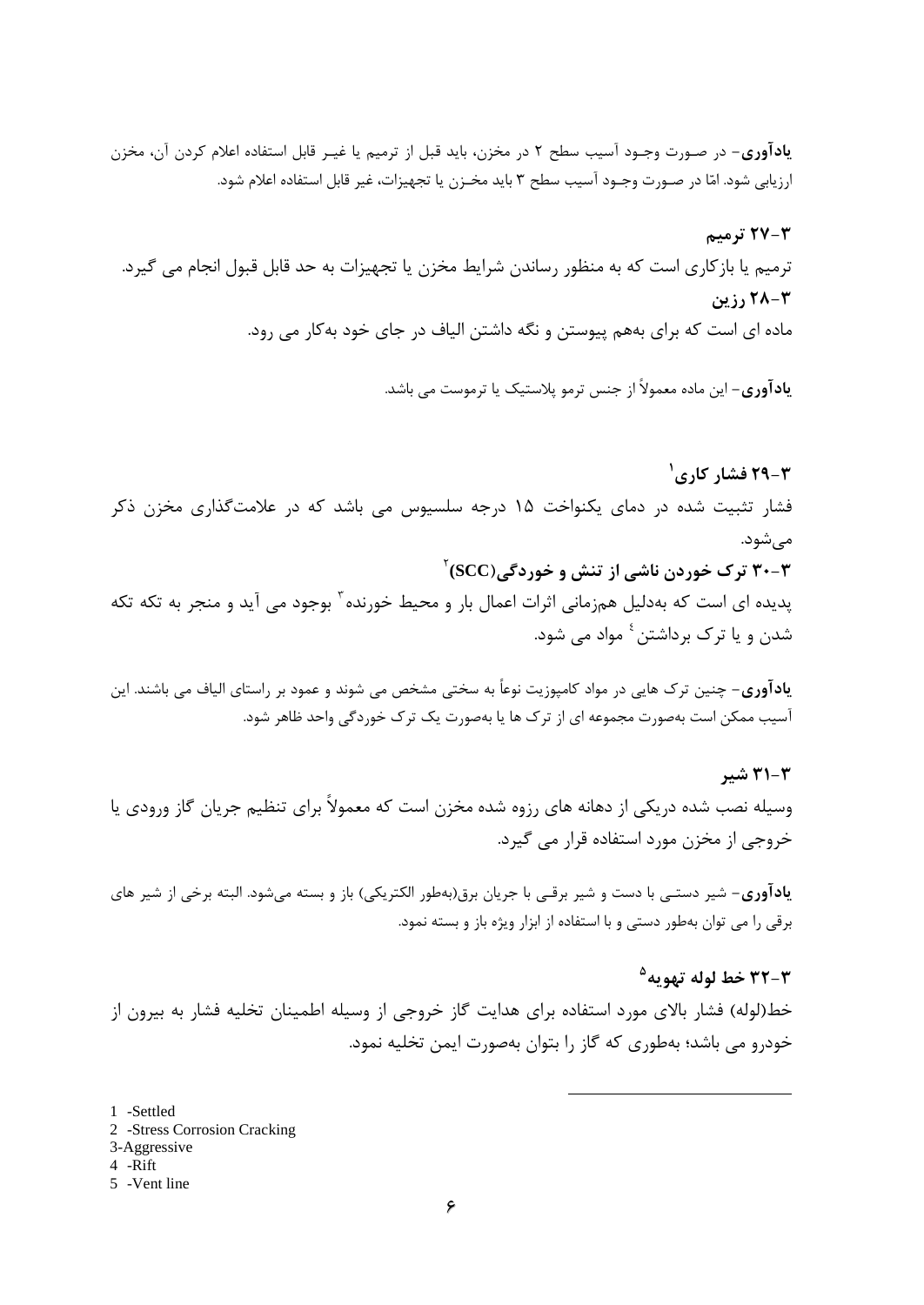۱-۴ کلیات مخازن سوخت خودروهای گازسوز CNG که در این استاندارد مورد بازرسی قرار می گیرند؛ بر مبنای استاندارد ملّی ایران شماره ۷۵۹۸: سال۱۳۸۹ طراحی و واجد شرایط شدهاند. این مخازن دارای علامت گذاریهایی هستند که نوع ساختار مخزن را براساس استاندارد مذکور مشخص می سازند.

## ۲-۲ انواع مخزن و تشریح آنها

۴ اطلاعات پیش نیاز

۴-۲-۱ مخزن فلزي نوع CNG-1

مخزن نوع CNG-1 فلزي است و مي توان اين نوع مخازن را از هر آلياژي از فولاد يا آلومينيوم ساخت كه با الزامات كيفيتي مقرر در استاندارد طراحي آن انطباق دارند.

#### ۲-۲-۴ مخزن نوع CNG-2

مخزنی است با لایه داخلی فلـزی که بخشی از آن با الیــاف پیــوسته آغشــته بـه رزیـن تـقــویت شـده است(الياف بهطور محيطي روي مخزن پيچيده شده اند.).

این مخازن دارای یک لایه داخلی فلزی هستند که دارای استحکام و ضخامت کافی مـی باشـد تـا بتوانـد تمامی بارهای طولی در فشار ترکیدن را تحمل نموده و بدون شکست در برابر فشاری مقاومت نمایـد کـه ضریب مشخص و استانداردی از فشار کاری اسمی می باشد. جنس لایه داخلی این مخازن همـان جـنس مخازن نوع CNG-1 است(به بند ۴-۲-۱ مراجعه شود.).

این مخازن تنها با الیاف پیچیده شده در جهت محیطی تقویت شده اند. الیاف تقویتی می توانند از جنس کربن، آرامید، شیشه یا ترکیباتی از آنها باشند.

### CNG-3 مخازن نوع 3-CNG

مخزنی است با لایه داخلی فلـزی که تمـامی بدنه آن با الـیاف پیـوسـته آغشته به رزیـن تقــویت شـده است(الیاف بهصورت تمام پیچ یعنی؛ در هر دو جهت محیطی و محوری مخزن پیچیده شده اند.). این مخازن دارای یک لایه داخلی فلزی بوده که بار را تحمل می کند؛ اما استحکام و ضخامت کافی برای تحمل بارهای طولی در فشار ترکیدن را ندارد. این مخازن با الیاف پیچیده شده در هر دو جهت محیطی و محوري تقويت شده اند. الياف تقويتي مي توانند از جنس كربن، آراميد، شيشه يا تركيباتي از آنها باشند. جنس لایه داخلی این مخازن همان جنس مخازن نوع CNG-1 است(بـه بند ۴-۲-۱ مراجعه شود.). ۴-۲-۴ مخازن نوع CNG-4

مخزنی است با لایه داخلی غیر فلزی که تمام بدنه آن با الیـاف پیوســته آغشــته بــه رزیــن تقویـت شــده است(مخزن تمام كاميوزيت).

این مخازن دارای یک لایه داخلی غیر فلزی هستند که بار را تحمل نمی کند. جنس این لایه داخلی نوعاً از مواد ترموپلاستیکی و الیاف تقویتی از جنس کربن، آرامید، شیشه و یا ترکیباتی از آنها میباشد.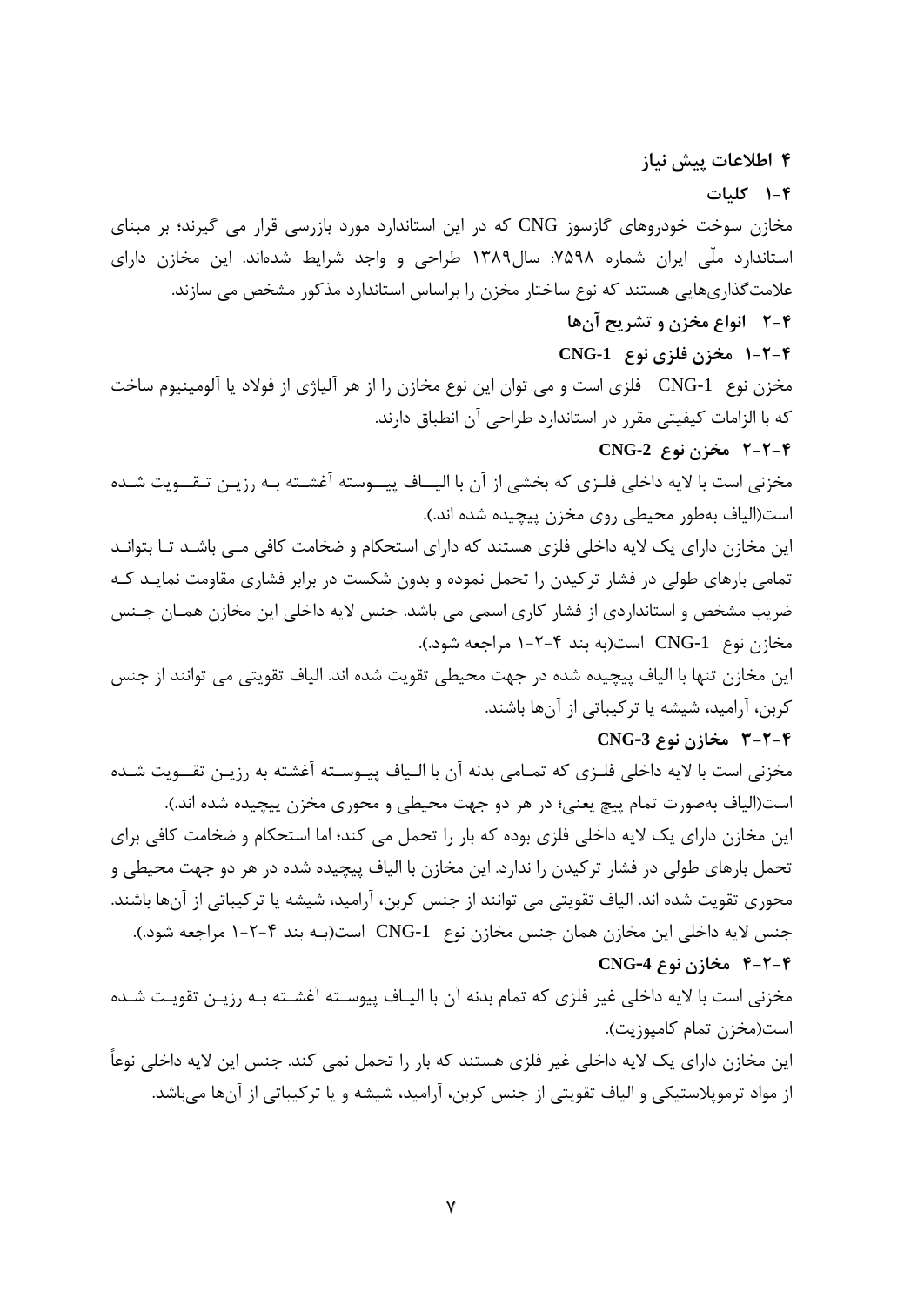این مخازن با الیاف پیچیده شده در هر دو جهت محیطی و محوری تقویت شده اند. بهمنظور نصب شیر یا PRD از نافی های فـلـزی استفاده مے شـود کـه نوعــاً از جـنس آلـومیـنیـــوم یـا فـــولاد زنــگ نـزن مے باشند.

**یادآوری**– در پیوست **ج** اطلاعات پیش نیاز درمورد زمینه(ماتریس) مواد کامپوزیت آورده شده است.

### ۴-۳ اطلاعات موجود در علامت گذاری مخزن

ت- تاريخ انجام آزمون اصلي فشار

ث- علامت بازرسي

به منظور بررسی لغات دقیق، اندازه حروف و متن مورد نیاز برای علامتگذاری مخزن بایـد بـه اسـتاندارد طراحی مخزن مراجعه نمود. اطلاعات زیر که در اسـتاندارد ملــی ایـران شــماره ۷۵۹۸: سـال ۱۳۸۹ آورده شدهاند؛ باید مورد بررسی قرار گیرند: الف- عبارت "فقط براي CNG" ب- جمله "يس از تاريخ \*\* /\*\*\*\* استفاده نشود."

ی**ادآوری**- در اینجا علامت \*\* ماه و علامت \*\*\*\* سال انقضاء می باشد. ب- مشخصه سازنده ت- مشخصه مخزن(شماره سريال و ساير موارد مربوط به مخزن) ث- فشار و دمای کاری ج-شماره این استاندارد به همراه نوع و شماره ثبت گواهی مخزن چ- جمله"فقط از وسایل اطمینان تخلیه فشار و یا شیرهای اطمینان مورد تأیید سازنده استفاده شود." ح- تاریخ ساخت(شامل ماه و سال) خ- اطلاعات تکمیلی که توسط مؤسسه استاندارد و تحقیقات صنعتی ایران الزامی شده است. درصورت استفاده از برچسب، تمامی مخازن باید دارای شماره شناسایی مجزا و منحصر بفـرد باشـند کـه روی یک سطح فلزی در معرض دید حک شده است. تا در صورت از بین رفـتن برچسـب، ردیـابی آنهـا امکان پذیر باشد. ۴-۴ علامتگذاری تکمیلی اطلاعات تکمیلی ذیل را می توان درج نمود: الف- PRD های ویژه و شیرهای تأیید شده برای استفاده همراه با این مخزن ب- محدوده دمای گاز داخل مخزن پ-گنجایش نامی مخزن بر حسب لیتر آب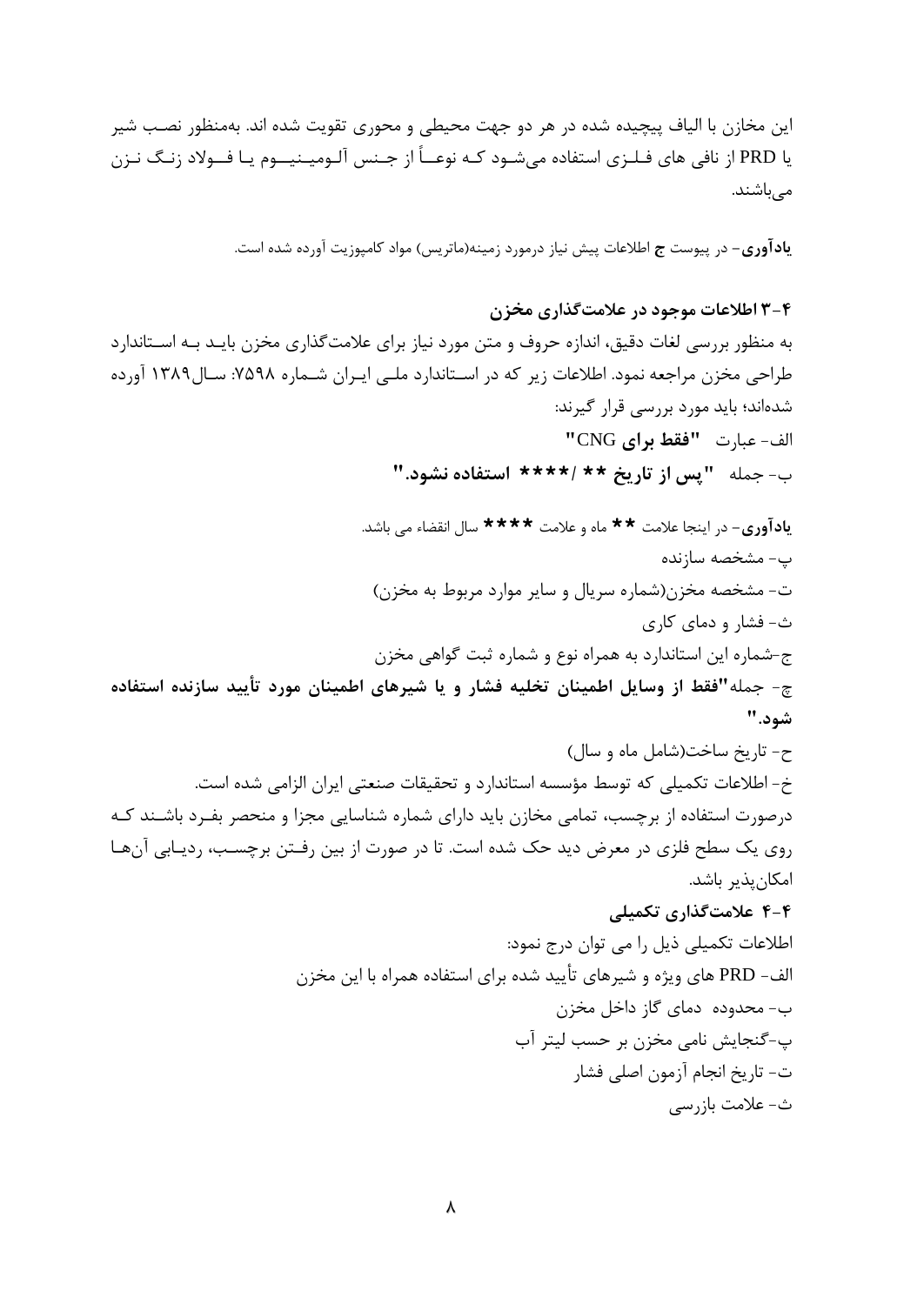۵- بازرس و سازمان بازرسی کننده

بازرس و سازمان بازرسی کننده باید تأیید صلاحیت شده باشــند. در پیوسـت **الــف** نمونــه ای از حــداقل شرایط بازرس آورده شده است. به منظور اطمینان از مناسب بودن مخازن بـرای ادامـه اسـتفاده بـهطـور ايمن، بازرسي بايد منحصراً توسط افراد ذي صلاح انجام پذيرد(به پيوست **الف** مراجعه شود.). در تمام مدت بازرسی، بازرس باید به تجهیزات شرح داده شده دربند ۶ و به مدارک اشـاره شـده در بنــد ۷–۳–۲ به آسانی دسترسی داشته باشد.

خودروی مورد بازرسی باید به گونه ای مستقر شود که بازرس به سطح مخـزن ِ دسترسـی کامـل داشـته باشد؛ در غیر این صورت باید براساس توصیه های سازنده خودرو عمل شود(به بند ۷–۳–۵ مراجعه شود.). در صورتی که بازرس سطوح شرح داده شده در بند ۷ که بـه بازرسـی تکمیلـی یـا آزمـون نیـاز دارنـد را تشخیص داد؛ باید طبق توصیه های مذکور درپیوست **ب** و دستورالعمل های سازنده، گــاز(فشــار) مخــزن تخلیه شده` و سپس از روی خودرو برداشته شود. اگر بازرس تشخیص دهد که مخزن لازم است بـهطـور دائمی از سامانه جدا شود؛ این امر باید مطابق بند ۹ صورت گیرد.

۶۔ تجہیزات بازرسے

۰-۶ چراغ مناسب با نور کافی برای روشن کردن و بازدید سطوح خارجی مخـازن، پایـه هـای اســتقرار، شيرها، خطوط لوله تهويه و غيره.

**هشدار** – برای جلوگیری از وقوع احتراق یا آتش سوزی باید از چراغ های ضد انفجار <sup>۲</sup> استفاده نمـود؛ یـا ایــن *کـ*ه از تهویــه كامل محيط مطمئن شد.

۶–۲ آیینه های زاویه دار بازرسی <sup>۳</sup> یا وسایل مناسب دیگر به منظور کمک به انجام بازرســی سـطوحی از مخزن که به واسطه نصب تا اندازه ای پنهان هستند.

۶–۳ ابزار آلات دستی مختلف برای برداشتن پوشش ها، روکش ها یا تجهیزات نصب شـده، بـه منظـور مشاهده سطوح خارجی مخزن، پایه های استقرار، شیرها، PRD ها و دیگر اجزاء و قطعات. ۴-۶ آچار گشتاورسنج <sup>۴</sup> به منظور بررسی اندازه گشتاور بستن پیچ های پایه استقرار. ۰۶–۵ عمق سنج<sup>۵</sup> برای اندازه *گ*یری عمق بریدگی ها، حفره ها و سائیدگی ها. توصیه می شود کــه از یــک عمق سنج یا حفره سنج تجاری استفاده شود. ۶-۶ خط کش ٔ به منظور ارزیابی تورفتگی و برآمدگی ها. ۶-۷ خط کش یا متر نواری برای اندازهگیری طول بریدگی ها و مساحت سائیدگی ها.

- 1 -Depressurize
- 2 Explosion proof lights
- 3 -Angled inspection mirrors
- 4 -Torque wrench
- 5 -Depths gauge
- 6 -Straight edge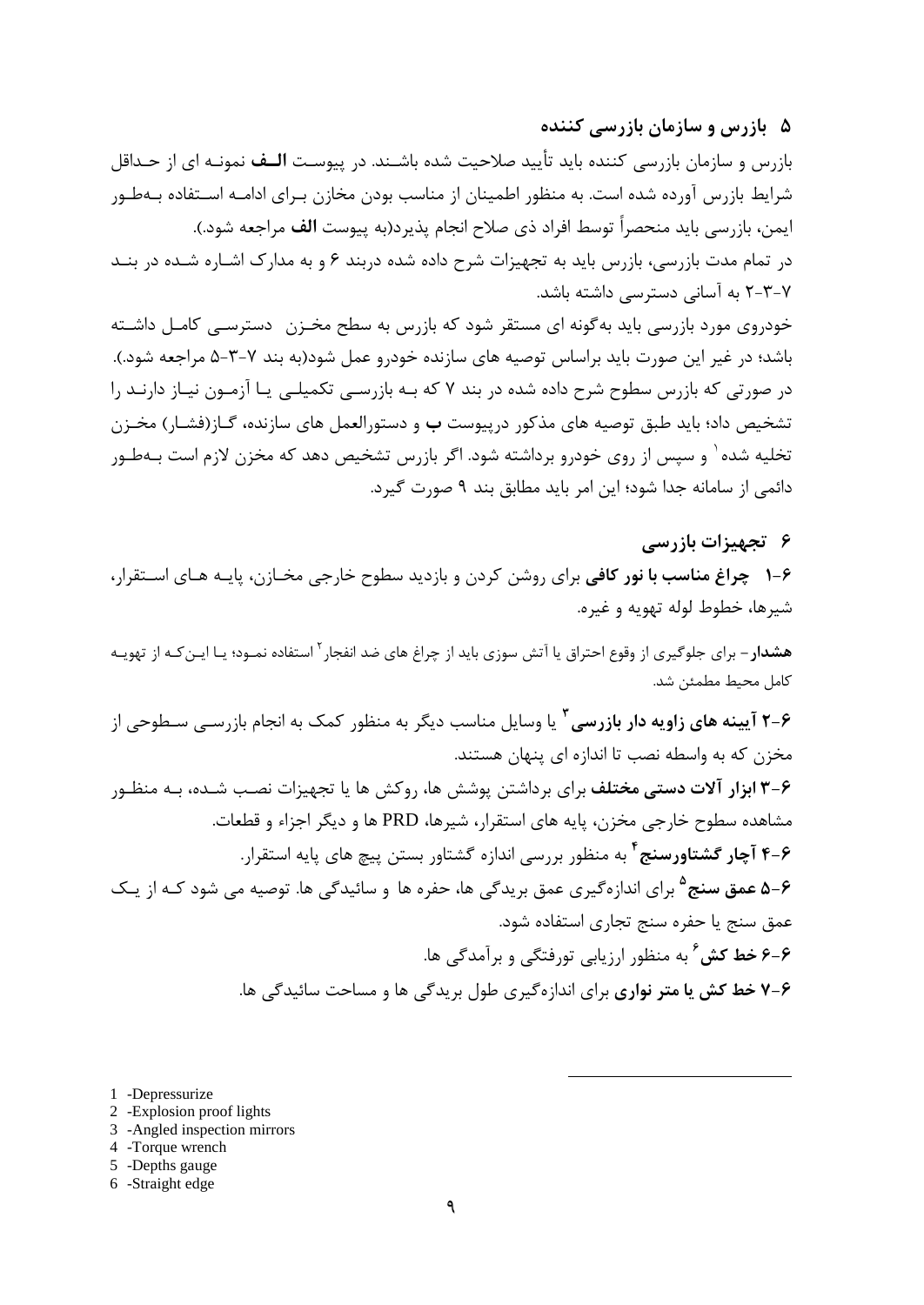**۶–۸ نوع تجاری سیال نشت یاب<sup>۱</sup>** که حاوی آمونیاک، مواد خورنده قوی یا مواد شیمیایی ناساز گار با مواد مواد به کار رفته در سامانه نمی باشد. این سیال معمولاً محلول رقیق آب و صابون ` یا همان کـف صـابون میباشد؛ که با این معیارها انطباق دارد. برای انجام آزمون نشتی همچنین می توان از یک آشکار ساز گاز متان استفاده نمود. اطلاعات تکمیلی در بند ۷-۶-۴ آورده شده است. **۶-۸ ضخامت سنج ماوراء صوت <sup>۳</sup> برای اندازهگیری ضخامت جداره فلزی مخازن.** توصیه می شود از ضخامت سنجی استفاده شود که به منظور اندازهگیری ضخامت فلـز نیـازی بـه زدودن رنگ از بدنه مخزن نباشد. ۶–۹ تجهیزات مورد استفاده برای انجام آزمون هیدرواستاتیک بر روی مخزن این تجهیزات باید مطابق استاندا, د ISO 6406:2005 باشند.

**یادآوری**– تمامی تجهیزات بازرسی و آزمون که به منظور اندازهگیری یـک کمیـت بـهکـار مـی رونـد؛ بایـد دارای گـواهی كاليبراسيون معتبر باشند. ۷ بازرسی مخزن، شیر و وسیله اطمینان تخلیه فشار ۷-۱ دوره زمانی بازرسی<sup>۲</sup>

**هشدار** – کوتاهی در انجام دقیق و سخت گیرانه بازرسی ها مطابق زمان بندی معین، یـا در انجـام بازرسـی هـای قبـــل از مـوعد(در مورد وقوع آسيب هاي بالقوه(غيـر مشهود ؓ) يـا۔رفتـار ؑ غير معـمول مخزن) ميتواند منـجر به آسيب جدي و يـا یا صدمات جـانی در اثـر سانحه شود.

سامانه ذخیره سوخت خودروهای گازسوز CNG باید توسط سازمان بازرسی کننده واجد شرایط(به بند ۵ مراجعه شود.) در یک دوره زمانی حداکثر ۳۶ ماهه و بهصورت چشمی مورد بازرسی قرار گیرد. البته بسته به شرایط کشور انجام بازرسی های چشمی مکرر بیشتر نیز مـی توانـد مـورد نیـاز باشـد. در پیوسـت **ب** شرایطی که انجام بازرسی های مکرر را مجاز می سازد، مشخص شده است.

مخزن(مخازن)CNG خودروهای گازسوزCNG باید توسط سازمان بازرسی کننده واجد شـرایط در یـک دوره زمانی حداکثر ۷۲ ماهه مورد آزمون هیدرواستاتیک قرار گیرد. در پیوست **ث** ملاحظات مربـوط بـه انجام آزمون هیدرواستاتیک بر روی مخزن ذکر شده است.

۲-۷ شرایط انجام بازرسی فوری<sup>۷</sup> تحت شرایط زیر، مخزن باید تخلیه شده و قبل از پر کردن یا بهکارگیری مجـدد آن مـورد بازرسـی قـرار گیر د:

الف- مخزن یا خودرویی که مخزن بر روی آن نصب شده است؛ دچار آتش سوزی شده باشد.

- 1 -Leak test fluid
- 2 -Mild soap solution
- 3 Ultrasonic
- 4 -Inspection interval
- 5 -Potentially
- 6 -Bihavior
- 7 -Immediate inspection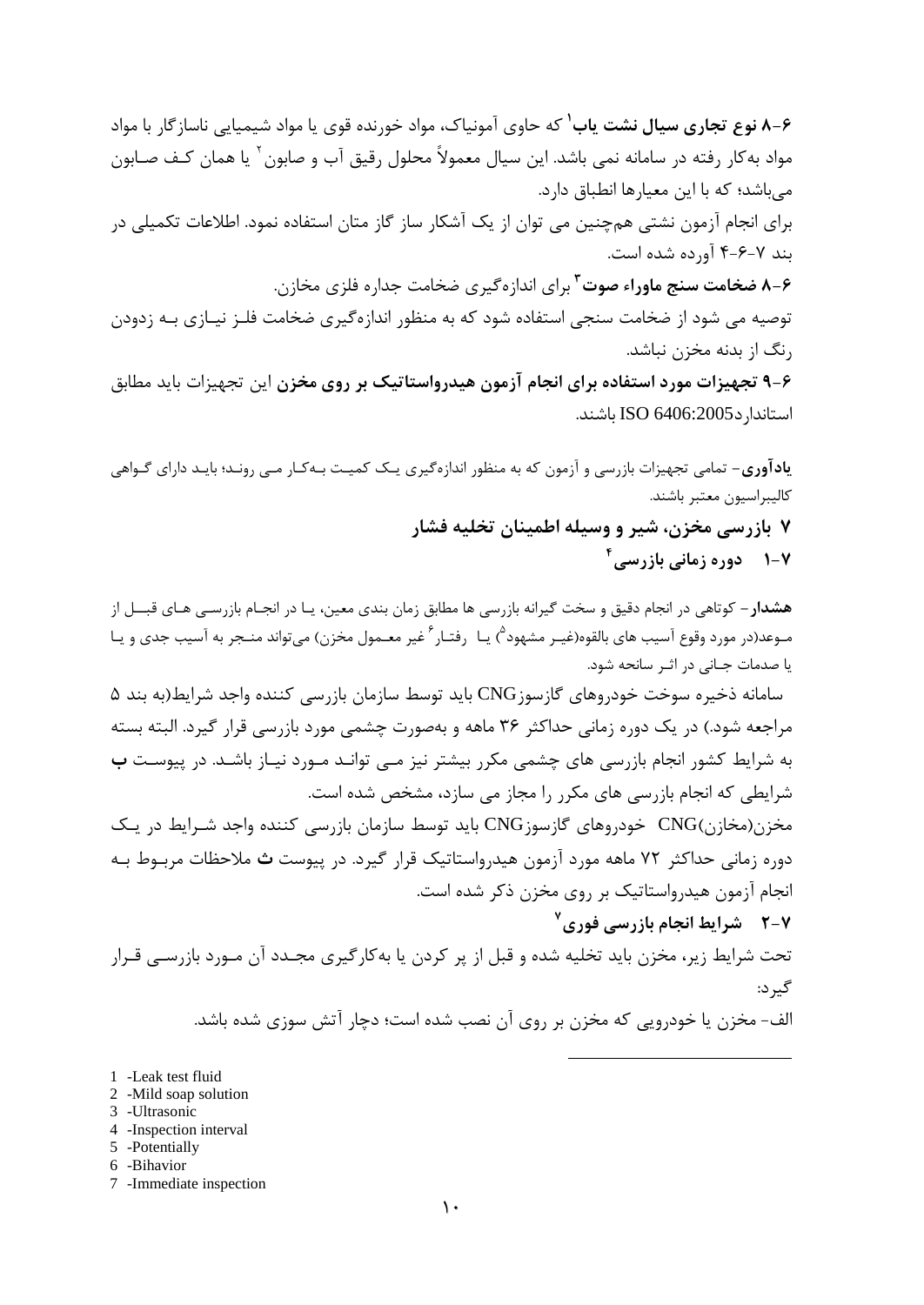**یادآوری**– شنیده شدن سر و صدای کم در مواد کامپوزیت در موقع پر یا خالی کردن مخازن کامپوزیت، عادی است.

1 -Harsh chemicals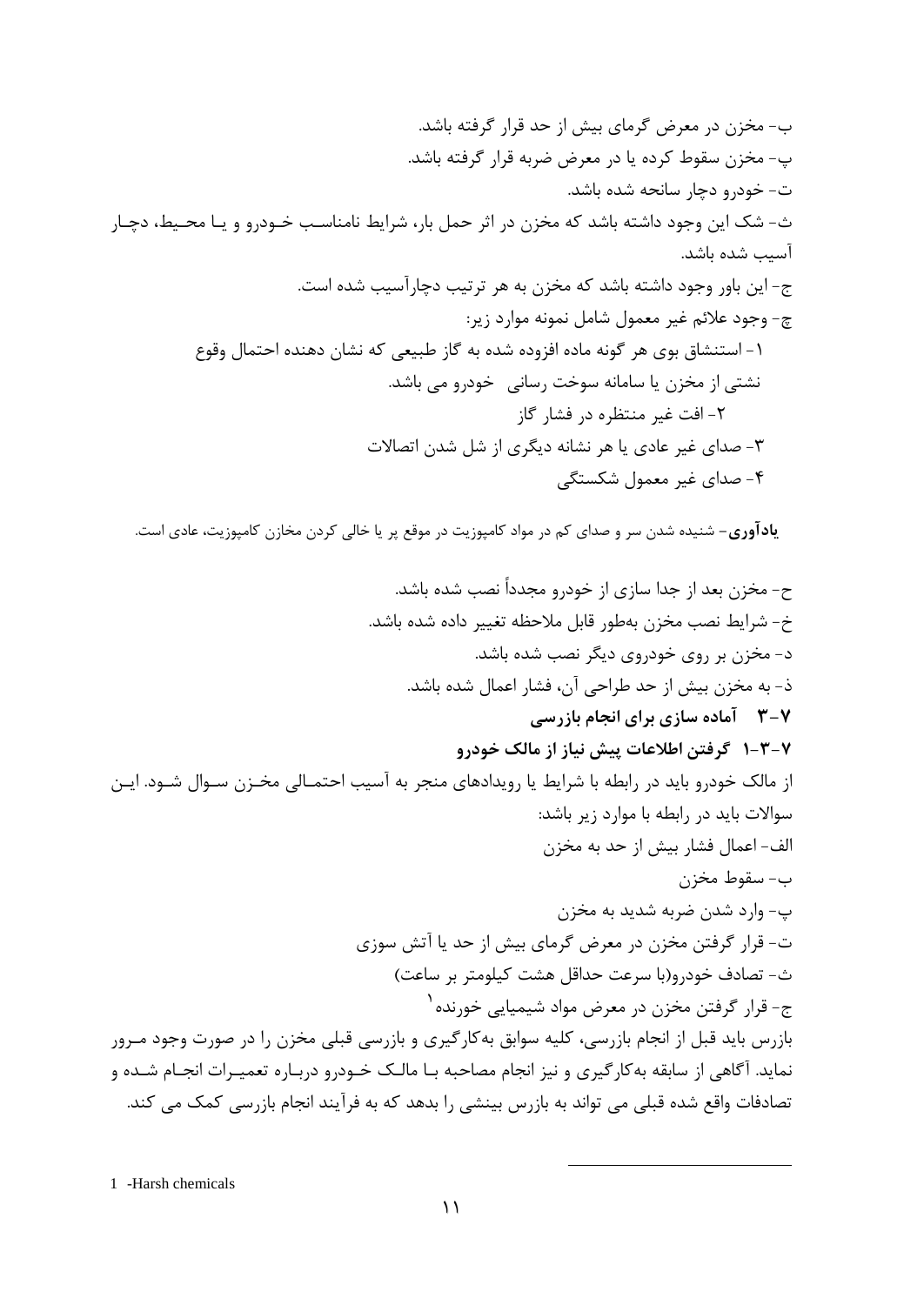۷-۳-۳ گرفتن اطلاعات پیش نیاز از سازنده

قبل از شروع بازرسی باید اطلاعات لازم را از منابع زیر دریافت و مرور نمود:

- سازنده مخزن
- خودرو ساز(در صورتی که سامانه سوخت رسانی گاز طبیعی فشرده در کارخانه بـر روی خـودرو نصب شده باشد.).
- نصاب بعد از فروش خودرو یا همان نصاب کارگاهی <sup>(</sup>(در صورتی که سامانه سـوخت رسـانی گـاز طبیعی فشرده بعد از ساخت خودرو و توسط شخصی غیر از خودروساز نصب شده باشد.).

اطلاعات مذكور حداقل بايد شامل برآوردي از مشخصات اصلى مخزن(به استاندارد ملى ايران شـماره ۷۵۹۸: سال۱۳۸۹ مراجعه شود.) به همراه معیار بازرسی هر نوع مخزن و هر مدل خودرو باشد. دستورالعمل های نگهداری، توصیه ها و راهنمای مربوط به مخازن و نصب آنها نیـز بایـد جـزء ایـن اطلاعات باشند.

## ۳-۳-۳ سطح مخزن

سطح مخزن باید کاملاً تمیز و عاری از آلودگی و دیگر آثاری باشد که مانع از مشاهده آن می شوند(به بند ۷-۳-۵ مراجعه شود.). به منظور دسترسی به کل سطح مخزن و انجام بازرسی، روکش یا پوشش هایی که از بازرسی مخزن جلوگیری می نمایند باید برداشته شده یا باز شوند. ۷-۳-۴ تخلیه گاز مخازن<sup>۲</sup>

مخازنی که لازم است مورد بازرسی فوری قرار گیرند(به بند ۷-۲ مراجعه شود.) باید قبـل از بازدیـد، گـاز آنها تخليه شود. مخازن با آسيب معلوم يا مشكوك(سطح ٢) نيزبايد قبل از بازرسي تخليه شوند. مخازن با آسیب سطح ۳ و مخازنی که بایستی تخریب شوند باید ابتدا تخلیه شوند(بـه بنـد ۹-۲ مراجعـه شود.). در غیر این صورت لزومی به تخلیه گاز مخازن نصب شده، قبل از انجام بازرسی نمی باشد. تخلیه گـاز مخـازن بایـد توسـط مراجـع ذی صـلاحی صـورت گیـرد کـه در ایـن زمینـه و در رابطـه بـا آزادسازیCNG به هوای آزاد دارای مجوز قانونی می باشند. در پیوست ب راهنمـای تخلیــه گــاز مخــازن آورده شده است.

## $\mathbf{v}^{\mathsf{r}}$ ے دستر سے ،به مخزن  $\mathbf{a}-\mathbf{v}$

به منظور انجام بازرسی، برداشتن ٔ رزین، رنگ یا پوشش از سـطح مخـزن نصـب شـده مجـاز نمـیباشـد. همچنین مخزن نباید برای انجام بازرسی از خودرو جدا شود ْ ؛ مگر این که آسیب یا عیب، بـر روی سـطح در معرض دید<sup>۱</sup> مخزن نباشد. یا این *ک*ه گمان رود که آسیب در سطح غیـر معـرض دیـد مخـزن رخ داده است. در صورتی که سطح مخزن در دسترس نباشد برای انجام بازرسی چشمی باید مخزن از خودرو جدا شده یا این که با استفاده ازیک روش مناسب(غیرمضر برای نصب آن) مورد بررسی قرار گیرد.

- 2 -Depressurizing
- 3 -Cylinder access
- 4 -Removal
- 5 -Deinstalled
- 5-Exposed surface

<sup>2-</sup>After market installer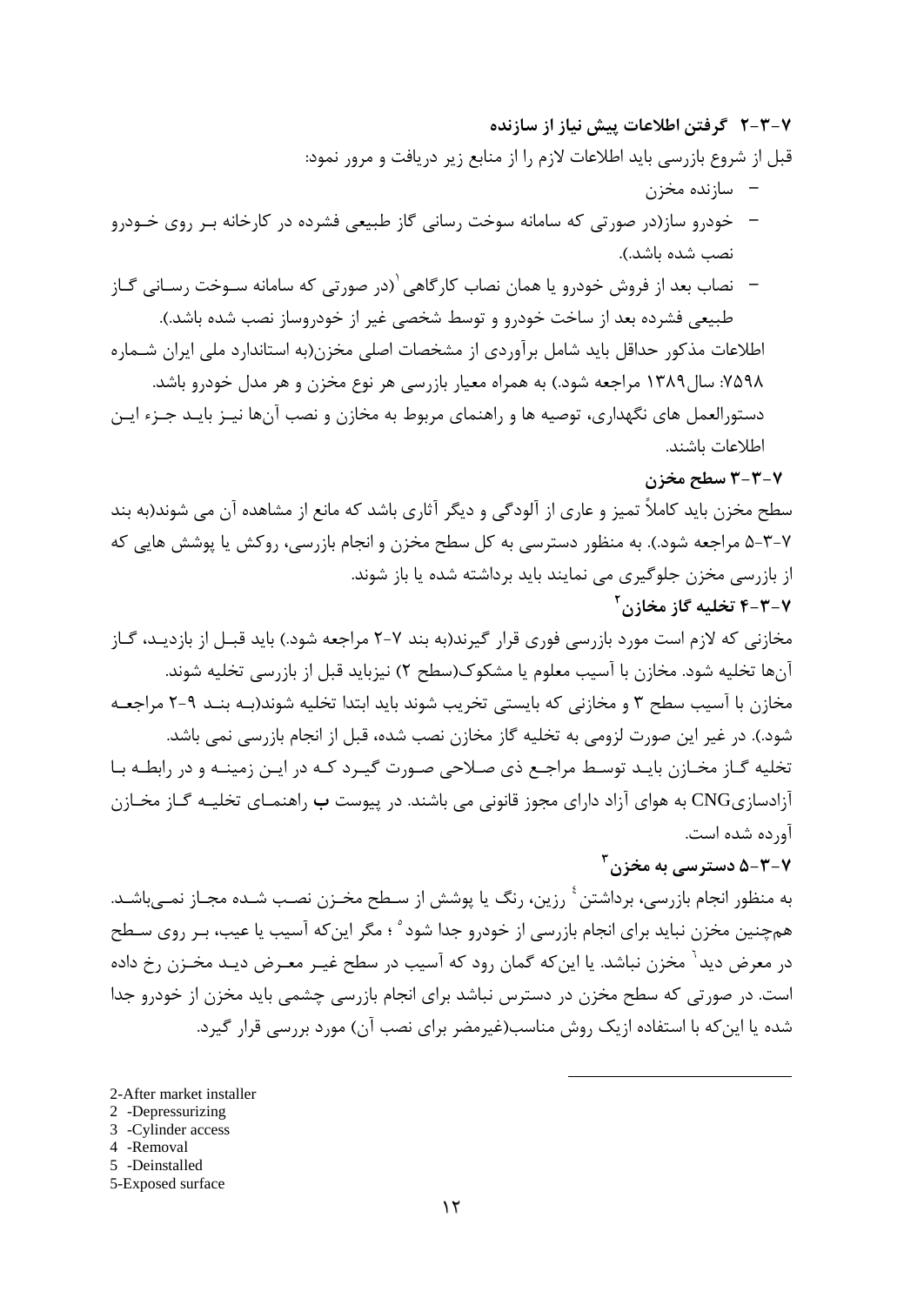- 1 -Reactive
- 2 -Damage evidence
- 3 -Corrosion
- 3-Scratches
- 5 -Bulges
- 6 -Fractures 6-Material loss/Removal
- 8-Soot
- 
- 9 -Charring<br>10 -Chemical attack
- 11 -Deteroiration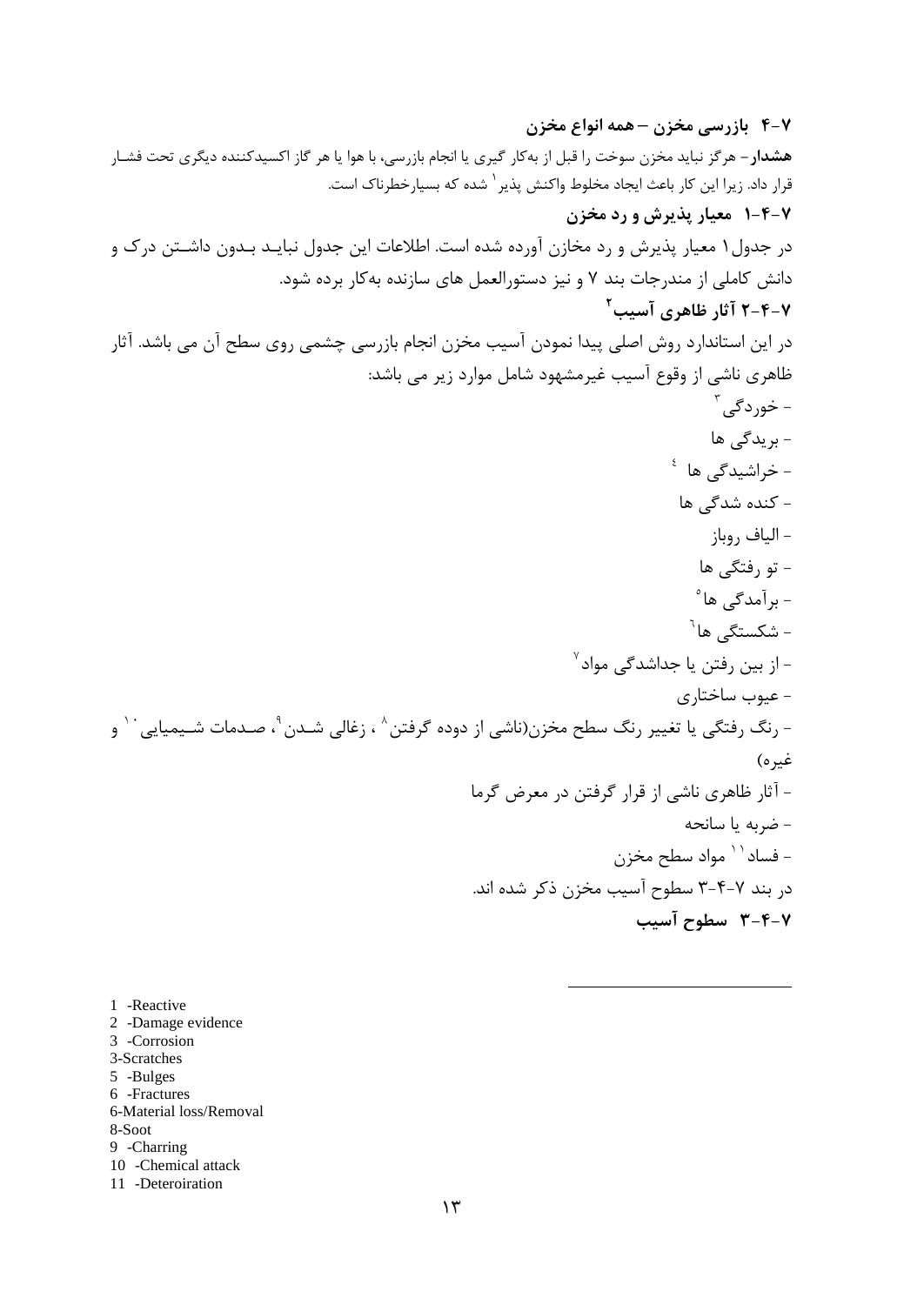اگر مـخازن دارای آسیب پنهان از دید ٰ یا آسیب جزئی ٔ طبقه بندی شده در سطح ۱(قابل قبول) باشند؛ باشند؛ لزومی به ترمیم آنها نیست.

آسيب سطح ٢، آسيب قابل رد مي باشد كه در صورت وقوع آن لازم است مخزن مطابق توصيه سازنده آن ترميم شده، مورد آزمون قرار گرفته يا غير قابل استفاده اعلام شود. همچنين سـطح ٢ بـه آسـيب هـايي اختصاص داده شده است کـه توسط سازنده تعریف شده و متفاوت از آسیب های سطح ۱ یا ۱۳زکـر شـده در جدول ۱) باشند. شرایط سطح ۲ را می توان با استفاده از نتایج آزمـون و بررسـی انجـام شـده توسـط سازنده بهصورت قابل قبول در نظر گرفت. در غیر این صورت در سطح ۳ ارزیابی نمود.

آسیب سطح ۳ به اندازه کافی شدید می باشد که در صورت وقوع آن مخزن نباید ترمیم شود؛ بلکـه بایـد رد شده و به دنبال آن غیرقابل استفاده اعلام شود.

تعاریف مربوط به سطوح آسیب مخزن، در این استاندارد بهصـورت راهنمـای کلـی آ مـیباشـند. سـازمان بازرسی کننده باید معیار پذیرش مشخص شده توسط سازنده(مراجعه به جـدول ۱) را بپـذیرد. البتـه بـه شرطي كه اين معيار بر مبناي نتايج آزمون مخزن باشد.

در صورتی که معیار پذیرش در جدول ۱ ذکر نشده باشد یا این که سازنده معیار پذیرش را بر مبنای انجـام آزمون تعیین ننماید؛ سازمان بازرسی کننده باید معیار پذیرش مشخص شده در این اسـتاندارد را بـهکـار ببر د.

در صورت عدم وجود معیار پذیرش بر مبنای انجام آزمون، آنگاه تمامی شرایط مربوط به سطح ۲ باید بهعنوان شرایط سطح ۳ در نظر گرفته شده و سطح مخزن به منظور مشاهده آثار ظاهری آسیب باید مورد بازرسی قرار گیرد. آسیب مشاهده شده باید مطابق جدول ۱ مورد ارزیابی قرار گیرد. هرگاه به آسیب مخزن پی برده نشود علت احتمالی این آسیب باید بهدقت مورد بررسی قرار گیرد.

اگر آسیب وارده به مخزن ناشی از نحوه نصب، سختی یا شرایط نامناسب استفاده از مخزن بوده(به پیوست پ مراجعه شود.) یا به علت کاربرد نادرست آن باشد؛ بازرس باید مالک خودرو را به انجام اقدام اصلاحی توصیه نماید تا از آسیب های بعدی وارده به این مخزن یا مخزن جایگزین آن جلوگیری شود. چنین اقداماتی باید مطابق با دستورالعمل سازنده مخزن صورت گیرد.

۴-۴-۲ بریدگی ها، خراشیدگی ها، کنده شدگی ها و سائیدگی ها

معیار رد این نوع آسیب ها ممکن است توسط سازنده مخزن تهیه شده باشد. مثلاً برای سائیدگی به بنــد ۷-۵-۵ مراجعه شود. در غیر این صورت عیب های با عمق کمتر از ۰/۲۵ میلی متر را بـهصـورت آسـیب سطح ۱ در نظر گرفته و صرف نظر از طول، تعداد یا جهت آنها پذیرفته می شوند. عیوب با عمق بزرگتـر یا مساوی ۰/۲۵ میلی متر بهصورت آسیب سطح ۲یا ۳ در نظر گرفته می شوند.

هرگـاه عمق آسـيب در مخـازن نـوع CNG-1 از ۰/۵ ميلـي متـر و در مخـازن نـوع CNG-3 ،CNG-2 وCNG-4 از ۱/۲۵ میلی متر بیشتر باشد بهصورت آسیب سطح ۳ طبقه بندی می شود.

2-No visual

2 -Minor 3-General guideline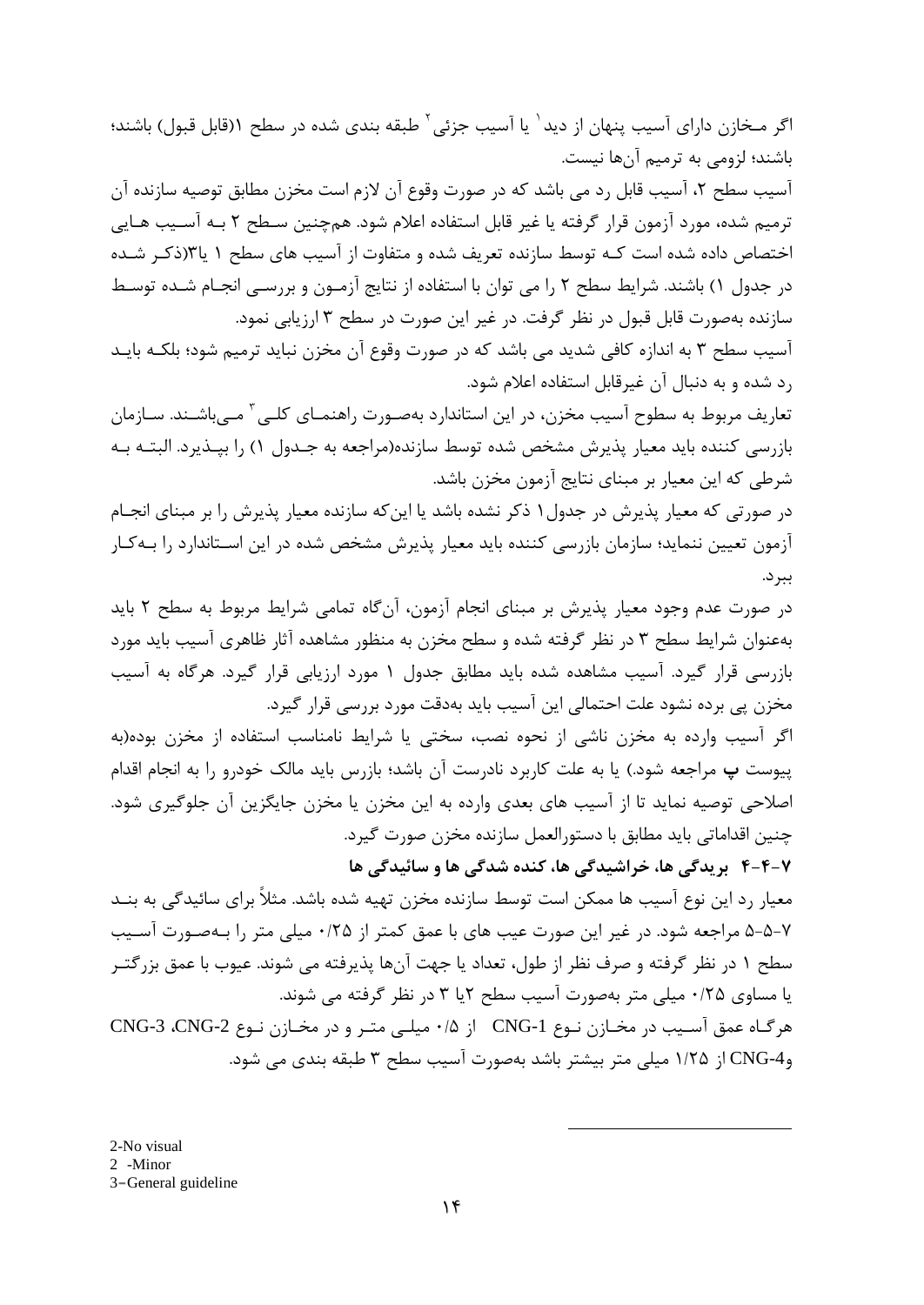آسیب بین سطح (۳٫ ، مطابق راهنمای سازنده که بر مبنای نتایج آزمون سـازنده مــی باشـد؛ بـهصـورت یذیرفتنی در نظر گرفته می شود(به بند ۷-۴-۳ مراجعه شود.).

آسیب سطح ۲ ناشی از بریدگی ها یا کنده شدگی ها را می توان ترمیم و رفع نمود. به شرطی کـه دارای عمق بیشتر از ۰/۲۵ میلی متـر و کمتـر از عمـق قابـل پـذیرش مشـخص شـده توسـط سـازنده باشـند. دستورالعمل ترمیم باید از سازنده دریافت شود.

۷-۴-۵ آسیب ناشی از آتش سوزی <sup>۱</sup> و گرمای بیش از حد <sup>۲</sup>

گرمای بیش از حد که می تواند به علت نصب مخزن در فواصل نامناسب از سامانه دود خروجی موتور آ یا در اثر وقوع یک آتش سوزی باشد، ممکن است باعث آسیب قابل ملاحظه در مخـزن شـود. مخـازنی کـه دارای آثار ظاهری ناشی از آتـش سوزی یا گـرمای بیش از حد باشند؛ بـهصـورت مخـــازن دارای آسـیب سطح ۳ در نـظر گرفته می شوند و باید رد و غیر قابل استفاده اعلام شده و سپس تخریب شوند. آسیب ناشی از آتش سوزی می تواند بهصورت رنگ رفتگی، تیره شدن ٔ، زغالی شدن یا دوده گرفتن سطح روباز مخزن آشکار شود. قرار گرفتن در معرض گرمای شدید یا آتش سوزی می تواند منجر به جدا شـدن رزين و شل شدن الياف مخازن كاميوزيت شود. نشانه های دیگر قرار گرفتن مخزن در معرض گرما یا آتش سوزی شامل موارد زیر است: سوختن ْ، زغالي شدن يا ايجاد رنگ رفتگي در پوشش، برچسب يا مخزن و نيز آسيب هـايي ماننــد ذوب

شدن یا تغییر شکل ملحقات<sup>٦</sup>یا مواد مورد استفاده در نصب.

۰۷۹۰۹-۲ سال ۱۳۸۴ مراجعه شود.

۶-۴-۲ عبوب ساختاری همان طور که قبلاً اشاره شد این عیوب در اثر استفاده از مواد اولیه نامرغوب و یا روش نامناسب ساخت مخزن ایجاد مے شوند. برای سطح بندی عیوب ساختاری موجود در مخازن فولادی نوعCNG-1 برحسب استحکام کششی فولاد مورد استفــاده برای ساخت این مخازن باید به اســتانداردهای ملی ایران شماره ۱-۷۹۰۹: سال۱۳۸۴ و

برای سطح بندی عیوب ساختاری موجود در سایر انواع مخازن باید مطابق توصیه های سازنده مخزن عمل نموند.

1-Fire

- 2 -Excessive heat
- 3-Exhaust system
- 4-Darkening
- $5 Burning$
- 6-Attachments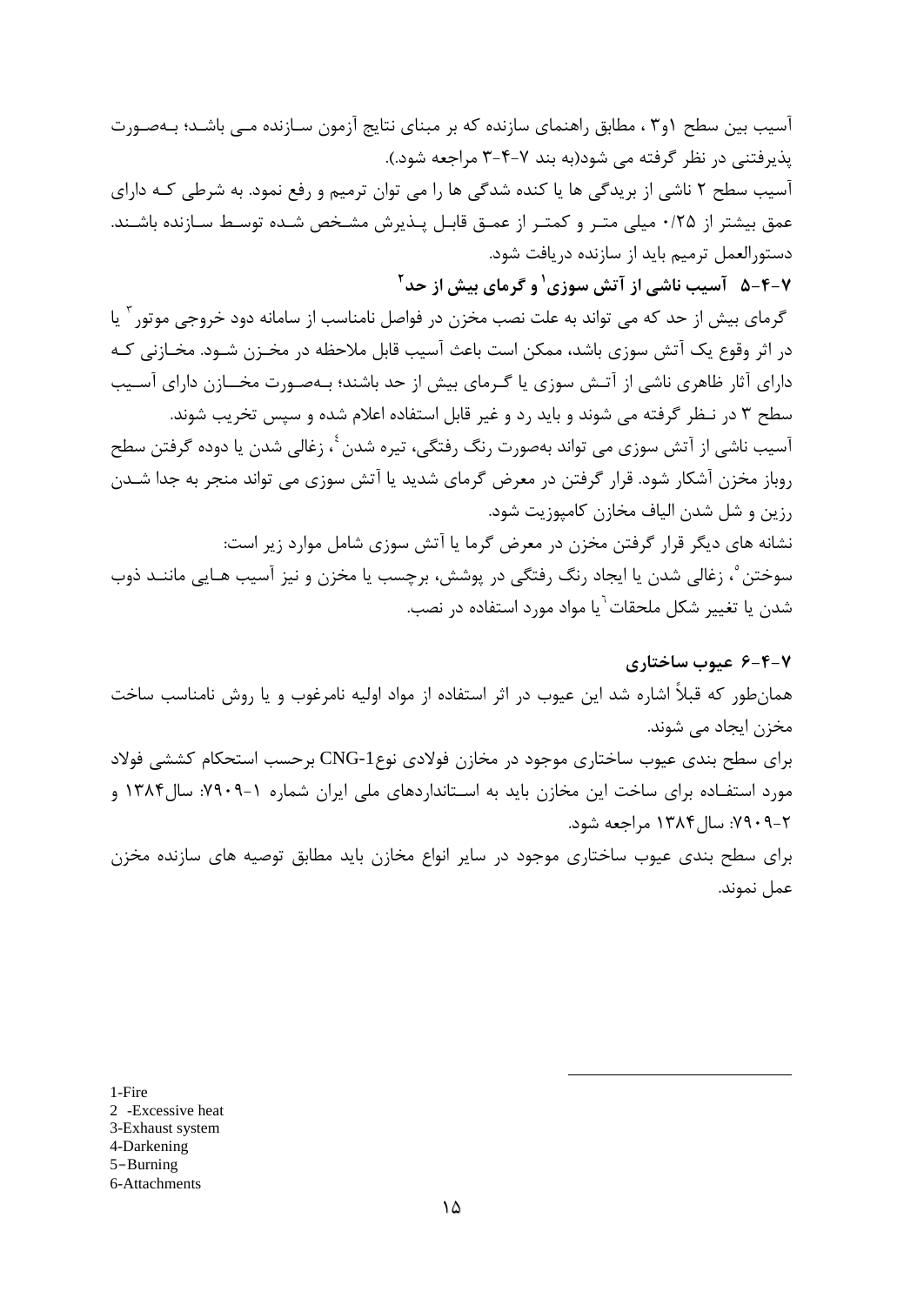جدول١- شرايط پذيرش و رد مخازن

| توضيحات                                                                                                      | سطح۳-رد                                                                                                                                                            | تصميم<br>سطح ۲                                                                                                                                                                                                                                                                                                                                                                       | سطح١-پذيرش                                                                                                                                      | تعريف                                                                                                                                                                                                                 | نوع آسيب                                   |
|--------------------------------------------------------------------------------------------------------------|--------------------------------------------------------------------------------------------------------------------------------------------------------------------|--------------------------------------------------------------------------------------------------------------------------------------------------------------------------------------------------------------------------------------------------------------------------------------------------------------------------------------------------------------------------------------|-------------------------------------------------------------------------------------------------------------------------------------------------|-----------------------------------------------------------------------------------------------------------------------------------------------------------------------------------------------------------------------|--------------------------------------------|
| همه انواع مخزن                                                                                               |                                                                                                                                                                    |                                                                                                                                                                                                                                                                                                                                                                                      |                                                                                                                                                 |                                                                                                                                                                                                                       |                                            |
| در صورتی که شماره سریال مخزن<br>خوانا باشد سازنده می تواند برچسب<br>دیگری را برای نصب در اختیار قرار<br>دهد. | اگر اطلاعات مورد نیاز برای<br>هرگونه رديابي ناخوانا بوده<br>و بازیابی آنها نیز امکان<br>پذير نباشد.                                                                | در صورتی که تمام اطلاعات خوانا نبوده اما سازنده بتواند اطلاعات مذکور را<br>به منظور بازیابی در اختیار قرار دهد.                                                                                                                                                                                                                                                                      | اگر اطلاعات مورد نياز<br>موجود، خوانا و منطبق<br>بر استاندارد باشند.                                                                            | اطلاعات مهر يا الصاق<br>شده می باشند.                                                                                                                                                                                 | علامتگذاری<br>ونصب برچسب                   |
| در صورتي مي توان مخازن<br>كامپوزيت را ترميم نمود كه الياف<br>بریده یا از هم جدا نشده باشد.                   | در مورد مخازن CNG<br>نوع ۱ اگر عمق آسیب<br>  بزرگتر از ۰/۵ میلی متر<br>ا باشد.<br>در مورد مخازن CNG نوع<br>۲، ۳و۴ اگر عمق آسیب<br>بزرگتر از ۱/۲۵ میلی متر<br>باشد. | اگر آسیب بزرگتر از سطح ۱(قابل پذیرش) بوده و بتوان آن را مطابق<br>مشخصات فنی سازنده ترمیم نمود(فقط در مورد مخازن کامپوزیت).<br>در مورد مخازن CNG نوع ۳، ۲ و۴ اگر عمق آسیب بین ۰/۲۵ و ۱/۲۵  <br>میلی متر باشد. البته به شرطی که سایر پارامترها(طول، عرض و تعداد)<br>براساس توصیه های سازنده، بحرانی باشند.<br>در مورد مخازن CNG نوع ۱ ترمیم باید براساس توصیه های سازنده<br>صورت گيرد. | اگر عمق آسیب کمتر از<br>۰/۲۵ میلی متر<br>علاوه بر این در مورد<br>مخازن كامپوزيت الياف<br>روباز نبوده، بريده نشده<br>یا از هم جدا نشده<br>باشند. | یک اثر فرو رفتگی با<br>لبه تيز بوده كه در آن<br>ماده از سطح مخزن<br>کنده شده یا کنار<br>رفته باشد. همچنین<br>اين نوع آسيب شامل<br>حفره های خوردگی<br>میباشد که فاصله<br>بین حفره ها کمتر از<br>پهناي يک حفره<br>باشد. | بريدگى ھا/<br>خراشیدگی ها/<br>کنده شدگی ها |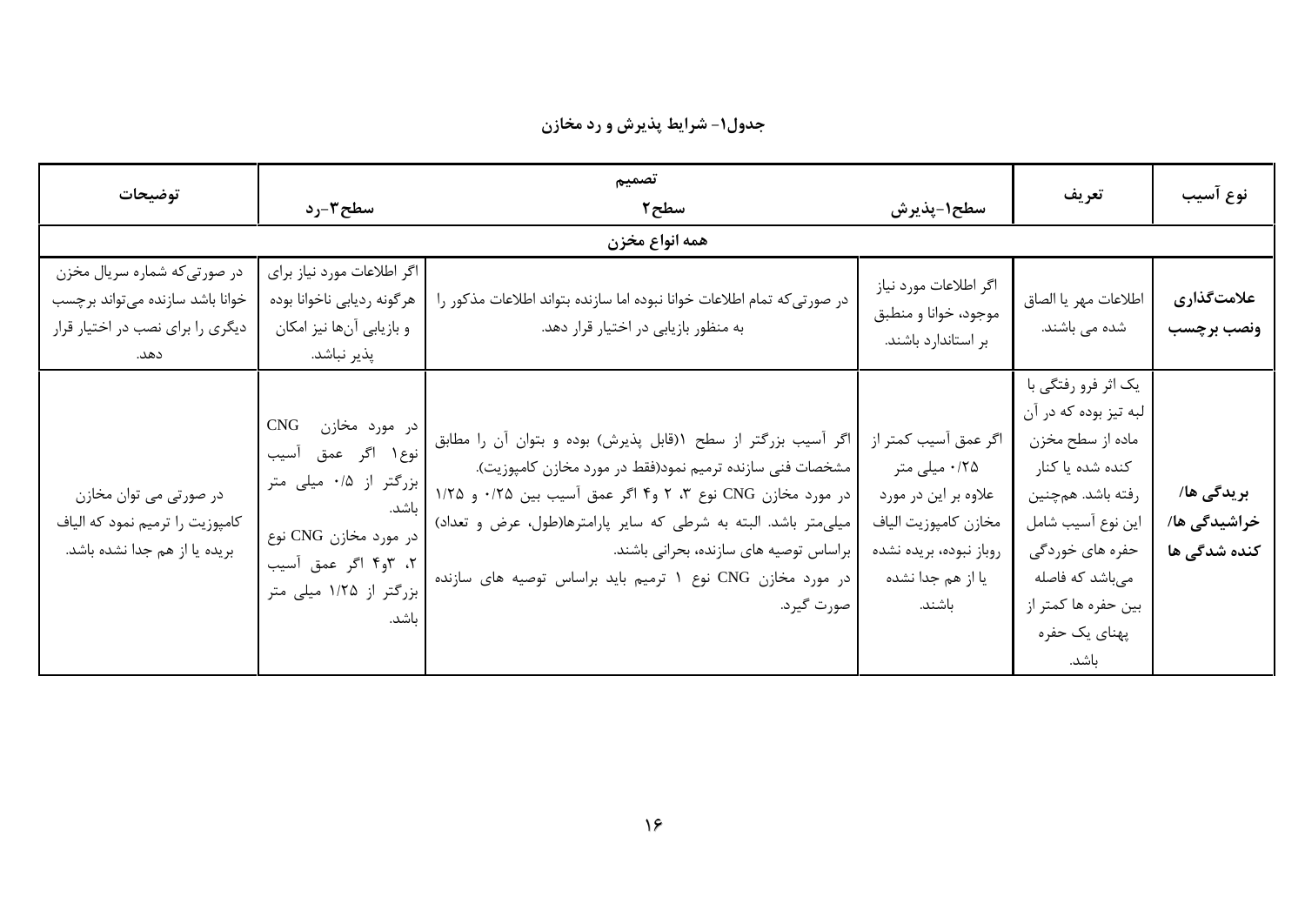| توضيحات                                                                                                      | سطح ۳-رد                                                                                                                                                                                                   | تصميم<br>سطح ۲                                                                                                                             | سطح١- پذيرش                                                                                                                                           | تعريف                                                                                                                                       | نوع آسيب                                 |
|--------------------------------------------------------------------------------------------------------------|------------------------------------------------------------------------------------------------------------------------------------------------------------------------------------------------------------|--------------------------------------------------------------------------------------------------------------------------------------------|-------------------------------------------------------------------------------------------------------------------------------------------------------|---------------------------------------------------------------------------------------------------------------------------------------------|------------------------------------------|
|                                                                                                              |                                                                                                                                                                                                            | همه انواع مخزن                                                                                                                             |                                                                                                                                                       |                                                                                                                                             |                                          |
| در صورتی<br>ميتوان مخازن<br>كامپوزيت را<br>ترمیم نمود که<br>الياف روباز بريده<br>يا از هم جدا<br>نشده باشند. | در مورد مخازن<br>CNG نوع ۱ اگر<br>عمق أسيب<br>بزرگتر از ۰/۵<br>میلی متر باشد.<br>در مورد<br>مخازن CNG<br>نوع؟، ٣ و۴ اگر<br>عمق أسيب<br>بزرگتر از ۱/۲۵                                                      | اگر آسیب بزرگتر<br>از سطح ١(قابل<br>پذيرش) و بتوان<br>آن را مطابق<br>مشخصات فنى<br>سازنده ترميم<br>نمود(فقط در<br>مورد مخازن<br>كامپوزيت). | اگر عمق آسيب<br>کمتر از ۲۵/۰<br>میلی متر<br>علاوه بر این در<br>مورد مخازن<br>كامپوزيت الياف<br>روباز نبوده، بريده<br>نشده یا از هم جدا<br>نشده باشند. | یک آسیب سطحی<br>است که در آن،<br>سطح در اثر مالیده<br>شدن یا تراشیده<br>شدن` ، خشدار<br>شده <sup>۲</sup> یا دچار<br>سایش کم عمق<br>شده است. | سايش                                     |
| در مورد آسیب<br>سطح ۲ باید از<br>راهنماي أزمون<br>سازنده پيروي<br>نمود.                                      | میلی متر باشد.<br>  اگر زغالي شدن و<br>يا تغيير رنگ<br>بەصورت غير قابل<br>پاک شدن باشد و<br>نشان دهنده وقوع<br>یک آسیب جدی<br>در مخزن باشد.<br>همچنین<br>درصورتی که<br>رنگرفتگى عمده<br>اتفاق افتاده باشد. | اگر رنگ رفتگي<br>يا تغيير رنگ<br>خیلی کم باشد یا<br>این <i>ک</i> ه مطابق<br>توصيه سازنده،<br>آسیب در این<br>سطح قرار گیرد.                 | اگر این آسیب<br>وجود نداشته باشد<br>يا با شستشو پاک<br>شود.                                                                                           | سياه يا قهوه اي<br>شدن و يا تغيير<br>رنگ عمده سطح<br>را گويند.                                                                              | زغالى<br>شدن /دوده<br>گرفتن/تغيير<br>رنگ |
|                                                                                                              | در صورتیکه با<br>انجام آزمون،<br>وقوع نشتى تأييد<br>شود.                                                                                                                                                   | اگر نشت گاز از<br>مواد كامپوزيت<br>مخازن باشد(به<br>بند ۷-۶-۴<br>مراجعه نموده و از<br>سازنده<br>نظرخواهي شود.).                            | اگر نشتی وجود<br>نداشته باشد.                                                                                                                         | كاهش <sup>۳</sup> گاز مخزن<br>در اثر وجود يک<br>عيب ٔ بوده که<br>شامل كاهش ناشى<br>از تراوش <sup>۵</sup> گاز به<br>بيرون مخزن<br>نمىباشد.   | نشت گاز                                  |

جدول-۱(ادامه)

1 -Scraping

 $2$  -Scuffed

 $3$ -Loss

4 -Defect

5 -Permeation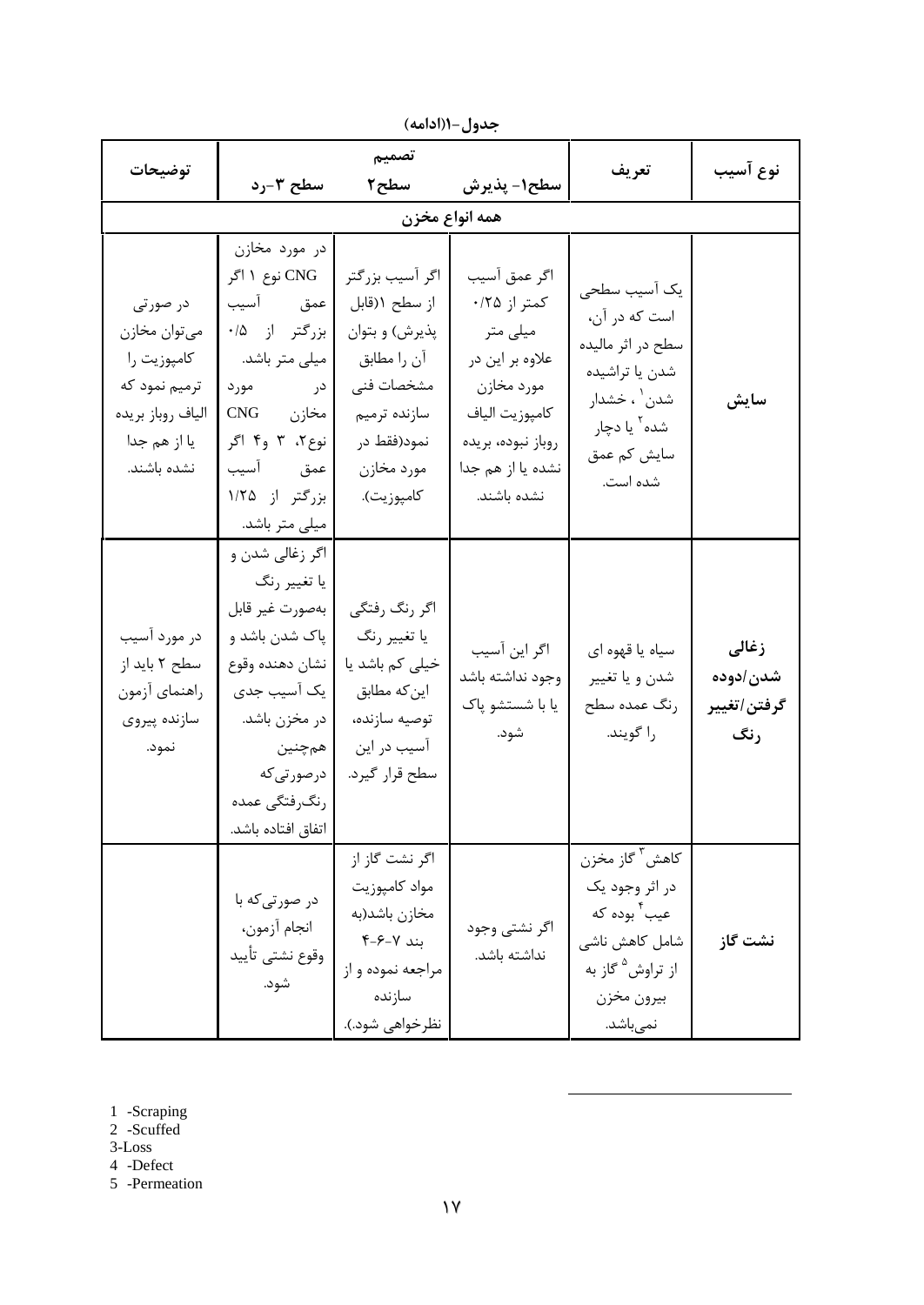|                                                                                                                                  |                                                                                                                                                                                                                                                                                |                                                                                                                                                             | بصون الاستان                                                                                                               |                                                                                                 |                        |
|----------------------------------------------------------------------------------------------------------------------------------|--------------------------------------------------------------------------------------------------------------------------------------------------------------------------------------------------------------------------------------------------------------------------------|-------------------------------------------------------------------------------------------------------------------------------------------------------------|----------------------------------------------------------------------------------------------------------------------------|-------------------------------------------------------------------------------------------------|------------------------|
| سازنده باید در<br>مورد اين أسيب<br>يک راهنما ارائه<br>نماید. (به<br>بخش"ترک<br>خوردن ناشي از<br>تنش و<br>خوردگی"مراجعه<br>شود.). | در صورت وجود<br>رنگ رفتگي<br>ماندگار، از بین<br>رفتن يا قطع مواد<br>ناشی از اثر مواد<br>شيميايي معلوم<br>بر مواد مخزن و<br>يا در صورتي كه<br>مواد تحت تأثير<br>قرار گرفته اند و<br>نتوان مواد<br>شیمیایی را<br>مشخص نمود.                                                      | در صورتیکه مواد<br>شیمیایی مؤثر بر<br>مخزن و يا اثرات<br>ناشی از آن<br>نامعلوم باشد.<br>البته اگر این<br>آسيب<br>قابل رفع نبود، در<br>سطح ۳ قرار<br>میگیرد. | اگر این اثر پاک<br>شده، پس ماند یا<br>اثر از خود به جا<br>نگذاشته و مواد<br>شیمیایی بر مواد<br>مخزن اثرگذار<br>نبوده باشد. | عبارت است از حل<br>شدن ٰ يا تخريب<br>مواد مخزن ناشي<br>از قرار گرفتن در<br>معرض مواد<br>شیمیایی | صدمات<br>شیمیایی       |
| بايد توجه داشت<br>که با رنگ نمودن<br>مجدد براساس<br>راهنمای سازنده<br>می توان آسیب<br>سطح ۲ را به<br>سطح ۱ تغییر<br>داد.         | اگر مواد<br>ساختاري مخزن<br>تحت تأثير قرار<br>گرفته باشند.                                                                                                                                                                                                                     | اگر فقط پوشش<br>يا مواد غير<br>ساختاري مخزن<br>تحت تأثير قرار<br>گرفته باشد و<br>بتوان آن را دوباره<br>رنگ نمود.<br>(به بند ۷-۴-۷<br>مراجعه شود.).          | اگر کاهش جلا یا<br>كمى سفيد<br>شدگی بوجود<br>آمده باشد.                                                                    | عبارت است از<br>اثرات بوجود آمده<br>در اثر تشعشع<br>ماوراي بنفش نور<br>آفتاب                    | اثرات جوی <sup>۲</sup> |
|                                                                                                                                  | برای سطح بندی عیوب ساختاری موجود در مخازن فولادی نوع CNG-1 برحسب<br>استحکام کششی فولاد مورد استفاده برای ساخت این مخازن باید به<br>استانداردهای ملی ایران شماره ١-٧٩٠٩: سال ١٣٨۴ و ٢-٧٩٠٩: سال ١٣٨۴<br>  برای سطح بندی عیوب ساختاری موجود در سایر انواع مخازن باید مطابق توصیه | این عیوب در اثر<br>استفاده از مواد<br>اوليه نامرغوب ويا<br>  مراجعه شود.<br>روش نامناسب<br>ساخت مخزن<br>ایجاد می شوند.                                      | عيوب<br>ساختاری                                                                                                            |                                                                                                 |                        |

حدول-((ادامه)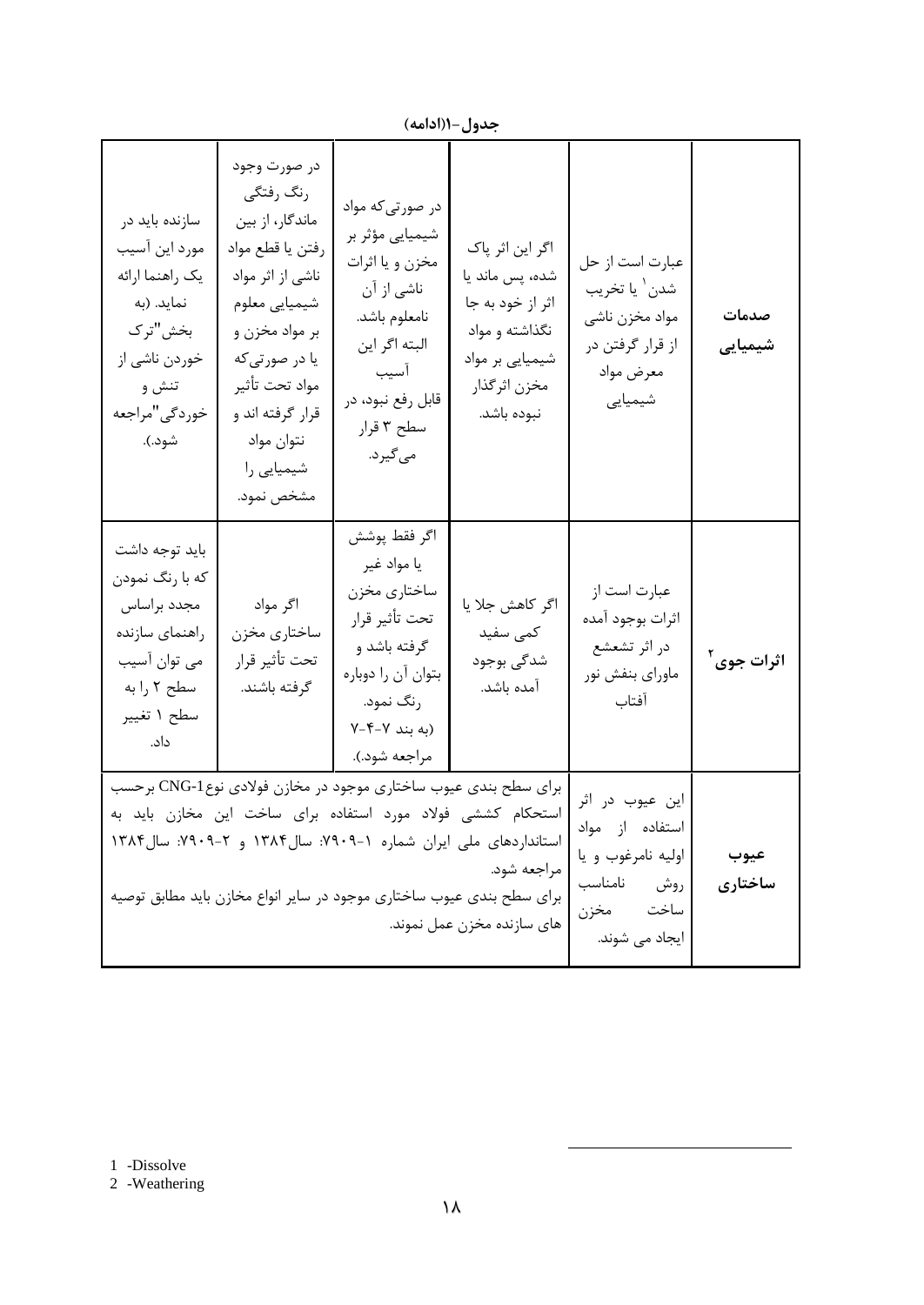| توضيحات                                                                                                                         | سطح۳-رد                                                                                                                                                 | تصميم<br>سطح ۲                                                                                                                                                                                         | سطح١-پذيرش                                                                                                                                                             | تعريف                                                                                                                                                                                                                                             | نوع آسيب                                                                                                                                          |
|---------------------------------------------------------------------------------------------------------------------------------|---------------------------------------------------------------------------------------------------------------------------------------------------------|--------------------------------------------------------------------------------------------------------------------------------------------------------------------------------------------------------|------------------------------------------------------------------------------------------------------------------------------------------------------------------------|---------------------------------------------------------------------------------------------------------------------------------------------------------------------------------------------------------------------------------------------------|---------------------------------------------------------------------------------------------------------------------------------------------------|
|                                                                                                                                 |                                                                                                                                                         |                                                                                                                                                                                                        | مخازن CNG نوع ۲ ، ۳ و۴                                                                                                                                                 |                                                                                                                                                                                                                                                   |                                                                                                                                                   |
| بلافاصله بعد از<br>وقوع سانحه يا<br>قرار گرفتن<br>مخزن در<br>معرض گرما،<br>بايد مخزن<br>بەطور كامل<br>مورد بازرسى<br>قرار گیرد. | اگر در خودرو<br>اثراتی از آسیب<br>شدید و یا در<br>مخزن اثراتي از<br>وقوع أسيب<br>ناشي از ضربه <sup>٢</sup> يا<br>گرما مشاهده<br>شود.                    | در صورتیکه مالک<br>خودرو از وقوع<br>سانحه، تصادف،<br>آتش سوزي يا قرار<br>گرفتن مخزن در<br>معرض گرما اطلاع<br>داشته و آن را<br>گزارش نماید. در<br>اين صورت لازم<br>است بر روي مخزن<br>آزمون به عمل آيد. | اگر بر روی<br>مخزن هيچ<br>آسیبی مشاهده<br>نشده و مالک<br>خودر از عدم<br>وقوع سانحه،<br>آتش سوزي يا از<br>قرار نگرفتن<br>مخزن در<br>معرض گرما<br>اطمينان داشته<br>باشد. | عبارت است از<br>وقوع أسيب در اثر<br>تصادف، سانحه یا<br>آتش سوزی در<br>خودرو يا در اثر<br>نزدیک بودن آن به<br>آتش یا یک منبع<br>ايجاد گرماي<br>شدید <sup>۲</sup> ؛ با این<br>شرط که در خودرو<br>آسیب های ناشی<br>از این سوانح قابل<br>مشاهده باشد. | آسیب های ناشی<br>از وقوع تصادف'،<br>سانحه <sup>۲</sup> یا آتش<br>سوزی در خودرو<br>يا قرار گرفتن<br>مخزن در معرض<br>گرمای بیش از<br>حد(يا نامعلوم) |
| در صورت وجود<br>شرايط سوال بر<br>انگیز باید با<br>سازنده تماس<br>حاصل نمود.                                                     | اگر مخزن يا لايه<br>داخلی آن دچار<br>تغيير شكل دائمي<br>گرديده و يا<br>مساحت بخش<br>برفكي شده يا<br>آسيب ديده<br>بیشتر از یک<br>سانتي متر مربع<br>باشد. | اگر آسیب مورد<br>شک باشد. که در<br>اين صورت بايد<br>مطابق توصيه<br>سازنده مخزن عمل<br>نمود.                                                                                                            | اگر مساحت<br>بخش آسيب<br>دیده کمتر از<br>یک سانتی متر<br>مربع بوده و<br>آسیب های<br>ديگر قابل<br>مشاهده نباشند.                                                        | عبارت است از<br>برفكي يا خرد<br>شدن رزين مواد<br>كامپوزيت در اثر<br>وقوع ضربه يا<br>برخورد.                                                                                                                                                       | آسیب ناشی از<br>ضربه                                                                                                                              |

جدول-١(ادامه)

1 -Collision<br>2 -Accident<br>3 -High heat source<br>4 -Impact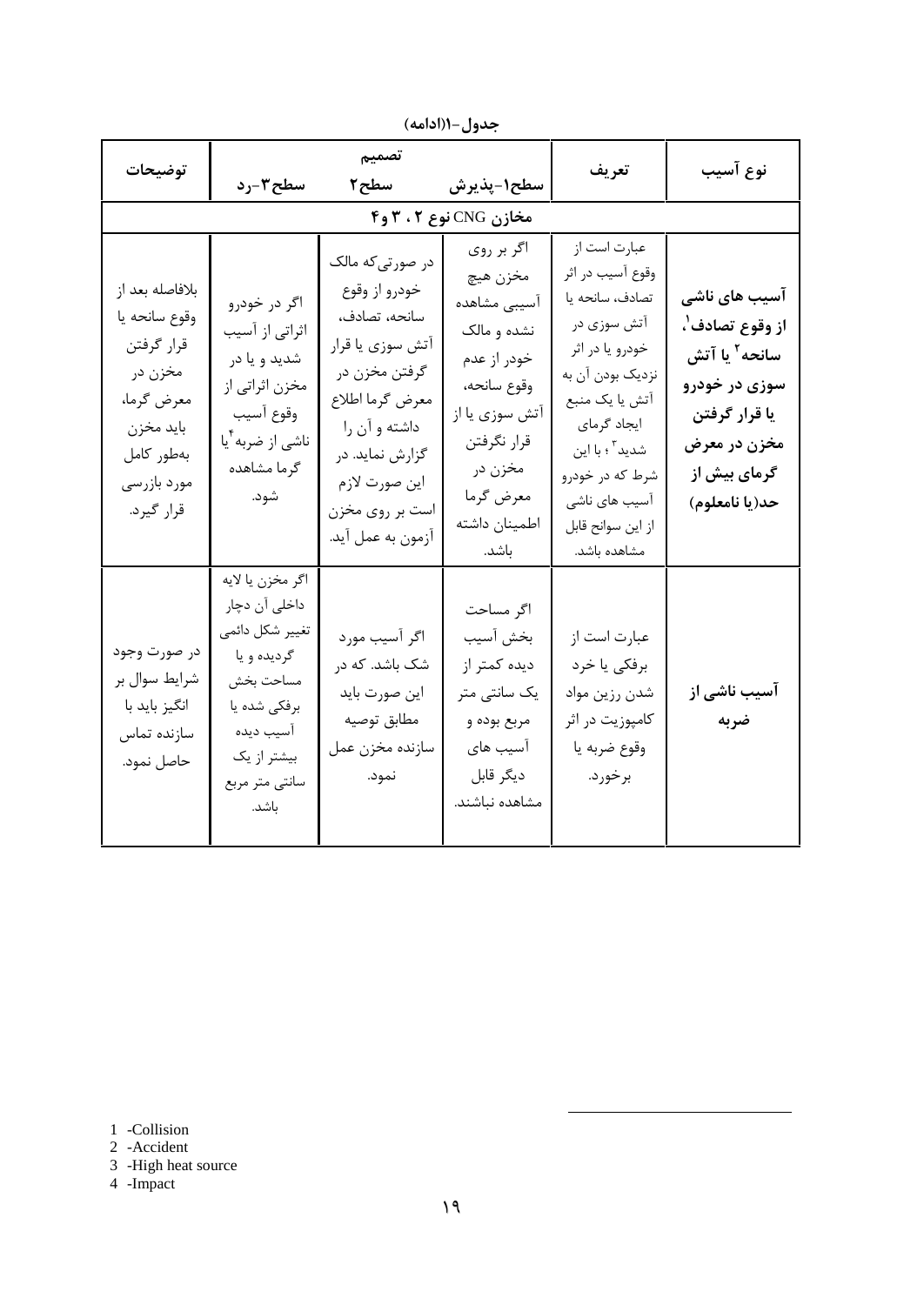| در مورد شرايط<br>سوال برانگيز<br>سازمان بازرسي<br>كننده بايد با<br>سازنده تماس<br>حاصل کند و<br>نتيجه را<br>بەصورت كتبى<br>به مرجع قانوني<br>اعلام نمايد. | اگر آسیب SCC<br>بەطور حتم<br>شناسایی شود.                               | اگر ترک خوردن<br>يا تكه تكه شدن<br>الياف محتمل<br>بوده(مورد شک<br>بوده) اما تماس<br>مخزن با مواد<br>شیمیایی حتمی<br>باشد. | اگر مواد مخزن<br>با مواد شيميايي<br>تماس پيدا<br>نموده اما مهياي<br>$SCC$ ایجاد<br>نشده باشد و اثر<br>قابل مشاهده ای<br>نيز يافت نشود. | عبارت است از<br>ترک خوردن یا<br>تكە تكە شدن<br>الياف مخزن كه<br>در نتيجه اثر مواد<br>شيميايي همراه<br>با تنــش به<br>وجـــــود مى آيد. | ترک خوردن ناشی<br>از تنش و<br>خوردگی(SCC) |
|-----------------------------------------------------------------------------------------------------------------------------------------------------------|-------------------------------------------------------------------------|---------------------------------------------------------------------------------------------------------------------------|----------------------------------------------------------------------------------------------------------------------------------------|----------------------------------------------------------------------------------------------------------------------------------------|-------------------------------------------|
|                                                                                                                                                           |                                                                         | مخازن نوع CNG- 1 و بخش فلزی سایر انواع مخازن                                                                              |                                                                                                                                        |                                                                                                                                        |                                           |
|                                                                                                                                                           | اگر آسیب<br>برآمدگی قابل<br>مشاهده یا<br>شناسایی باشد.                  | در صورتی که<br>برآمدگی بشکل<br>كمانى باشد(به بند<br>۰۷-۲-۳ مراجعه<br>شود.).                                               | اگر اصلاً وجود<br>نداشته باشد.                                                                                                         | عبارت است از<br>ايجاد تورم <sup>۱</sup> در<br>مخزن                                                                                     | برآمدگی                                   |
| در صورت اين كه<br>خوردگی در<br>سطح ١ طبقه<br>بندى شود<br>بەمنظور<br>جلوگیری از<br>خوردگی های<br>بعدى بايد مطابق<br>توصيه هاي<br>سازنده عمل شود.           | هر گاه عمق<br>خوردگی برابر<br>۲۵ درصد<br>ضخامت ديواره<br>يا بيشتر باشد. | هرگاه عمق<br>خوردگی در<br>مقايسه با ضخامت<br>ديواره نامعلوم<br>باشد.                                                      | هرگاه عمق<br>خوردگی کمتر<br>از ۲۵ درصد<br>ضخامت ديواره<br>باشد.                                                                        | عبارت است از<br>حفره ای که در<br>اثر مواد<br>شیمیایی، اکسید<br>شدن یا زنگ<br>زدگی مواد ایجاد<br>شده باشد.                              | خوردگی<br>حفره ای                         |

جدول-١(ادامه)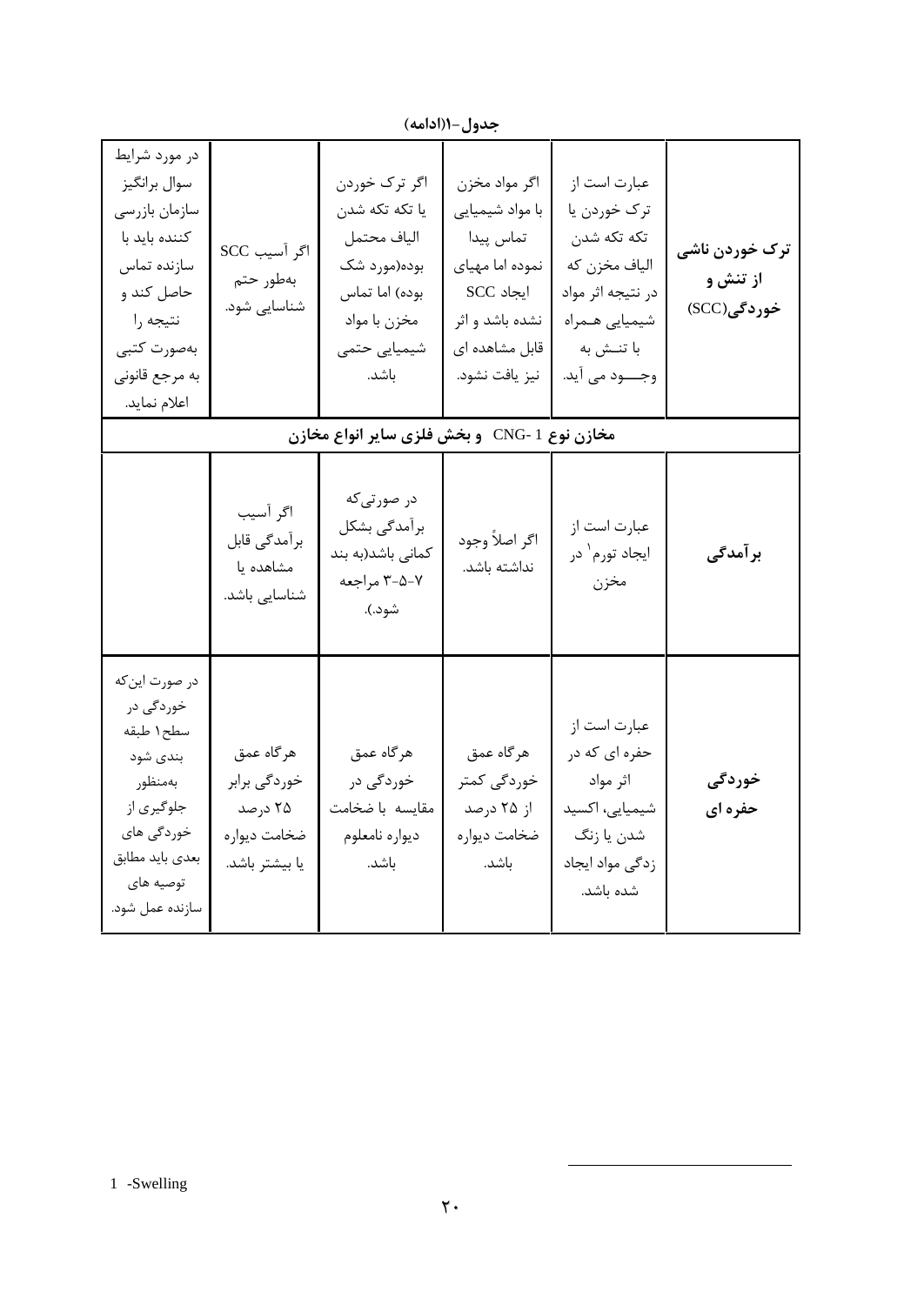|                                                                                                                                                             |                                                                                                                                                                                                                                                            | جدول-۱(ادامه)                                                                                                                                                       |                                                                                                                                                                                                                                             |                                                             |
|-------------------------------------------------------------------------------------------------------------------------------------------------------------|------------------------------------------------------------------------------------------------------------------------------------------------------------------------------------------------------------------------------------------------------------|---------------------------------------------------------------------------------------------------------------------------------------------------------------------|---------------------------------------------------------------------------------------------------------------------------------------------------------------------------------------------------------------------------------------------|-------------------------------------------------------------|
| هرگاه عمق<br>خوردگی برابر<br>۱۰ درصد<br>ضخامت ديواره<br>يا بيشتر باشد<br>يا اين كه طول<br>خوردگی بیشتر<br>از ۱۰۰ میلی<br>متر باشد.                          | هرگاه عمق<br>خوردگی در<br>مقايسه با ضخامت<br>ديواره نامعلوم<br>باشد. هر گاه<br>ضخامت ديواره<br>معلوم باشد اما<br>سازنده برای این<br>أسيب معياري غير<br>از ۱۰ درصد عمق<br>مشخص کرده<br>باشد. در اینصورت<br>بازرس بايد مطابق<br>راهنمای سازنده<br>عمل نمايد. | هرگاه عمق<br>خوردگی کمتر<br>از ۱۰ درصد<br>ضخامت ديواره<br>باشد و طول<br>خوردگی کمتر<br>از ۱۰۰ میلی<br>متر باشد.                                                     | عبارت است از<br>حفره های<br>خوردگی در یک<br>باریکه، بهگونه ای<br>كه فاصله بين<br>حفره ها بزرگتر از<br>پهناي يک حفره<br>باشد. در صورتی که<br>حفره ها نزديكتر<br>باشند باید به<br>بخش"بريدگي ها/<br>خراشيدگىها/كنده<br>شدگی ها"مراجعه<br>شود. | خوردگی خطی                                                  |
| اگر عمق<br>خوردگی برابر<br>۱۵ درصد<br>ضخامت ديواره<br>يا بيشتر باشد<br>یا این <i>ک</i> ه<br>مساحت سطح<br>خوردگی برابر<br>۲۵ درصد<br>مساحت سطح<br>خارجي مخزن | اگر عمق يا<br>مساحت سطح<br>خوردگي نامعلوم<br>باشد.                                                                                                                                                                                                         | اگر عمق<br>خوردگی کمتر<br>از ۱۵ درصد<br>ضخامت ديواره<br>بوده و مساحت<br>سطح خوردگی<br>کمتر از ۲۵<br>درصد مساحت<br>سطح خارجى<br>سطح مخزن<br><b>Contract Contract</b> | خوردگی است که<br>در سطحی از<br>مخزن ايجاد شده<br>و در اثر آن مواد<br>به علت اکسید<br>شدن يا زنگزدگى<br>از بين رفته باشد.                                                                                                                    | خوردگی<br>ِ <i>کلّی <sup>(</sup>سطحی</i> یا<br>گسترش يافته) |

 $(1.1.0)$   $+$ 

يا بيشتر باشد.

باشد.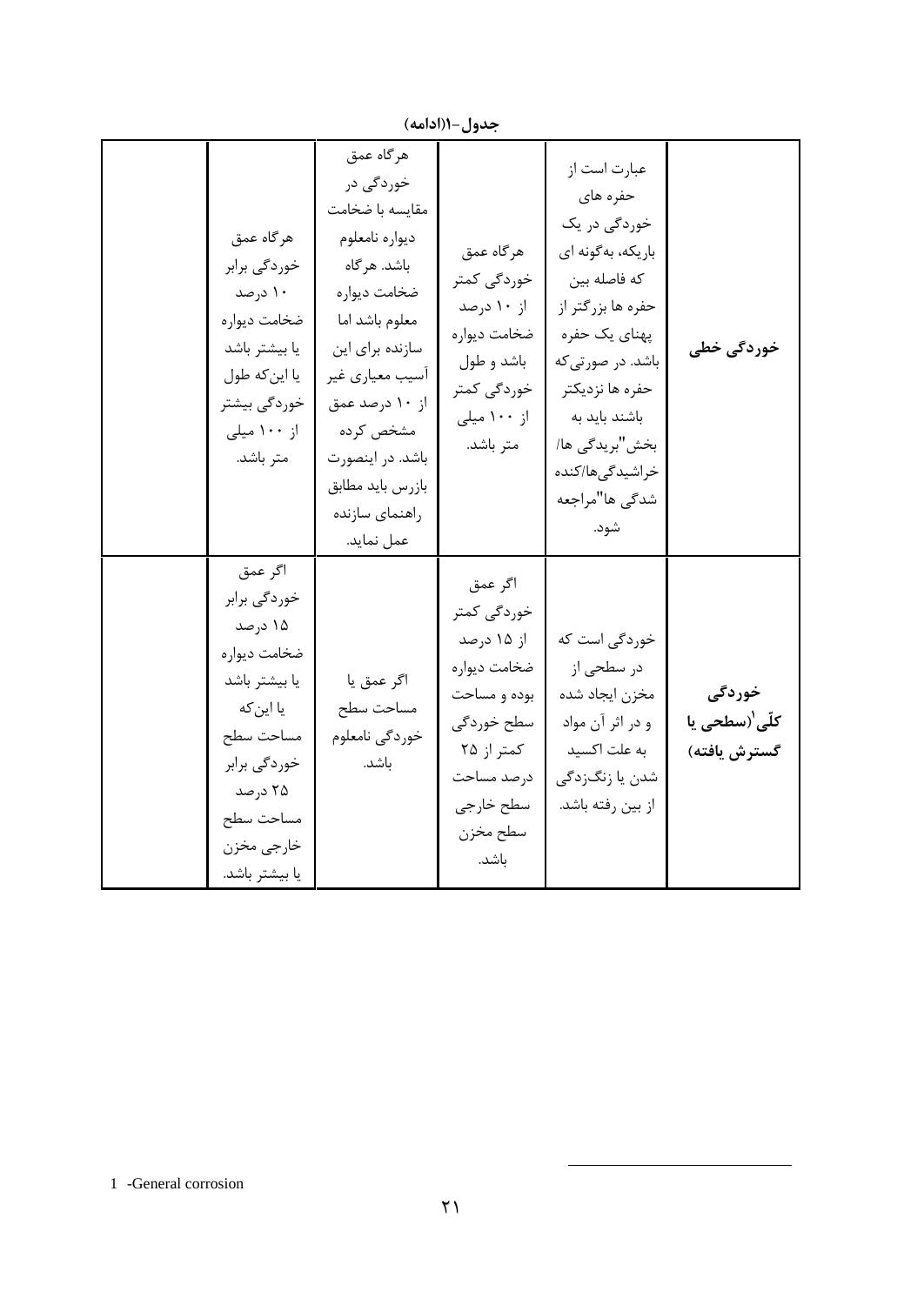| جدول–۱(ادامه)                                                                                                                                                                                                  |                                                                                                                                                                                                            |                                                                                                                                                                                            |                                                                                                                                   |                                                                                                                                                                     |                             |
|----------------------------------------------------------------------------------------------------------------------------------------------------------------------------------------------------------------|------------------------------------------------------------------------------------------------------------------------------------------------------------------------------------------------------------|--------------------------------------------------------------------------------------------------------------------------------------------------------------------------------------------|-----------------------------------------------------------------------------------------------------------------------------------|---------------------------------------------------------------------------------------------------------------------------------------------------------------------|-----------------------------|
| یک تورفتگی<br>کم عمق <sup>\</sup> اما<br>وسيع ، كم<br>اهمیت تر از یک<br>تورفتگی کم<br>عمق اما کوچک<br>است. یک<br>تورفتگى با<br>زواياي تيز باعث<br>ايجاد تنش در<br>ماده شده که<br>ايمنى مخزن را<br>کاهش می دهد. | اگر عمق<br>تورفتگى بيشتر<br>از ۱/۶ میلی متر<br>بوده يا اين كه<br>اندازه بزرگترين<br>قطر يا طول آن<br>کمتر از ۵۰<br>میلی متر<br>باشد(بدون در<br>نظر گرفتن عمق<br>تورفتگی). یا در<br>صورت وجود هر<br>دو شرط. | اگر اندازه تورفتگی<br>نامعلوم باشد.                                                                                                                                                        | اگر عمق<br>تورفتگى كمتر<br>از ۱/۶ میلی متر<br>بوده يا اين كه<br>اندازه بزرگترين<br>قطر يا طول آن<br>بيشتر از ۵۰<br>میلی متر باشد. | عبارت است از<br>یک گود شدگی<br>در مخزن بدون<br>ايجاد سوراخ يا<br>كنده شدن مواد؛<br>به شرطی که<br>عمق این<br>تورفتگي بزرگتر<br>از یک درصد قطر<br>خارجي مخزن<br>باشد. | تورفتگى                     |
| بايد توجه داشت<br>كه رسوبات<br>ناشی از<br>خوردگی یا زنگ<br>زدگی ایجاد<br>شده در اثر<br>پوسيده شدن<br>قطعات<br>خودرو(بهجز<br>مخزن) نبايد با<br>این آسیب<br>اشتباه شود.                                          | در صورتی که<br>خوردگی ایجاد<br>شده در لبه مواد<br>كامپوزيت<br>داراي مشخصات<br>خوردگی خطی<br>سطح ۳ باشد.                                                                                                    | در صورت وجود<br>رسوبات ناشی از<br>خوردگی یا زنگ<br>زدگی که در مواد<br>قرار گرفته در زير<br>يا لبه مواد<br>كامپوزيت ايجاد<br>شده باشد. در این<br>صورت مخزن<br>ميتوان مخزن را<br>ترميم نمود. | اگر این آسیب<br>مشاهده نشود.                                                                                                      | عبارت است از<br>خوردگی فلزی<br>که دارای آثار<br>ظاهري بر روي<br>سطح كامپوزيت<br>مخزن يا بر روي<br>سطح لايه داخلى<br>نزديک به لبه<br>مواد كامپوزيت<br>باشد.          | خوردگی مواد زیر<br>كامپوزيت |

۶-۴-۲ صدمات شیمیایی مخزن باید به لحاظ آثار ظاهری ناشی از صدمات شیمیایی مورد بررسی قرار گیرد. با این که مواد مورد استفاده در مخزن در برابر عوامل شیمیایی احتمالی محیط عادی آن مقاوم هستند؛ امّا مخزن باید تمیز نگه داشته شده و به مدت طولانی در معرض رطوبت، مایعات مورد استفاده در خودرو آ مواد شیمیایی موجود در بار خودرو ۳ یا سایر عوامل خورنده قرار نگیرد.

1 -Shallow

2 -Automotive fluids

3 -Cargo chemicals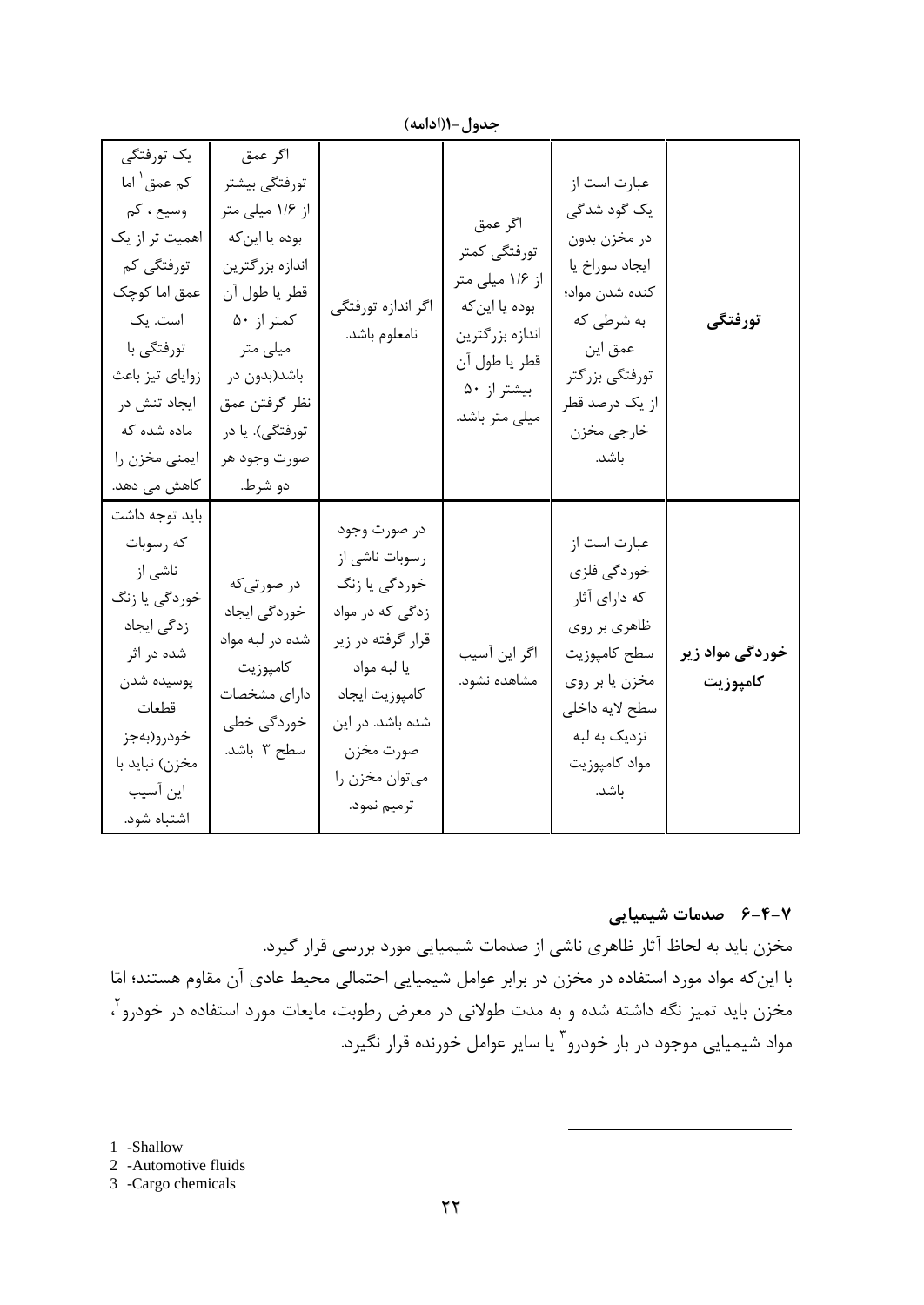آسیب شیمیایی بهصورت یک دگرگونی<sup>۱</sup> در سطح مخزن ظاهر می شود. این دگرگونی می تواند شامل خـوردگي، رنگ رفـتگي، حک شيميايي'، ايجـاد حفـره'، تاول زدگـي' و تورم باشد. در مـورد مـخازن کامپوزیت، آسیب شیمیایی می تواند شامل نرم شدگی، ایجاد ترک های تنشی و از بین رفتن رزین نیز باشد. در موارد حادتر، الياف كامپوزيت ممكن است دچار شكستگي يا شل شدن شوند. آسیب شیمیایی که در آن رنگ رفتگی جزئی بوده و مواد از بین نرفته باشند؛ بهصورت آسیب سطح۱ تعريف شده و يذيرفته مي شوند؛ مشروط به آن كه: - ماده(مواد) شیمیایی شناخته شده و معلوم باشد. - ماده(مواد) شیمیایی کاملاً برطرف(زدوده) شده باشد. - سطح مخزن تميز شده و – از توصیه های سازنده مخزن پیروی شده باشد. در مورد کامپوزیتها هر گونه تاول زدگی، تورم، نرم شدگی، جدا شدن رزین و خرد یا شل شدن الیاف که ناشی از اثر مواد شیمیایی باشد، بهصورت آسیب سطح ۳ تعریف می شود.

سطح فلزی مخازن نوع CNG-1 و سطوح فلزی دیگر انواع مخزن CNG که در اثر مواد شیمیایی دچار آسیب های حفره دار شدن، خوردگی و یا اکسید شدن شده اند مطابق جدول ۱ ارزیابی می شوند. مخازن با آسیب سطح ۳ باید رد و غیرقابل استفاده اعلام شده و سپس تخریب شوند. ۷-۴-۷ اثرات جوی پوشش خارجی مخزن بعد از قرار گیری به مدت طولانی در معرض نور آفتاب یا هوا می تواند دچار آسیب شود. ایجاد رنگ رفتگی و یا آسیب غیرمشهود در پوشش سطح روباز مخزن نتیجه این اثر است. این آسیب ها بهصورت آسیب های سطح ۱ یا سطح ۲ در نظر گرفته می شوند. به شرطی که بر روی سطح مخزن آثاري از خوردگي فلز، شل يا خرد شدن الياف وجود نداشته باشد. یس از اتمام فرآیند بازرسی، سطحی که دچار آسیب سطح۲ شده است را باید مطابق رویه های سازنده مخزن و با استفاده از یک پوشش ترمیم نمود. می توان به منظور رنگ کاری مطابق توصیه های سازنده سطح را آماده سازی نمود. بر روی مواد کامپوزیت استفاده از برس موتور دار<sup>ه</sup>، سند بلاست یا گریت بلاست(بمباران ماسه)، چکش کاری ً، سنباده زنی برقی ٌ، تراشکاری یا استفاده از لایه بردارهای شیمیایی ُ شيميايي^ ممنوع است.

- 1 -Alteration
- 2 -Etching
- 3 -Pitting
- 4 -Blistering
- 5 -Powered brush
- 6 -Peening
- 7 -Power sanding
- 8 -Chemical strippers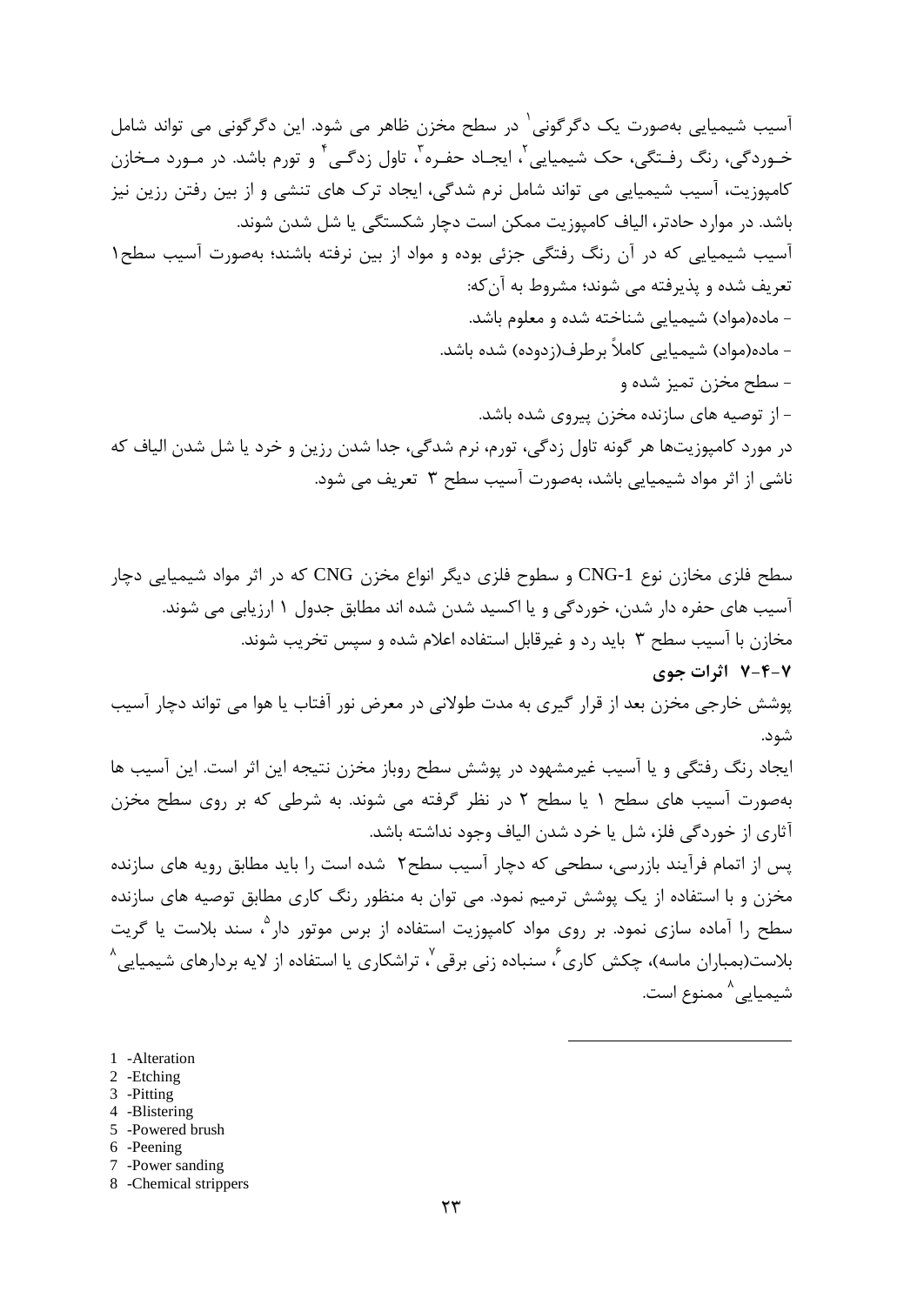استفاده از سنباده زنی دستی ٔ با کاغذ سنباده نرم به شرطی مجاز است که تنها به منظور رفع پوشش های معيوب يا به منظور غير براق كردن سطح انجام شود. ۸-۴-۷ اعمال فشار بیش از حد مخازنی که فشار بیش از حد به آنها اعمال شده است باید رد و غیرقابل استفاده اعلام شده و سپس تخریب شوند. معمولاً می توان اطلاعات مربوط به اعمال فشار بیش از حد را فقط با یک پرس و جوی ٔ اوّلیه با مالک خودرو مشخص نمود. مگـر اینکه بر روی مخزن آثاری از برآمدگـی مشاهده شـود(به بند ۷-۵-۳ مراجعه شود.). ۹-۴-۷ استفاده نامناسب<sup>۳</sup> از مخزن اگر از مخزن بهطور نامناسب استفاده شده باشد راهنمای سازنده مورد نیاز است. در صورتی که سازنده قادر به تهیه نحوه تشخیص استفاده نامناسب از مخزن نباشد آنگاه مخزن باید رد و غیرقابل استفاده اعلام شده و سپس از برده شود. ۷-۵ بازرسی تکمیلی مخازن فلزی نوع CNG-1 ، سطوح فلزی مخازن نوع CNG-2 و CNG-3 نافي هاي فلزي مخازن نوع CNG-4 ۰-۵-۸ کلیات مخازن تمام فلز و سطوح فلزی روباز مربوط به دیگر انواع مخزن باید به لحاظ آسیب ایجاد شده در فلز مورد بازرسی قرار گیرند. ۷-۵-۲ خوردگی ۰-۵-۲-۱ کلیات خوردگی آسیبی است که در اثر آن سطح فلز دچار کاهش ضخامت دیواره مخزن ناشی از اسید قوی یا مواد شیمیایی خورنده می شود. در بند های زیر انواع خوردگی تشریح شده است. ۷-۵-۲-۲ خوردگی حفره ای خوردگی حفره ای، خوردگی است که در اثر آن ضخامت دیواره مخزن در سطوح خارجی به مقدار کم کاهش مے یابد. حفره های جـدا از هم و با قطر کم بهطور مؤثر باعث تضعیف مخزن نمی شوند. معیار رد این نوع آسیب می تواند توسط سازنده تعیین شود؛ در غیر این صورت باید از معیار زیر پیروی نمود: حفره های جدا از هم با عمق کمتر از ۲۵ درصد ضخامت دیواره مخزن، قابل پذیرش بوده و به عنوان آسیب سطح ۱ در نظر گرفته می شوند. حفره های با عمق بیشتر از ۲۵ درصد ضخامت دیواره مخزن به عنوان آسیب سطح ۳ در نظر گرفته می شوند.

1 -Hand sanding

2 -Inquiry

3 -Misuse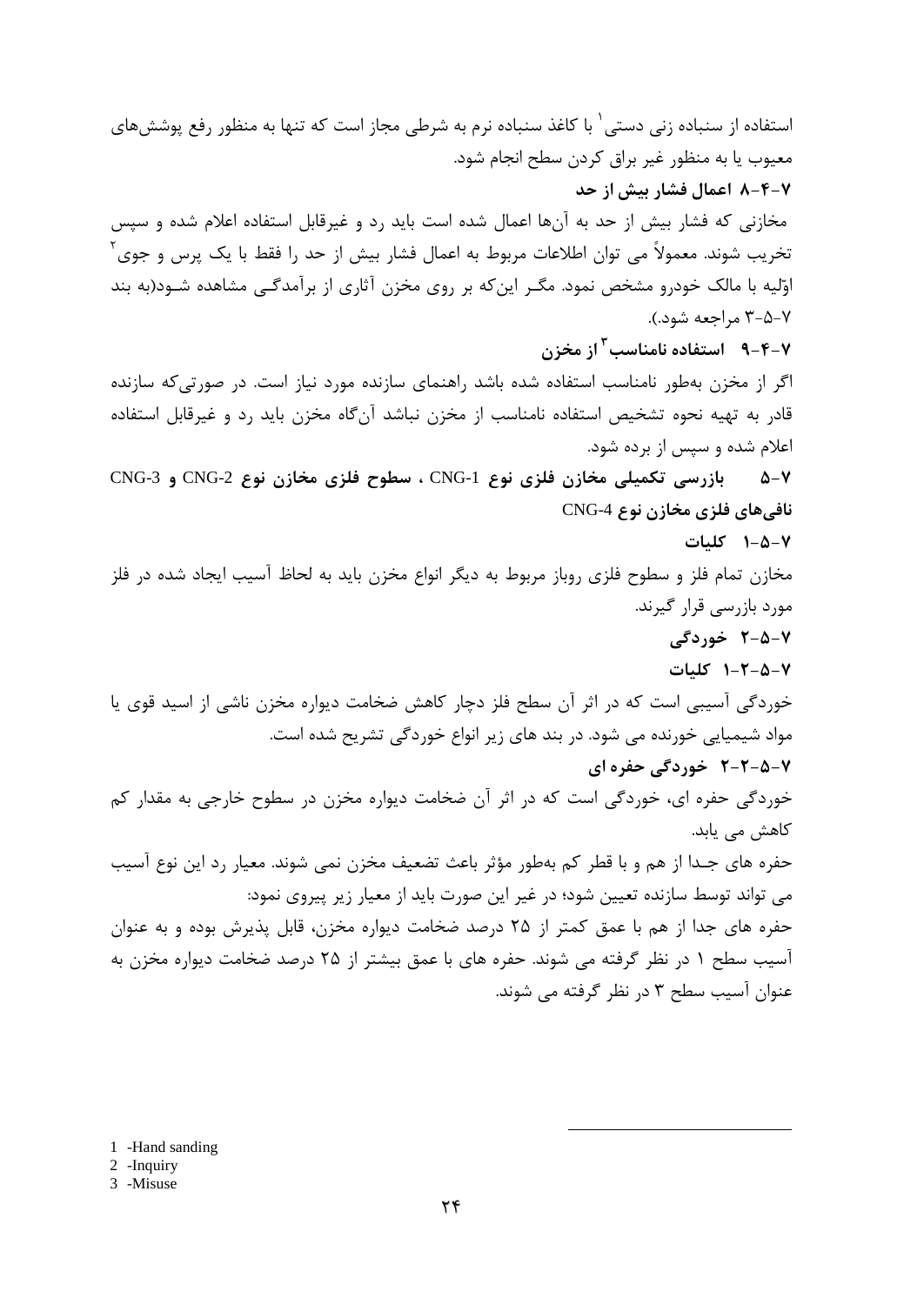نوعی خوردگی است که در آن حفره های خوردگی در یک باریکه یا خط ایجاد می شوند؛ بهطوری که فاصله بین حفره ها بزرگتر از پهنای یک حفره باشد. در صورتی که فاصله بین حفره ها کمتر از پهنای یک حفره باشد باید این آسیب به عنوان بریدگی تلقی شود(به بند ۷–۴-۴ مراجعه شود.). خوردگی خطی بسیار وخیم تر از حفره های جدا از هم می باشد و می تواند در هر جایی از سطح مخزن رخ دهد. معیار رد این نوع آسیب توسط سازنده تعیین می شود؛ در غیر این صورت باید از معیار زیر پیروی نمود:

در صورتی که عمق خوردگی حداقل به اندازه ۱۰ درصد ضخامت دیواره مخزن باشد یا این که طول خوردگی خطی بیشتر از ۱۰۰ میلی متر باشد، این خوردگی به عنوان آسیب سطح ۳ در نظر گرفته می شود. اگر طول خوردگی بیشتر از ۱۰۰ میلی متر باشد؛ آن گاه صرفنظر از عمق خوردگی این آسیب در سطح ۳ طبقه بندی می شود.

۷-۵-۲-۴ خوردگی کلّی(سطحی یا گسترش یافته)

۷-۵-۲-۳ خوردگی خطی

این نوع خوردگی که در بعضی موارد تحت عنوان خوردگی گسترش یافته<sup>۱</sup> شناخته می شود؛ خوردگی است که در نتیجه آن مساحت قابل توجهی از سطح مخزن دچار خوردگی شده و استحکام ساختاری آن را می کاهد.

معیار رد این نوع آسیب توسط سازنده تعیین می شود؛ در غیر این صورت باید از معیار زیر پیروی نمود: در صورتی که عمق خوردگی حداقل برابر ۱۵ درصد ضخامت دیواره مخزن باشد یا این که مساحت سطح خوردگی حداقل برابر ۲۵ درصد مساحت سطح خارجی مخزن باشد؛ آنگاه این نوع خوردگی به عنوان آسیب سطح ۳ در نظر گرفته می شود. اگر مساحت سطح خوردگی بیشتر از ۲۵ درصد مساحت سطح خارجی مخزن باشد، آنگاه صرفنظر از عمق خوردگی، این آسیب در سطح ۳ طبقه بندی شده و مخزن باید غیر قابل استفاده اعلام شود. ۷-۵-۲-۵ خوردگی مواد زیر کامیوزیت هر گاه خوردگی در قسمت اتصال مواد کامپوزیت به بخش فلزی مخزن بوجود آمده باشد؛ در واقع نوعی از خوردگی خطی رخ داده است. این خوردگی اگر به اندازه کافی گسترش پیدا کرده باشد بهصورت آسیب سطح ۳ می باشد. در مورد این آسیب می توان معیار ارائه شده برای خوردگی خطی سطح ۳ را به کار برد. با مشاهده هر نشانه ای از خوردگی در زیر سطح مواد کامپوزیت، باید به منظور کسب راهنمایی با سازنده مخزن تماس حاصل نمود. این آسیب در صورت عدم وجود راهنمای سازنده یا روش تعیین سطح آسیب، به عنوان آسیب سطح ۳ در نظر گرفته می شود.

1-Broad spread corrosion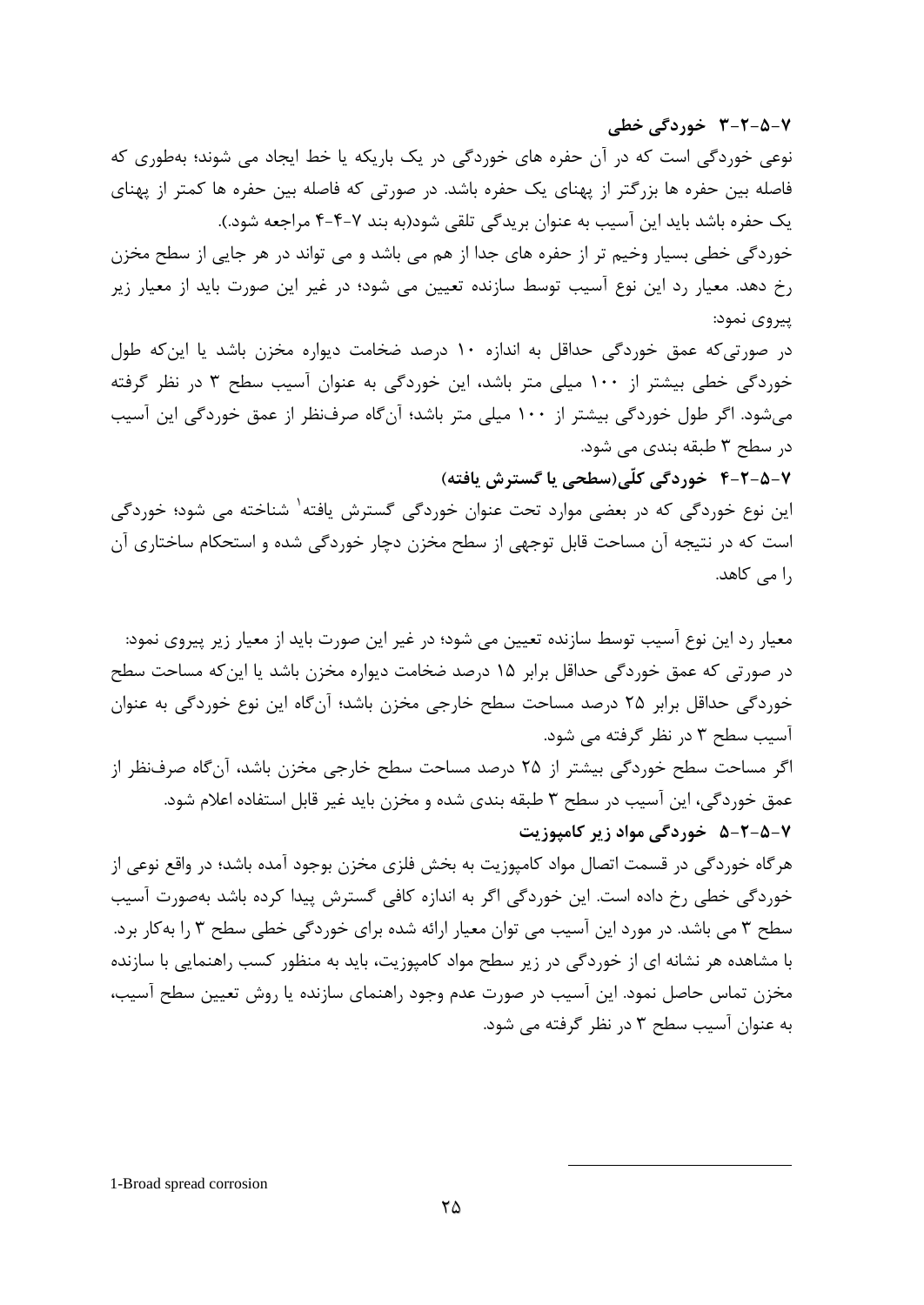هرگاه مواد مورد استفاده در مخزن و نافی آن در تماس با فلزی قرار گیرند که با این مواد دارای اختلاف یتانسپل الکتریکی زیاد می باشد؛ می توانند دچار یک نوع خوردگی به نام خوردگی گالوانیکی شوند؛ به عنوان مثال هرگاه آلومینیوم با فولاد زنگ نزن یا هرگاه الیاف کربن با فولاد در تماس قرار گیرند؛ این آسیب ممکن است رخ دهد. ۷-۵-۳ برآمدگی وجود برآمدگی در مخزن که در نتیجه این برآمدگی شکل مخزن تغییر پیدا کرده باشد؛ به عنوان یک آسیب جدی در ساختار مخزن در نظر گرفته می شود. تمام مخــازني كه دچــار اين آسيب شده اند بايد غيــر قابل استفاده اعلام شوند. مخــازن نوع CNG-1 كه دارای برآمدگی کمانی<sup>۲</sup> یا موزی شکل باشند؛ قابل پذیرش بوده و می توان مجدداً از آنها استفاده کرد؛ با این شرط که این تغییر شکل در نصب و استقرار صحیح آنها اختلال ایجاد نکند. ۶-۵-۷ تورفتگی هرگاه عمق تورفتگی حداقل برابر ۱/۶ میلی متر یا این که بزرگترین قطر یا طول آسیب کمتر از ۵۰ میلی متر باشد یا در صورت وجود هر دو شرط، آنگاه صرفنظر از عمق تورفتگی، این آسیب در سطح ۳ طبقه بندی می شود. ۷−۵−۵ سائىدگى به منظور مقايسه مقدار فلز جدا شده در اثر سائيدگي نسبت به مقدار توصيه شده توسط سازنده، بايد آثار ظاهری ناشی از وقوع این آسیب در فلز به دقت مورد آزمون قرار گیرد. محدوده رد این نوع آسیب در جدول ١ ذكر شده است. ۷-۶ بازرسی تکمیلی مخازن کامپوزیت(نوع CNG-3 ، CNG-2 و CNG-4 ) ۰-۶-۲ کلیات مخازن نوع CNG-2 و CNG-3 بايد با در نظر گرفتن معيارهاي مربوط به آسيب ايجاد شده در بخشهاي فلزی و کامپوزیت آنها مورد بازرسی قرار گیرند(به بند ۷-۵ مراجعه شود.). در مورد اتصالات فلزي(نافي) مخازن نوع CNG-4 بايد با در نظر گرفتن معيار مربوط به آسيب هاي ايجاد شده در بخش فلزی مورد بازرسی قرار گیرند(به بند ۷-۵ مراجعه شود.). ۲-۶-۲ سائیدگی سطوح قرار گرفته در معرض سائیدگی ناشی از بارگذاری سبک<sup>۳</sup> معمولاً به لحاظ ظاهری، صیقلی شده ٔ و تا حدی پرداخت<sup>۵</sup> می شوند.

۷-۵-۲-۶ خوردگی گالوانیکی<sup>'</sup>

1-Galvanic corrosion 1-Bow 1-Light loading 2-Smooth 3-Polished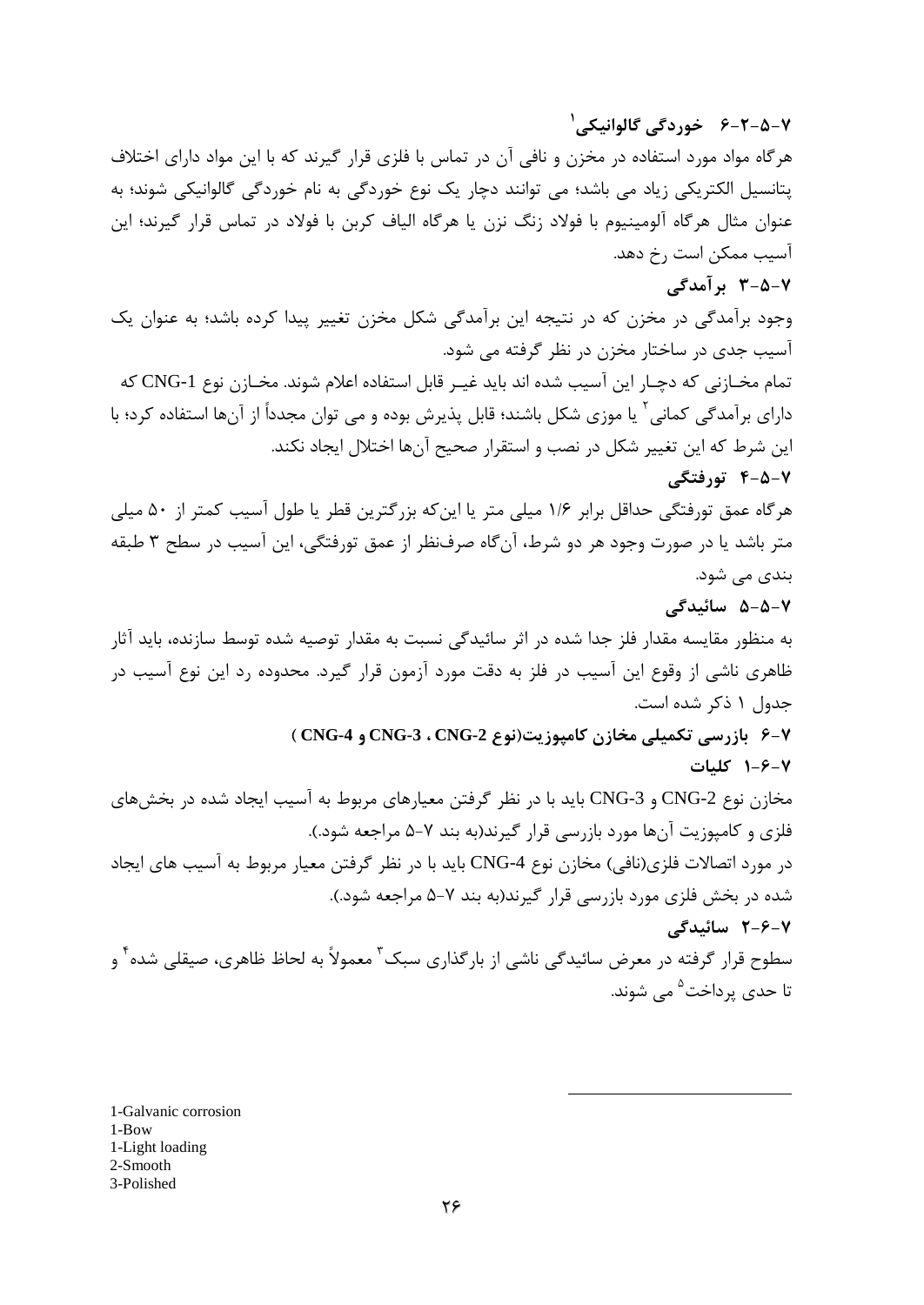در سطوح سائیده شده ناشی از بارگذاری سنگین معمولاً نوعی کنده شدگی یا بریدگی موازی ایجاد میشود. سطح مخازن دارای آثار این نوع سائیدگی باید مانند سطح قرار گرفته در معرض ضربه مورد بررسی قرار گیرد(به بند ۷-۶-۳ مراجعه شود.). سائیدگی های با عمق بیشتر از ۱/۲۵ میلی متر به عنوان آسیب سطح ۳ در نظر گرفته می شوند. آسیب سطح ۲ را می توان مطابق دستورالعمل سازنده به وسیله پوششی از مواد پرکننده <sup>۱</sup> ترمیم نمود. به منظور انجام عملیات های پوشش دهی، جدا کردن ذرات اضافی آ و یا سائیدن مواد مخزن، باید با سازنده آن تماس حاصل نموده و از دستورالعمل وی پیروی نمود. **۳-۶-۲** آسیب ناشی از ضربه در مورد مخازن3-CNG وCNG-4 آسيب ناشي از ضربه، متفات از ساير آسيب هاي وارده به مخزن است؛ چرا که دیواره مخزن می تواند نسبت به آنچه که در سطح خارجی اتفاق می افتد دچار آسیب داخلی شدیدتری شود. این مطلب به ویژه زمانی مصداق پیدا می کند که سطح مخزن بعد از وارد آمدن ضربه به شکل اصلی خود بر گردد. بنابراین در سطح مخزن به مانند مخازن نوع CNG-1 وCNG-2 فرورفتگی وجود نخواهد داشت. آسیب ناشی از ضربه باعث ایجاد شکستگی و تورق لایه های کامپوزیت می شود. آسیب ناشی از وارد آمدن ضربه می تواند شامل موارد زیر باشد: فرورفتگی، بریدگی، کنده شدگی، تراشیده شدن، خشدار شدن، جدا شدگی ذرات از بدنه، نقطه نقطه ای شدن، خرد شدن الياف، شل شدن الياف، ترک خوردن رزين يا تغيير در رنگ يا ظاهر آن. به منظور کمک به فرایند بازرسی، سطوح قرار گرفته در معرض ضربه باید نشانه گذاری شوند. این سطوح و نیز مناطق دارای آسیب سطحی قابل شناسایی باید به لحاظ آثار ناشی از آسیب داخل دیواره مخزن مورد بازرسی قرار گیرند. آثار ناشی از آسیب داخل دیواره مخزن شامل تغییر شکل دائمی سطوح مخزن می باشد. تورفتگی یکی از اثرات ناشی از آسیب شدید داخلی است. مخازن دارای این نوع آسیب باید به لحاظ امکان وقوع آسیب سطح ۲ یا ۳ مورد بازرسی قرار گیرند. این شرط شامل تورفتگی موضعی شدید نمی شود. به عنوان نمونه اثر ناشی از برخورد یک سنگ کوچک مطابق مثال های زیر: –۔ برآمدگی دیوارہ مخزن: دیواره مخزن باید یکنواخت بوده و دارای برآمدگی موضعی نباشد. هرگونه برآمدگی بهصورت آسیب سطح ۳ طبقه بندی می شود. – تفاوت موضعی در رنگ مخزن: مخازنی که در معرض آسیب ناشی از ضربه قرار گرفته اند؛ اغلب دارای تفاوت ظاهری در سطح میباشند. این تفاوت ها می تواند شامل تغییر رنگ ناشی از لایه لایه شدن، ترک ترک شدن یا ترک

4-Filler material 5-Chipping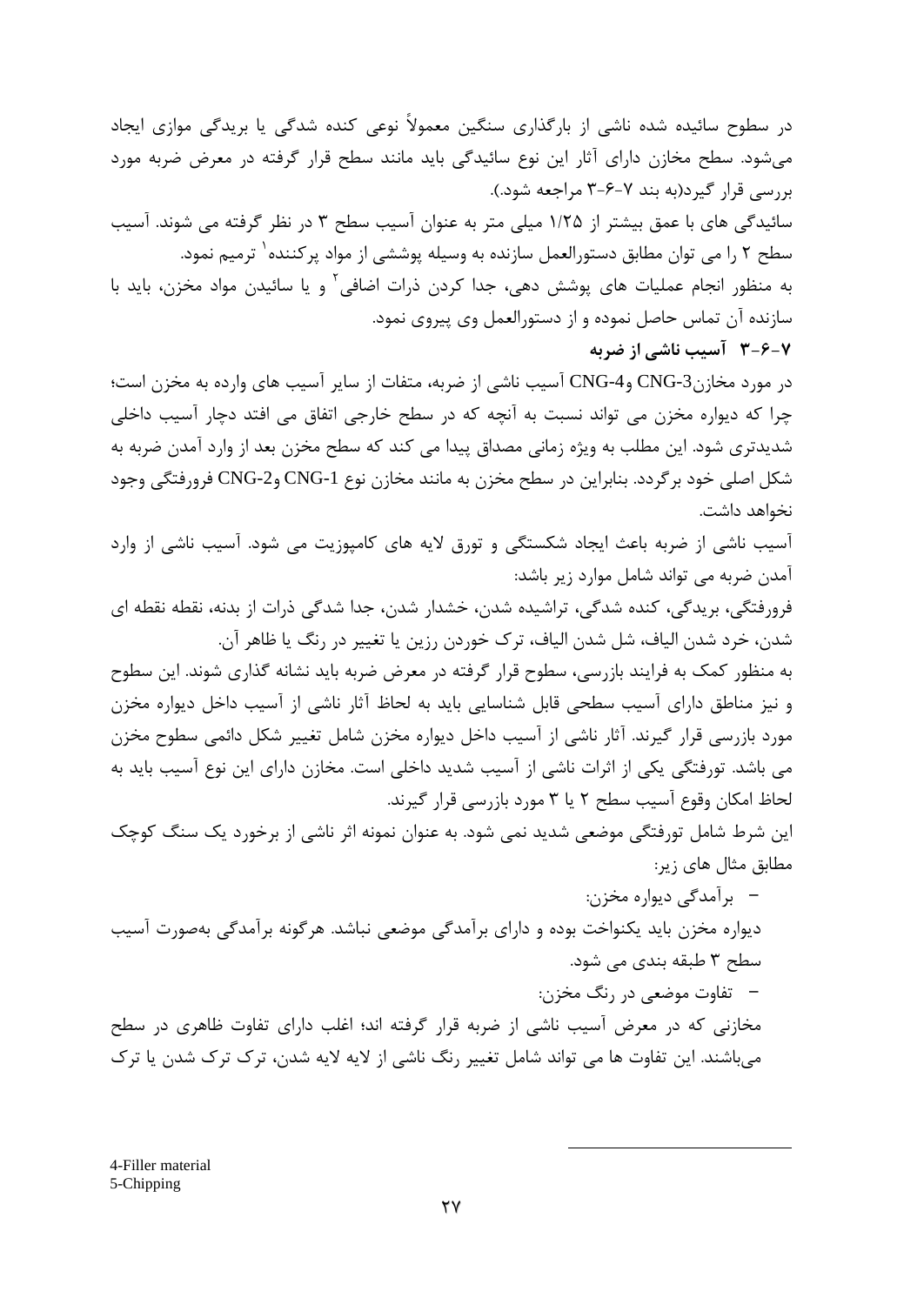خوردن مواد کامپوزیت یا خشدار شدن پوشش خارجی مخزن باشد. تمام سطوحی که دارای این نشانه ها هستند باید به لحاظ امکان وقوع آسیب سطح ۲ یا ۳ مورد بازرسی قرار گیرند. –۔سطوح موضعی ترک خوردگی سطحی: مخازنی که در معرض آسیب ناشی از ضربه قـرار گرفته اند؛ ممکن است دچار ترک خوردگی دایروی، بیضی شکل یا خطی در سطح مواد کامپوزیت شده باشند. همچنین ترک خوردگی می تواند با تغییر رنگ تشریح شده در بخش قبل همراه باشد. تمام سطوحی که دارای این نوع نشانه هستند باید به لحاظ امکان وقوع آسیب سطح ۲ یا ۳ مورد بازرسی قرار گیرند. – تفاوت های موضعی در صدای ایجاد شده در آزمون "سقوط سکه"`: سطوح دچار آسیب پنهان از دید ناشی از ضربه را می توان با استفاده از یک سکه معمولی مورد ارزيابي قرار داد. اين سكه بايد تقريباً ۲۵ ميلي متر قطر و ۵/۵ گرم وزن داشته باشد.

آزمون بدین صورت انجام می شود که سکه را با دست و از لبه آن روی سطح مواد کامپوزیت رها کرده و سپس صدای حاصل از این ضربه را به خاطر می سپاریم. سطوح دچار آسیب ناشی از ضربه در مقایسه با سطوح سالم صدای کاملاً متفاوتی ,ا ایجاد خواهند کرد.

۴-۶-۲ نشت گاز

مخازن نوع CNG-4 که مقدار نشت تراوایی گاز<sup>۲</sup> در آنها بیشتر از مقدار مجاز اعلام شده باشد باید رد شده و غیر قابل استفاده اعلام شده و سپس تخریب شوند. حداکثر نرخ مجاز تراوش گاز براساس استاندارد ملّی ایران شماره ۷۵۹۸: سال ۱۳۸۹ برابر ۲۵/۰ سی سی بر ساعت به ازای یک لیتر گنجایش مخزن میباشد. باید توجه داشت که این مقدار نباید با نشتی اشتباه گرفته شود.

هرگاه وقوع نشتی مورد شک بوده یا در صورت تشخیص آن باید به منظور جلوگیری از وقوع انفجار اقداماتی به عمل آید؛ سپس باید خودرو به فضای آزاد وسیعی منتقل شود(مطابق آنچه که در پیوست **ب** تشريح شده است.).

همچنین به منظور ارائه گزارش درباره این شرایط و کسب اطلاعات در رابطه با نحوه تخلیه گاز مخزن(به پیوست**ب** مراجعه شود.) ، آزمون های تکمیلی باید با سازنده تماس حاصل نمود.

نشت گاز را می توان با استفاده از سیال نشت یاب یا آشکار ساز گاز متان مشخص نمود(به بند ۶-۸ مراجعه شود.). در صورت استفاده از سیال نشت یاب، نشتی با پیدایش حباب های مداوم مشخص میشود. در مورد مخازن کامپوزیت ایجاد بعضی حباب ها می تواند ناشی از خروج هوای به دام افتاده بین پوسته <sup>۳</sup> کامپوزیت و لایه داخلی بوده که در اثر فشار داخلی از این قسمت بیرون می آید. این حالت بسته به فشار داخلي مخزن مي تواند بين نيم تا چند ساعت به طول انجامد.

در مورد مخازن کامپوزیت به منظور کسب اطلاعات درباره نحوه تمیز دادن نشت گاز طبیعی از حباب های معمولی هوا باید با سازنده تماس حاصل نمود. به منظور تشخیص صحیح نشت گاز طبیعی، کالیبره

1-Coin-tap test 2-Gas leakage permeation 1-Shell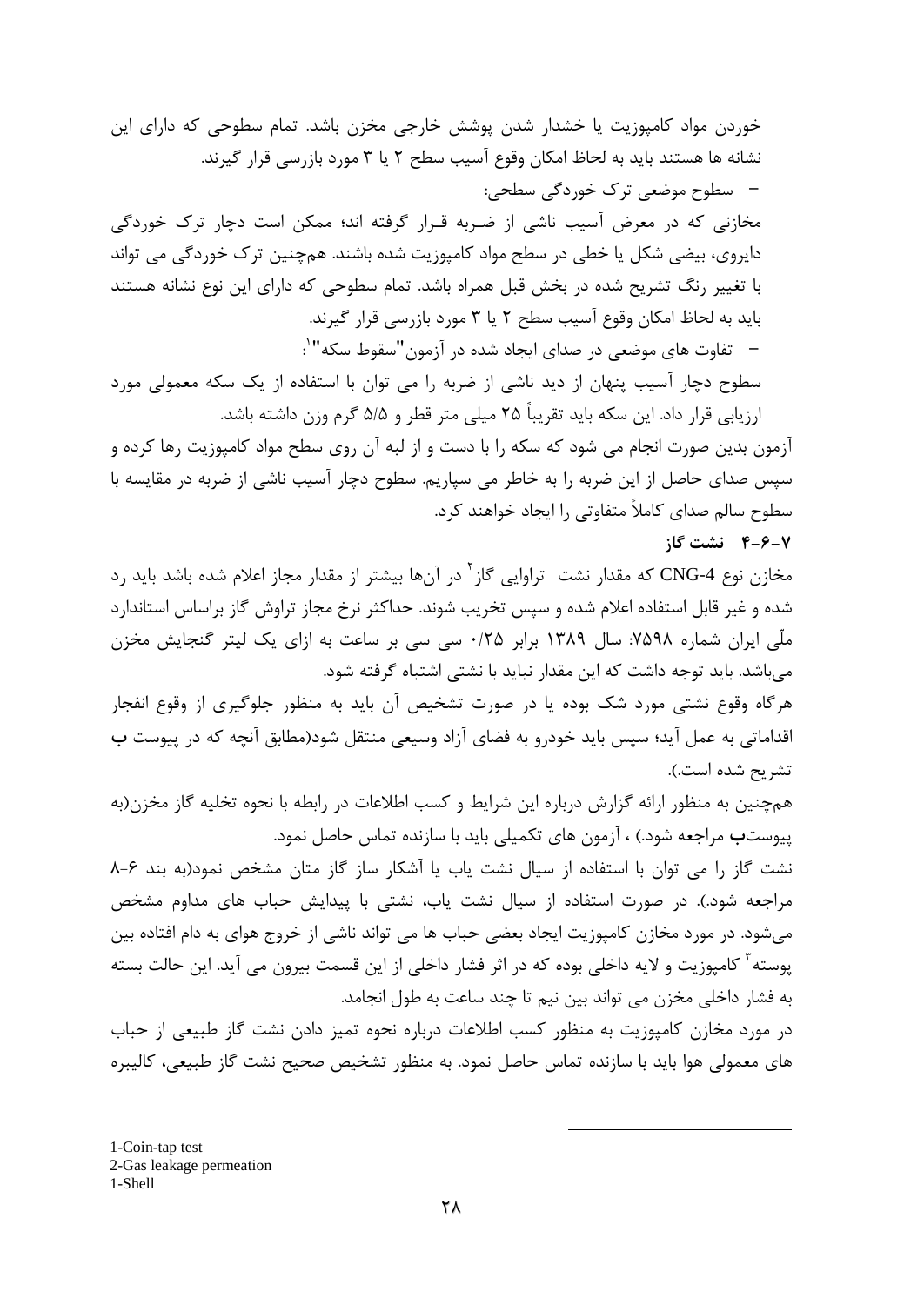نمودن آشکار ساز گاز متان قبل از استفاده بسیار مهم است؛ زیرا آشکار سازها ممکن است به موارد زیر حساس باشند: ۱-گاز معمولی خارج شده از بخش کامپوزیت یا مواد پلاستیکی ٢-, وغن ها ٣-ساير هيدروكربن ها ۴-هوای معمولی محیط یا حتی ۵-سیال نشت یاب در نورد مخازن نوع CNG-3 ، CNG-2 و CNG-4 در صورت استفاده از آشکار ساز گاز به منظور تشخیص نشتے، برای کسب اطلاعات باید با سازنده تماس حاصل نمود. ۷-۷ -بازرسی شیرها و وسایل اطمینان تخلیه فشار –همه انواع مخزن ۷-۷-۱ کلیات معمولاً مخزن سوخت CNG در قسمت دهـانه رزوه شده انتهاى آن مجـهز به يک شير همراه با PRD می باشد. هر چند ممکن است در دیگر دهانه رزوه شده آن به PRD دیگری مجهز باشد؛ البته این PRD مے<sub>،</sub> تواند د<sub>ر</sub> یک سامانه چند ,اهه ٰ نیز قرار گرفته باشد. مخازن با طول بیشتر از ۱/۶۵ متر و نیز مخازنی که به واسطه نصب بخشی از بدنه آنها(بدون حضور PRD در آن بخش) در معرض گرمای شدید قرار می گیرند می توانند در هر دو انتها به PRD مجهز باشند. صرفنظر از باز یا بسته بودن شیر مخزن، تمام PRDها باید با گاز داخل مخزن ارتباط مستقیم داشته باشند. در جدول ۲ برخی معیارهای پذیرش و رد شیر و PRD آورده شده است. ٧-٧-٢ الزامات به منظور انجام بازرسی ممکن است لازم باشد کیسه های<sup>۲</sup> مـربوط به خط لوله تهویه از روی قطعات انتهای مخـزن برداشته شود. در صورت نیاز باید PRD و لوله ها را با یک پارچه آغشته به محلول پاک کننده ملایم پـاک نمود تا امکان بازرسی سطوح خارجی تمامی روزنه های<sup>۳</sup> آنها وجود داشته باشد. محلول پاک کننده باید سازگار بوده و با موادی که با آن تماس پیدا می کند واکنش شیمیایی ندهد. به عنوان مثال استفاده از ترکیبات آمونیاک بر روی قطعات برنجی می تواند باعث ایجاد خوردگی تنشی<sup>۴</sup> شود. بنابراین بر روی قطعات برنجی نباید از پاک کننده های حاوی آمونیاک استفاده کرد. بازرسی شیر و PRD باید شامل موارد زیر باشد: الف-بررسي مجموعه هاي شير و PRD به لحاظ وقوع آسيب احتمالي:

1-Manifold system 2-Bag material 3-Orifice 4-Stress corrosion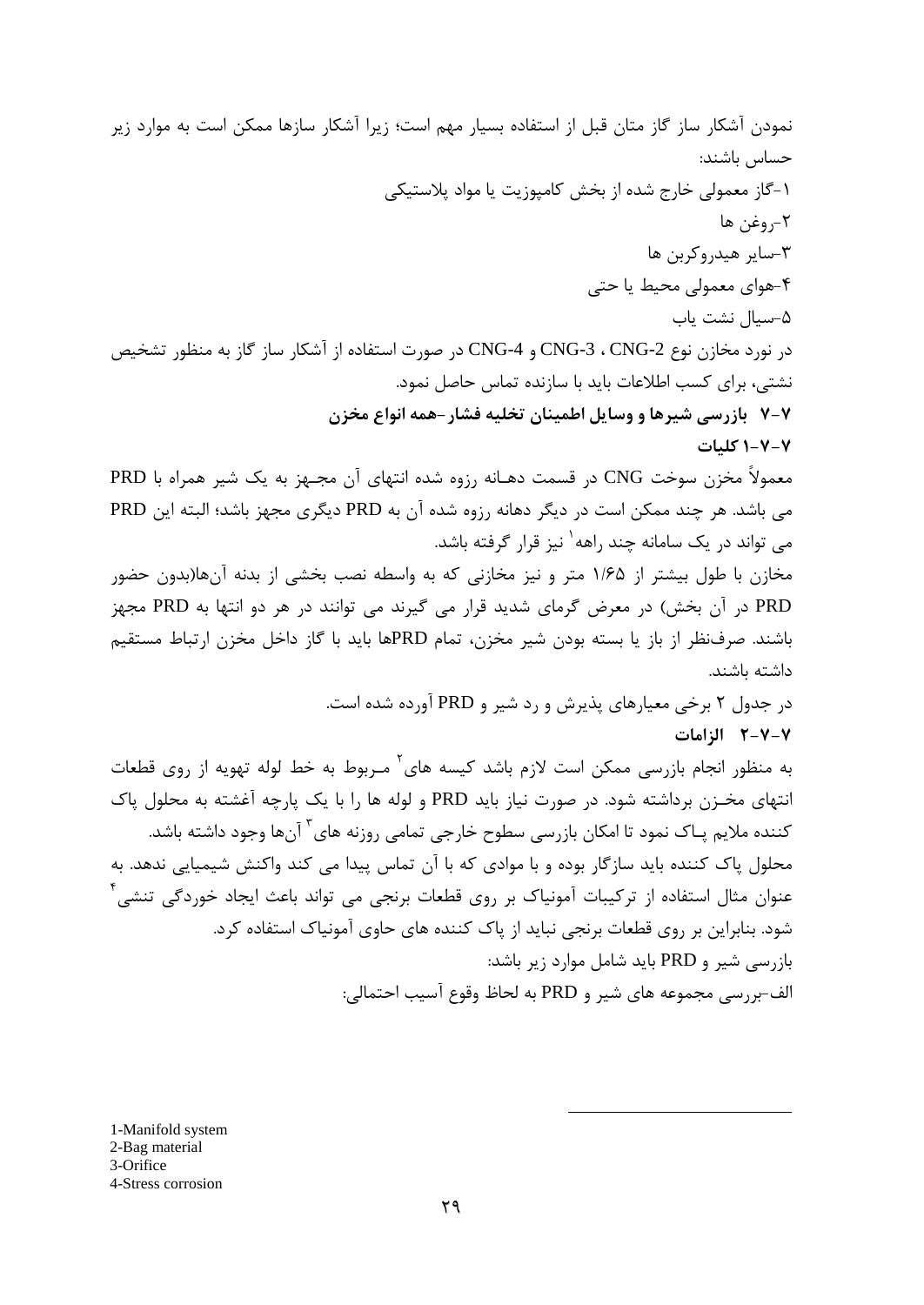شیرهای نصب شده بر روی مخزن باید عملکرد صحیح و مناسبی داشته باشند. مجموعه های شیر و PRD نباید تغییر شکل داده یا دارای نشانه هایی از آسیب باشند. مجموعه هایی که آسیب دیده اند باید توسط افراد آموزش ديده تعويض شوند. ب-بررسي اتصال شير، PRD و هرگونه درپوش <sup>۱</sup> با دهانه مخزن: این اتصال باید محکم، بدون درز و فاقد هرگونه لقی باشد. در صورت وجود لقی یا آسیب نشت بند، گاز مخزن را باید تخلیه نموده، اتصال مورد شک را باز کرده و در صورت لزوم نشت بند را تعویض کرد(به ييوست ب مراجعه شود.). پ-آزمون نشتی اتصال شیر، PRD و هرگونه درپوش به مخزن(به بند ۷–۶–۴ مراجعه شود.): به لحاظ وقوع نشتی در خط لوله سوخت، همه اتصالات PRD و شیر باید مورد بازبینی قرار گیرند. در صورت تشخیص هرگونه نشتی در این نقاط، این اتصالات باید تعمیر شوند. ت-بازرسي خارجي PRD ها به لحاظ خوردگي، آسيب، زنگ زدگي، برآمدگي، مسدود بودن سامانه تهويه PRD و عيوب مكانيكي از جمله نشتي، بيرون زدگي فلز ذوب شونده يا شل شدن ملحقات: هر بار که مخزن مورد بازرسی قرار می گیرد؛ باید بازرسی خارجی موارد فوق الذکر انجام شود. ۲-۷-۲ تجهیزات تأیید شده بازرس باید صحه گذاری کند که در مخزن از PRD(های) تأیید شده و مشخص شده توسط سازنده برای این نوع مخزن، استفاده شده است. ۴-۷-۲ تجهیزات آسیب دیده به جز در مورد مهره های شش پهلوی آچار خور، آسیب های فرورفتگی، کنده شدگی و خراشیدگی که عمق آنها حداقل ۰/۵ میلی متر باشد بهصورت آسیب سطح ۲ در نظر گرفته می شوند. در صورت وجود هر كدام از آسيب هاي فوق الذكر در PRD ، بازرس به منظور آگاهي از اقدامات لازم بايد به توصيه هاي سازنده PRD مراجعه نموده و سپس تعیین کند که تحت چه شرایطی آسیب بهصورت سطح ۱ یا ۳ در نظر گرفته مے شود. V−V−۵ تعويض قطعه <sup>٢</sup>

PRD هایی که یکبار از روی مخزن باز شده اند نباید روی مخزن دیگری نصب شده باشند. اما اگر PRD مناسب بوده و در بازرسی قبول شود می توان روی همان مخزنی که از آن باز شده است؛ مطابق توصیه سازنده مخزن مجدداً نصب نمود.

## ٨-٧ نصب برچسب -همه انواع مخزن

مخازن بدون برچسب حاوی اطلاعات الزامی یا دارای برچسب حاوی اطلاعات ناخوانا باید رد شوند. اگر بتوان مخزن را توسط نام سازنده و شماره سریال آن بهطور حتم شناسایی کرد می توان بر روی مخزن مطابق دستورالعمل سازنده آن یک برچسب جایگزین، چسبانده و همچنان از آن استفاده نمود؛ در غیر این صورت مخزن باید غیر قابل استفاده اعلام شده و سپس تخریب شود.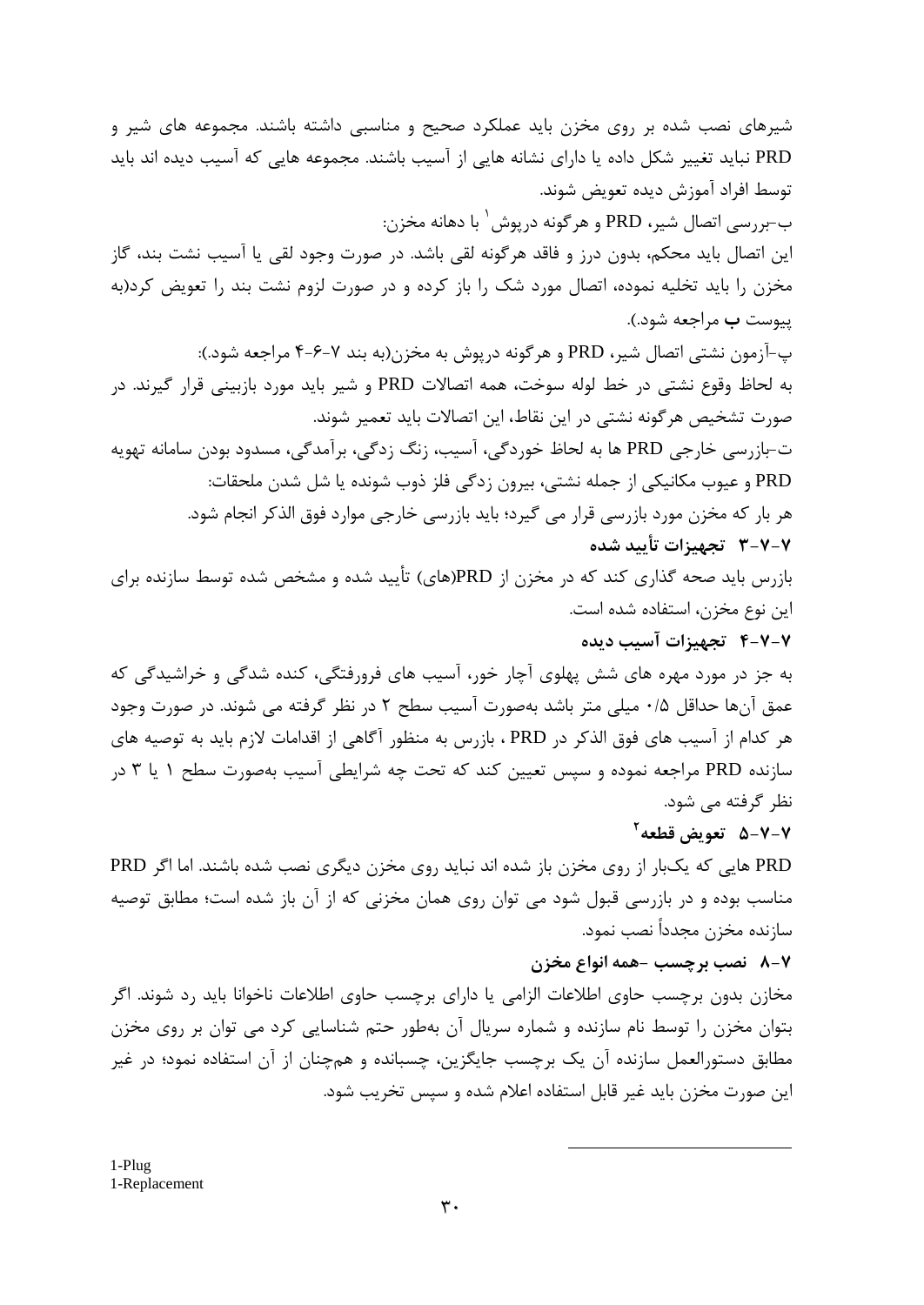بازرسی نصب برچسب حداقل باید شامل موارد زیر باشد: – \_ صحه گذاری این مطلب که مخزن دارای برچسب بوده و کاملاً خوانا است: اگر نتوان مخزن را به لحاظ سازنده، شماره قطعه یا مدل و شماره سریال شناسایی کرد باید مخزن رد و غیر قابل استفاده اعلام شده و سپس تخریب شود. در صورتی که اطلاعات الزامی(به بند ۴–۳ مراجعه شود.) از بین رفته باشد؛ برچسب آسیب دیده باشد یا بهطور محکم نصب نشده باشد باید به منظور تعویض برچسب با سازنده تماس حاصل نمود. – صحه گذاری این که عمر مفید مخزن به پایان نرسیده باشد: در برچسب باید با ذکر عبارت"پس از تاریخ \*\*/\*\*\*\*(ماه و سال انقضاء) استفاده نشود." عمر مفيد مخزن مشخص شده باشد. در صورت پایان یافتن عمر مفید مخزن باید از خودرو جدا شده، غیر قابل استفاده اعلام و تخریب شود. - صحه گذاری این که میزان فشار سرویس درج شده در برچسب مخزن، حداقل برابر فشار سرویس مندرج در نشانه گذاری سوخت گیری خودرو باشد. ۷-۹ گزارش *اچ*ک لیست بازرسی- همه انواع مخزن در پیوست **ت** یک نمونه از چک لیست بازرسی آورده شده است. ۷-۱۰ وضعیت نهایی مخزن در بازرسی ١-١٠-١ كليات براساس نتایج بازرسی بهعمل آمده، به مخزن سوخت یکی از وضعیت های مذکور در بندهای ۷-۱۰-۲ تا ۰-۱۰-۲ نسبت داده می شود. پس از اتمام بازرسی های مقدماتی(به بند ۷-۳ مراجعه شود.) در صورت تشخیص آسیب سطح ۳ در فرآیند بازرسی، بازرس می تواند بازرسی را متوقف نموده و رویه مذکور در بند ۷-۱۰-۵ ,ا دنبال کند. ۷-۱۰-۲ مناسب برای استفاده-آسیب سطح ۱ در صورت وجود شرایط آسیب سطح ۱، مخـزن به منظور استفاده مجـدد می تواند مورد تأیید قرار گیرد. مثلاً، هر گاه: –۔ در طول بازرسی هیچ آسیبی تشخیص داده نشود. – مطابق تعاريف موجود در جدول ١، آسيب پذيرفتني يا جزئي باشد. – آسیب، سطح ۲ بوده که ترمیم آن مجاز است و ترمیم آن براساس رویه ها و دستورالعمل های سازنده مخزن بهطور موفقيت آميز انجام شده باشد. ۲-۱۰-۲ علامت بازرسی بازرس قـبل از فرستادن مخزن برای استفاده باید بر روی مخـزن یک علامت بازرسـی قرار دهد. این علامت باید بیان گر قبولی مخـزن در بازرسی و مناسب بودن آن برای استفاده باشد. در علامت بازرسـی باید حداقل تاریخ انجام بازرسی و نام سازمان بازرسی کننده درج شود.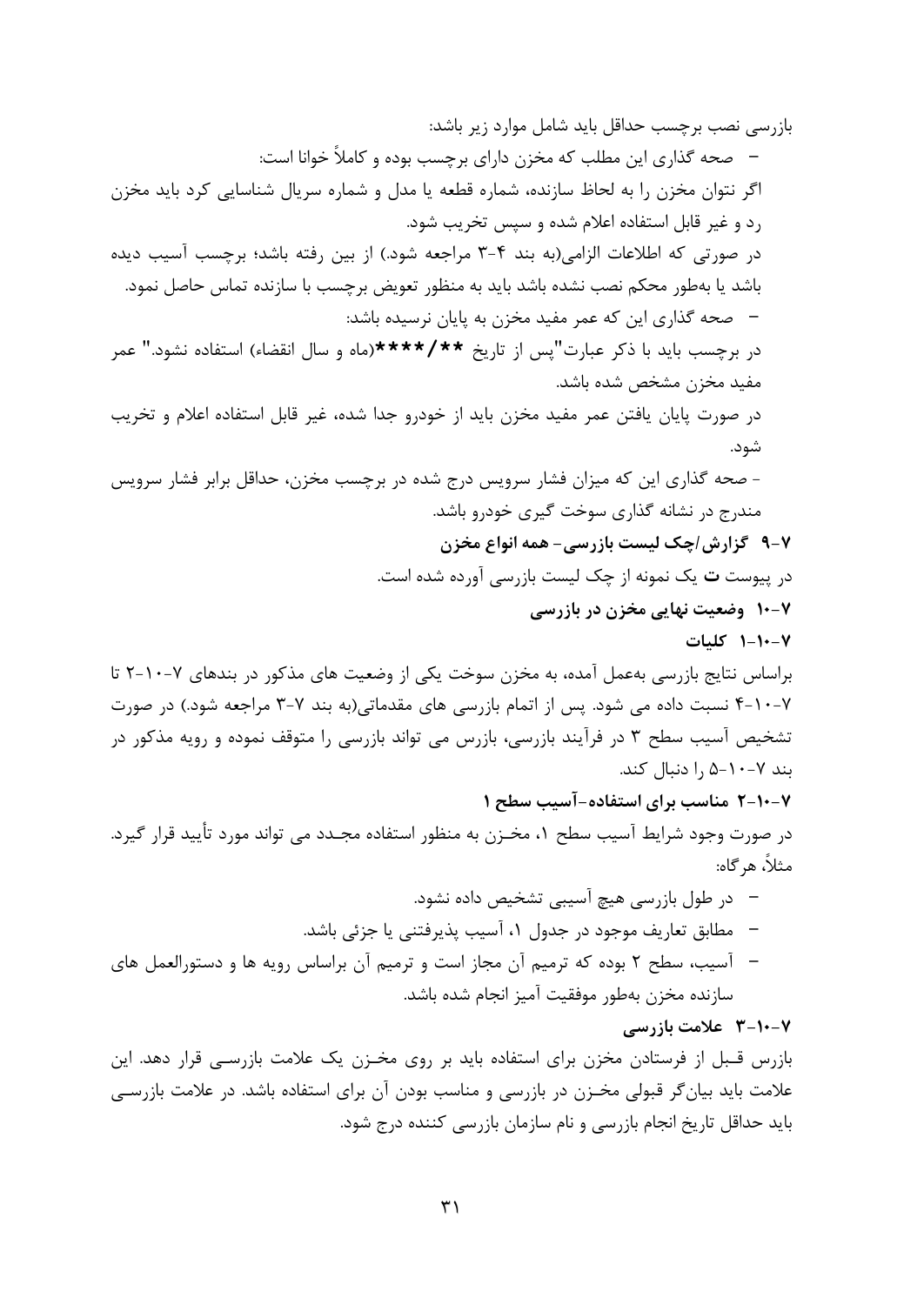برای درج علامت بازرسـی بر روی مخـزن باید از برچسب الحاقی، برچسب یا دیگر روش های علامت گذاری ماندگـار استفاده نمود. به شرطـی که برچسب های سازنده مخزن، علامتهای ساخت و علامتهای بازرسی قبلی را نپوشاند. ۷-۱۰-۴ نیازمند به پیشنهادات سازنده -آسیب سطح ۲ در مورد مخازنی که مشکوک به آسیب سطح ۲ هستند؛ باید براساس توصـیه ها و راهنمای سازنده عمـل نمود. آسیب های غیر واضح را باید بهصورت آسیب سطح ۲ طبقه بندی کرد. مخـازن دارای آسیـب سطح ۲، تا زمانی که دارای این شرایط هستند نباید مورد استفاده مجدد قرار گیرند. آسیب سطـح ۲ همچنین برای شرایطـی در نظر گرفته شده است که توسـط سازنده مشخـص شده اند. يعـني؛ هرگاه مطابق طبقه بندي جدول ١، متفاوت از شرايط آسيب سطح ١ يا ٣ باشند. بعد از انجام ترمیم مشخص شده، مخزن به منظور استفاده پذیرفته می شود. ممکن است در بعضی موارد آسیب سطح ۲ براساس راهنمای سازنده بهصورت آسیب سطح ۳ در نظر گرفته شود، در چنین مواقعی باید مطابق رویه های مذکور در بند ۷–۱۰-۵ عمل شود. ۰-۷-۵ رد و غیر قابل استفاده-آسیب سطح۳ مخازنی که یقیناً دارای آسیب سطح ۳ می باشند باید رد و غیر قابل استفاده اعلام شده و سپس تخریب شوند. همچنین اگر مخازن دارای آسیب سطح ۲ بوده و شدت این آسیب براساس راهنمای سازنده مخزن به اندازه ای است که باید غیر قابل استفاده اعلام شود؛ باید این آسیب بهصورت آسیب سطح ۳ در نظر گر فته شود. ۷-۱۱ وضعیت نهایی تجهیزات در بازرسی ١٧-١١-١ كليات براساس نتايج بازرسي بهعمل آمده(به بند ٧-٧ مراجعه شود.) به تجهيزات مورد بازرسي(بهجز مخزن)، یکی از وضعیت های مذکور در بندهای ۷–۱۱–۲ تا ۷–۱۱–۴ نسبت داده می شود. ۷-۲۱۱-۷ مناسب برای استفاده-آسیب سطح ۱ در صورت وجود شرایط آسیب سطح ۱، تجهیزات به منظور استفاده مجـدد مورد تأیید قرار خواهند گرفت. درصورتی که این تجهیزات از سامانه سوخت رسانی CNG خودرو جدا شده باشند باید مطابق پیشنهادات و راهنمای سازنده تجهیزات و نیز سازنده مخزن، مجدداً به این سامانه متصل شوند. ۷-۲۱۱-۷ نیازمند به پیشنهادات سازنده -آسیب سطح ۲ در صورت وجود شرایط آسیب سطح ۲، ممکن است همه تجهیزات، تعمیر شده و مجدداً مورد استفاده قرار گیرند. یا این که مطابق پیشنهادات سازنده تجهیزات، غیر قابل استفاده اعلام شوند. سازنده تجهیزات باید نحوه تعمیر تجهیزات معیوب را تعیین نماید. در این مورد ارائه هر پیشنهاد باید بەصورت مكتوب باشد. درصورت وجود شرايط آسيب سطح ٢ يا هرگاه آسيب سطح ١ واضح نباشد؛ ممكن است لازم باشد با سازنده تجهیزات(اعم از شیرها، PRD ها، تجهیزات استقرار، و غیره) مشاوره مستقیم بهعمل آید. یا ممکن است لازم باشد به اطلاعات همراه تجهیزات مراجعه شود.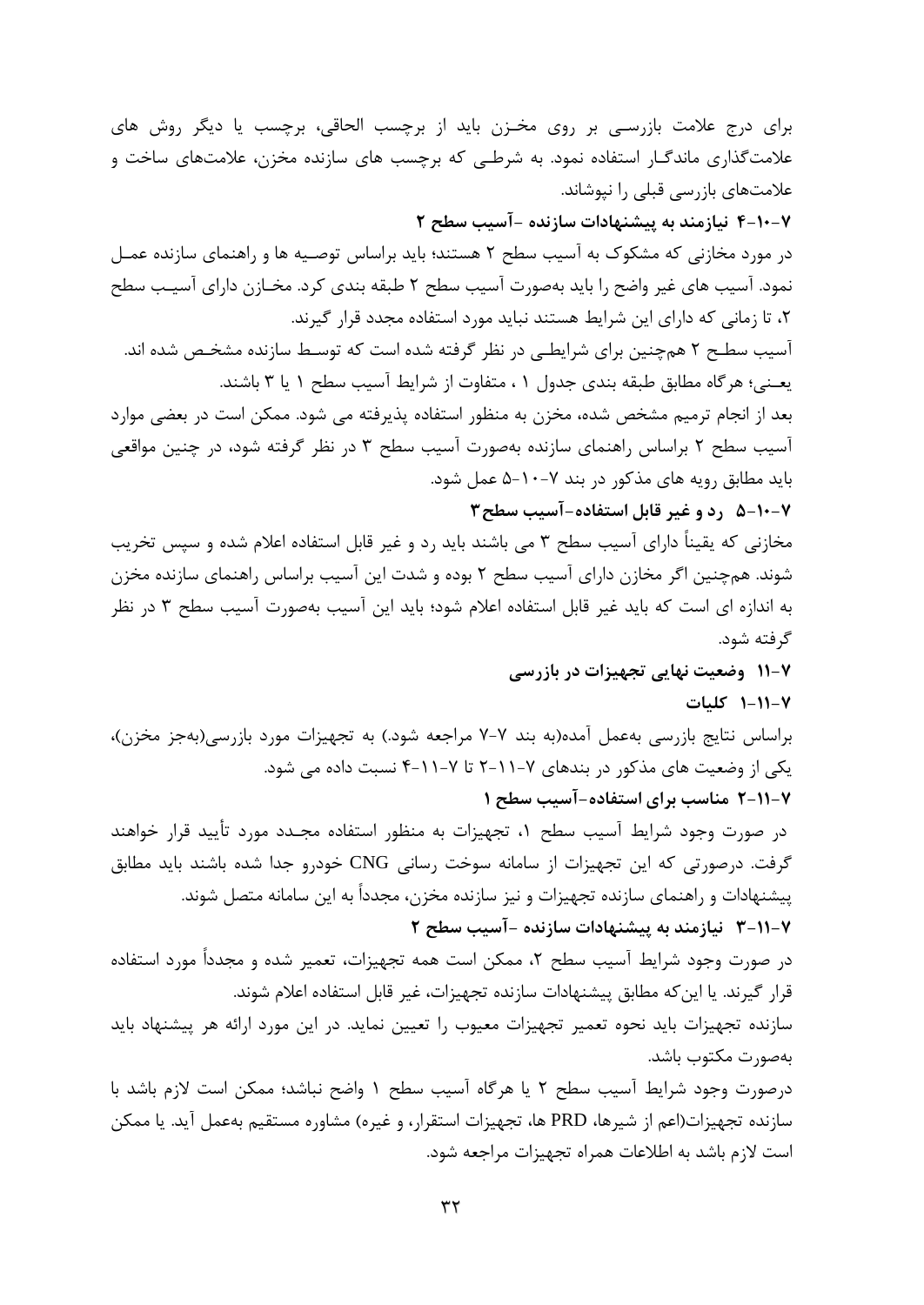آسیب سطح ۲ برای شرایط مشخص شده توسط سازنده در نظر گرفته شده است که براساس این شرایط بتوان مطابق جدول ۲ این آسیب را از آسیب های سطح ۱ یا ۳ تمیز داد. تجهیزات تعمیر شده و آماده برای استفاده مجدد، در سطح ۱ ، طبقه بندی می شوند. ۰۷-۰۱-۴ رد و غیر قابل استفاده -آسیب سطح۳ تجهیزاتی که یقیناً دارای آسیب سطح ۳ می باشند باید رد و غیر قابل استفاده اعلام شده و سپس تخریب

| توضيحات | سطح۳-رد                                                                                                                                     | سطح ٢                                                                                                                                                                                                                               | سطح ١-پذيرش                                                                                            | شرايط<br>تجهيزات |
|---------|---------------------------------------------------------------------------------------------------------------------------------------------|-------------------------------------------------------------------------------------------------------------------------------------------------------------------------------------------------------------------------------------|--------------------------------------------------------------------------------------------------------|------------------|
|         | اگر تجهیزات دچار آسیب<br>شده، ترک خورده، دچار<br>نشتی شده، قادر به ایجاد<br>اتصال صحيح و مناسب<br>نبوده و هرگاه آسیب<br>سطح۲ جزئی نباشد.    | در صورت وجود<br>آسیب های جزئی<br>اعم از صدمات<br>شیمیایی، اکسید<br>شدن، زنگ زدگی،<br>خوردگی و نیز هرگاه<br>آسيب سطح ١ واضح<br>نباشد. که در این<br>صورت به توصيه<br>های سازنده نیاز<br>است. این آسیب<br>ممكن است قابل<br>ترميم باشد. | اگر تجهيزات تميز و<br>فاقد هرگونه آسيب<br>بوده، به درستی کار<br>كنند و شرايط<br>مناسبى داشته<br>باشند. | تمام تجهيزات     |
|         | در صورت وجود شکستگی،<br>سایش بیش از حد، آسیب<br>دیدگی، ترک خوردگی،<br>خوردگی، سائیدگی زیاد یا<br>اينكه نصب مورد تأييد<br>سازنده مخزن نباشد. | در صورت وجود لقي<br>در اتصالات،<br>سائیدگی یا شرایط<br>سوال برانگیز؛ که در<br>اين موارد بايد سامانه<br>سوخت رساني را به<br>لحاظ ساير آسيب ها<br>بازرسی نموده و از<br>توصيه هاى سازنده<br>تجهيزات پيروي<br>کرد.                      | در صورتی که<br>سازنده مخزن،<br>استقرار را تأييد<br>كرده و اين سامانه<br>شرايط مناسبي<br>داشته باشد.    | سامانه استقرار   |

جدول ٢- شرايط پذيرش و رد تجهيزات

شوند.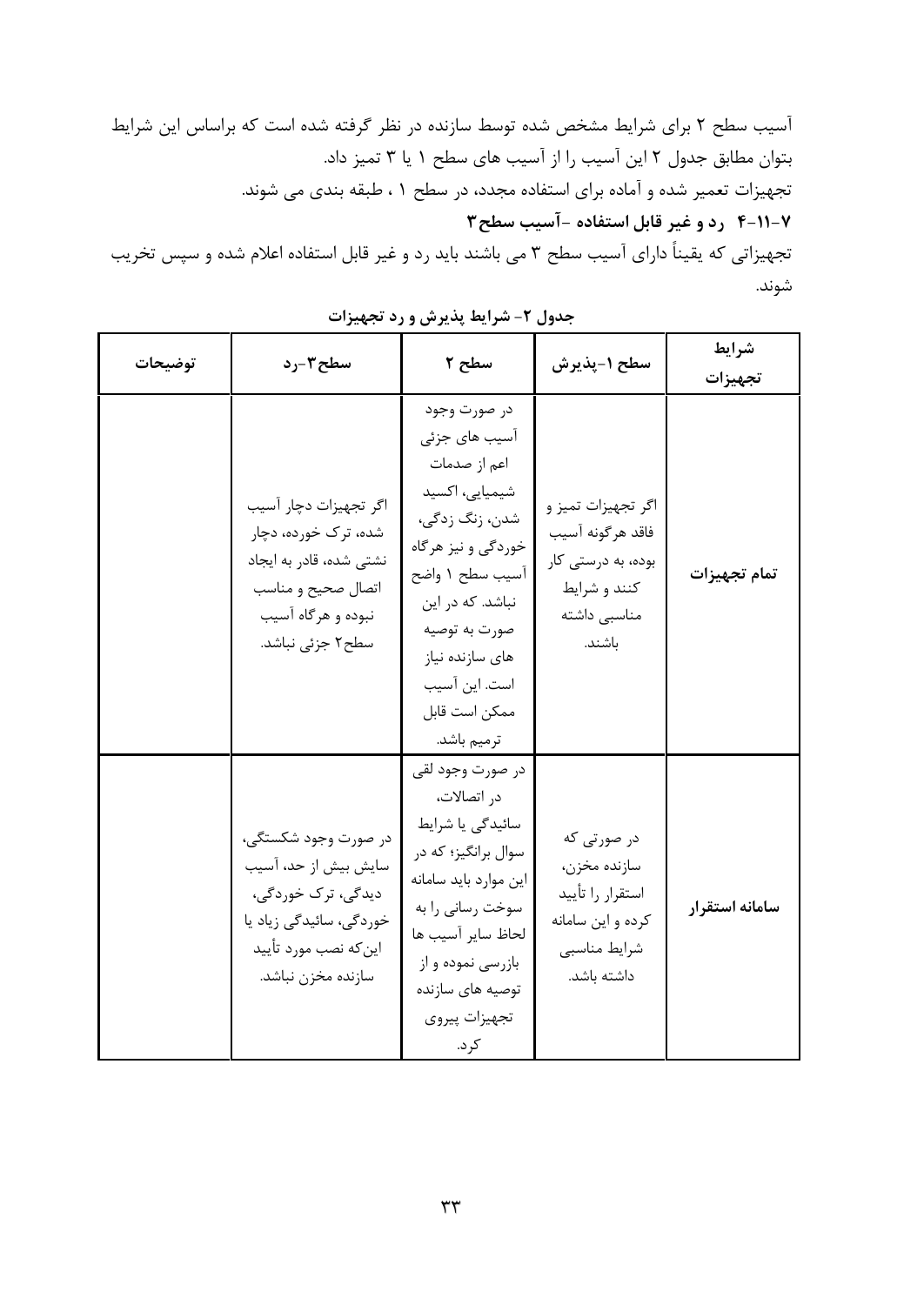|                                                                                        | در صورت وجود شکستگی،<br>سایش بیش از حد، آسیب<br>دیدگی، ترک خوردگی،<br>خوردگی یا سائیدگی زیاد.                                                  | هرگاه در نقاطی از<br>سامانه، آب جمع<br>شده باشد؛ خطوط<br>لوله لق بوده اما قابل<br>محکم کردن باشند.<br>که در این صورت<br>باید آب جمع شده را<br>خارج نمود.                              | اگر خطوط لوله<br>سوخت و تهويه<br>محکم و خشک<br>باشند.                                       | سامانه سوخت<br>رسانی                                                                           |
|----------------------------------------------------------------------------------------|------------------------------------------------------------------------------------------------------------------------------------------------|---------------------------------------------------------------------------------------------------------------------------------------------------------------------------------------|---------------------------------------------------------------------------------------------|------------------------------------------------------------------------------------------------|
| به منظور ترميم يا<br>تعيين وضعيت<br>آسیب سطح ۲ به<br>توصيه سازنده<br>تجهيزات نياز است. | هرگاه این قطعات دچار<br>آسیب شده، ترک خورده،<br>تغییر شکل داده، دچار<br>نشتی شده، کیپ شده یا<br>این که از کار افتاده باشند.                    | در صورت وجود<br>آسیب احتمالی در<br>نشت بند، نشتی<br>احتمالی، کثیف یا<br>كيپ شدن و نيز اگر<br>مورد تأييد سازنده<br>مخزن نباشد.                                                         | اگر این تجهیزات<br>تميز، بدون آسيب،<br>فاقد نشتى بوده و<br>مورد تأييد سازنده<br>مخزن باشند. | خطوط لوله تهويه<br>مربوط به PRD و<br>مجموعه ها(بهجز<br>شيرها، PRD ها و<br>مهره های شش<br>پهلو) |
|                                                                                        | در صورت وجود خوردگی،<br>كيپ شدن، زنگ زدگي،<br>تغییر شکل، ترک خوردگی،<br>نشتی، یا این که فلز ذوب<br>شونده بهطور كامل يا جزئي<br>بيرون زده باشد. | اگر آثار سائیدگی و<br>خوردگی وجود<br>داشته یا این <i>ک</i> ه<br>PRD دچار نشتی<br>شده باشد. در<br>اينصورت به منظور<br>تعمیر یا آگاهی از<br>معيار پذيرش به<br>توصيه سازنده نياز<br>است. | اگر PRD تميز،<br>بدون أسيب، مورد<br>تأييد سازنده مخزن<br>و براي اين نوع<br>مخزن باشد.       | <b>PRD</b>                                                                                     |
|                                                                                        | اگر عمق این آسیب ها<br>حداقل برابر ۰/۵ میلی متر<br>بوده يا اينكه شرايط أسيب<br>سطح ٢ واضح نباشد.                                               | اگر عمق این آسیب<br>ها کمتر از ۰/۵ میلی<br>متر باشد. در<br>اينصورت به منظور<br>كسب راهنمايي بايد<br>با سازنده PRD<br>تماس حاصل نمود.                                                  | اگر PRD بدون اين<br>آسیب ها باشد.                                                           | تورفتگى، كنده<br>شدگی و یا<br>خراشیدگی های<br><b>PRD</b>                                       |

حدول-1(ادامه)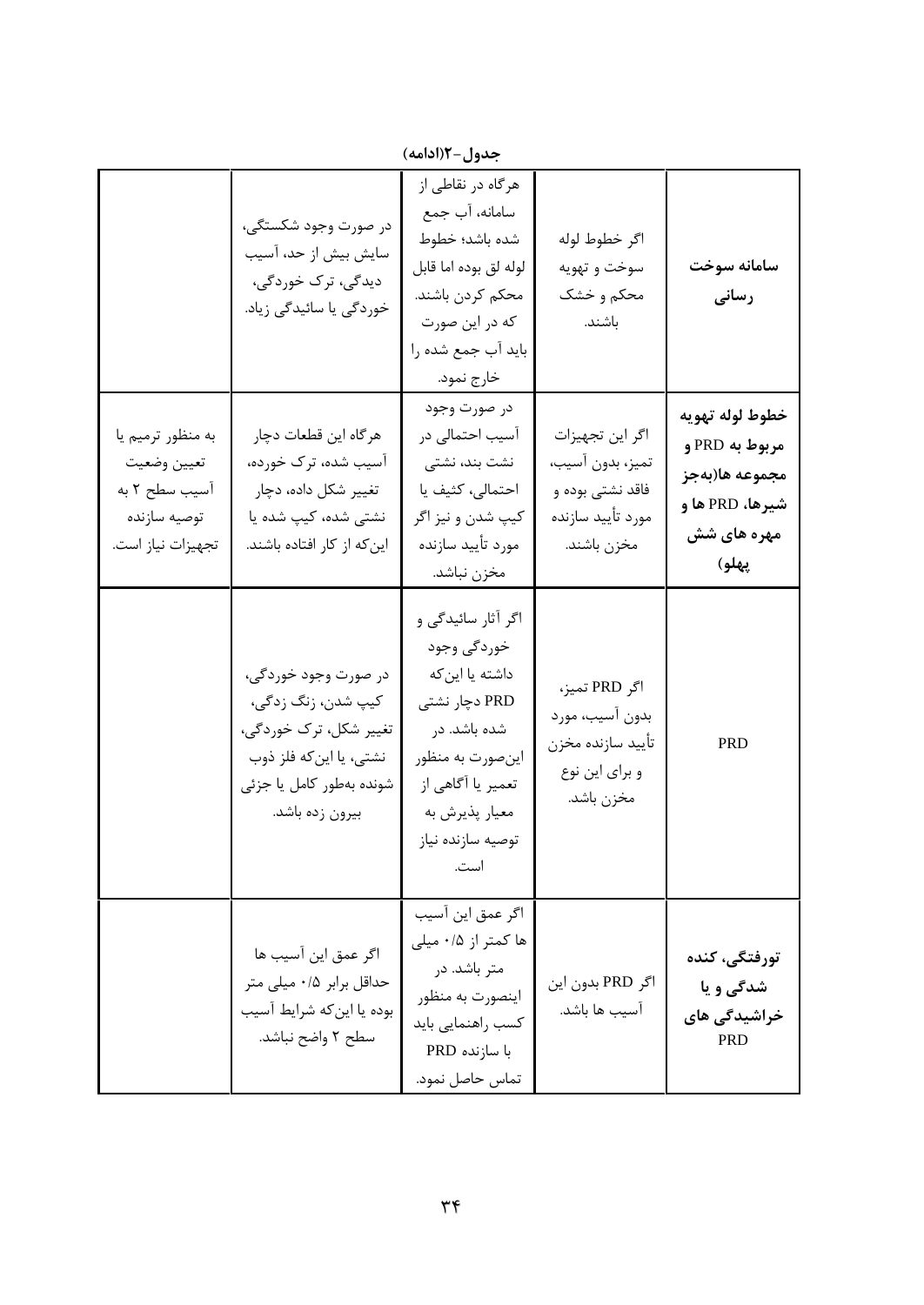جدول-1(ادامه)

| در صورت وجود لبه های<br>گرد شده، اعوجاج بدنه،<br>خرابي يا در صورت وجود<br>نشتى. | در صورت وجود<br>سایش جزئی که در<br>اين مورد بايد توصيه<br>های لازم را از<br>سازنده تجهيزات<br>اخذ نمود.                                                  | اگر این مهره بدون<br>آسیب بوده و کاملاً<br>تميز باشد.                                                                             | مهره شش پهلوی<br>آچار خور |
|---------------------------------------------------------------------------------|----------------------------------------------------------------------------------------------------------------------------------------------------------|-----------------------------------------------------------------------------------------------------------------------------------|---------------------------|
| اگر این شیر آلات دچار<br>أسيب ديدگي، تغيير شكل<br>و نشتی شده باشند.             | در صورت كثيف،<br>فاصله دار يا لق بودن<br>اتصالات دهانه<br>مخزن. كه در اين<br>شرايط لازم است<br>بخش اتصال شير به<br>مخزن مورد بازرسي<br>تکمیلی قرار گیرد. | اگر این تجهیزات<br>تميز، بدون آسيب،<br>بدون نشتى و بدون<br>نشتی در قسمت<br>اتصالات بوده و نيز<br>مورد تأييد سازنده<br>مخزن باشند. | شير آلات                  |

۸ بازرسی نحوه نصب و استقرار مخزن

۰۸– نصب و استقرار مخازن CNG

مخزن CNG باید بهگونه ای بر روی خودروی گازسوز مستقر شده باشد که بدون وارد آمدن آسیب به آن به اندازه کافی محکم باشد. بدین منظور فقط باید پایه های استقرار، تسمه ها و تجهیزات استقرار توصیه شده توسط سازنده مخزن بهكار رفته باشند.

مخزن در اثر افزایش و کاهش فشار داخلی منبسط و منقبض می شود. این باعث می شود که بسته به مقدار فشار، قطر و طول مخزن تغییر کند. تجهیزات استقرار مخزن باید قادر به تطبیق و اصلاح این انبساط باشند؛ بدون این که بار اضافی به مخزن وارد شده یا این که باعث خوردگی در آن شود. 8-8٪ بررسی نحوه نصب-تمام انواع مخازن

٨-٢-١ كليات

در جدول ۲ شرایط پذیرش و رد تجهیزات نصب آورده شده است. اطلاعات ذکر شده در این جدول نباید بدون داشتن درک و دانش کافی از بند ۸–۲ و ۷–۷، از جمله توصیه های سازنده، دستورالعمل ها و سایر ییشنهادات به کار بر ده شود.

بررسی نصب توسط بازرس باید شامل موارد زیر باشد: -تعيين انطباق نحوه نصب با استاندارد مربوطه

-صحه گذاری این که مخزن CNG از ابتدای استفاده، به منظور ذخیره گاز طبیعی فشرده بهکار گرفته شده است.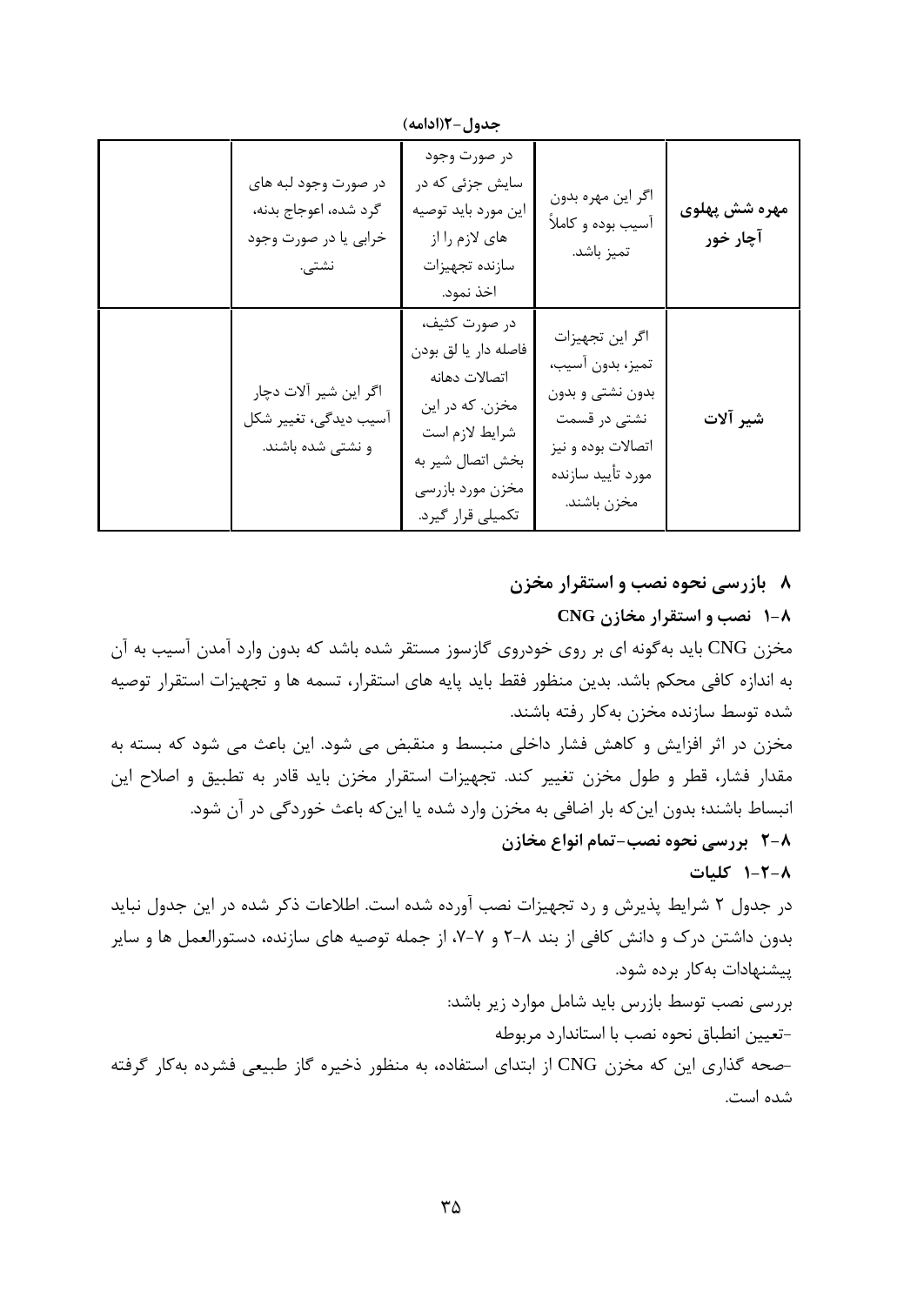–تعیین امکان وقوع آسیب های ناشی از موقعیت مخزن در خودرو و نیز تعیین آسیب های وارده به مخزن در اثر ابزار آلات، بلند کردن بار، نشت مایعات خورنده از بار، سنگ ریزه جاده و نزدیکی به سامانه دود خروجي(اڳزوز).

-صحه گذاری عدم نزدیکی یا تماس سطح مخزن با اشیائی که می توانند باعث بریدگی، کنده شدگی یا سايش سطح مخزن شوند. شامل كابل ها، لوله ها، قطعات خودرو يا اجزاء مربوط به پايه هاي استقرار. توصیه می شود که اطراف مخزن بهطور کامل حداقل فاصله ای برابر ۱۲/۵ میلی متر به عنوان فاصله آزاد در نظر گرفته شود. البته در مواردی که امکان دارد بدنه خودرو در حال حرکت دچار خمش شود باید فاصله آزاد بیشتری در نظر گرفته شود.

-صحه گذاری تهویه کامل مخازن نصب شده در داخل خودرو به بیرون از خودرو. خط لوله تهویه مربوط به PRD باید از انواع فشار بالا باشد. این خط به منظور جلوگیری از باز شدن احتمالی آن در هنگام فعال شدن PRD باید به خودرو محکم متصل شده باشد؛ همچنین این خط باید عاری از سنگ ریزه، شن، حشرات و غیره باشد. جهت آن نیز نباید به سمت سیالات نشت شده از خودرو باشد(به منظور جلوگیری از جمع شدن سنگ ریزه در آن می توان از یک درپوش سبک استفاده کرد که در اثر فشار داخل خط لوله تهويه، براحتى كنده مى شود.).

-صحه گذاری نحوه نصب خطوط لوله متصل شده به مخزن به لحاظ جلوگیری از وارد آمدن آسیب به سامانه لوله کشی هنگام تغییر شکل بدنه خودرو یا هنگام انبساط مخزن در اثر فشار.

-مشخص نمودن آثار ظاهری ناشی از آسیب مواد شیمیایی یا قرار داشتن طولانی مدت در معرض رطوبت نحوه نصب باید به گونه ای باشد که آب یا سایر مایعات براحتی تخلیه شده و از تماس طولانی مدت مخزن یا پایه های استقرار با این مایعات جلوگیری شود.

درصورت استفاده از روكش توصيه مي شود حداقل ۹/۵ ميليءتر بهعنوان فاصله آزاد در نظر گرفته شود. ۲-۲-۸ بازرسی کلی سامانه سوخت رسانی CNG

قطعات سامانه سوخت رسانی CNG ، تجهیزات استقرار مخزن و نیز خطوط لوله تهویه را با گرفتن در دست و تکان دادن محکم آنها باید به لحاظ وجود هرگونه لقی مورد بازبینی قرار داد. همچنین باید علايم وقوع سائيدگي بين قطعات را جستجو نمود. اين علايم بهصورت براق يا سائيده شدن نقاطي روي بدنه قطعات سامانه سوخت رسانی یا روی بدنه خودرو می باشند.

هر نشانه ای از لقی یا سائیدگی باید به منظور تعیین مقدار آسیب، به دقت مورد بازرسی قرار گیرد. در صورتی که خطوط لوله انعطاف پذیر سوخت یا تهویه بهگونه ای دچار سایش شده باشند که به لحاظ ايمني كمتر از حد استاندارد باشند؛ بايد تعويض شوند. خطوط لوله سوخت و تهويه بايد بهطور محكم در فواصل میانی حداکثر ۶۰ سانتی متر به خودرو متصل شده باشند؛ مگر این که سازنده خودرو یا استاندارد نصب، فواصل دیگری را توصیه نماید.

تمام خطوط لوله سوخت و تهويه را از نظر مناسب بودن سفتي اتصالات بايد مورد بازبيني قرار داد. سامانه تهويه را به لحاظ جمع شدن احتمالي آب در آن بايد مورد بررسي قرارداد. توضيحات لازم درباره خطوط لوله آسیب دیده و یا تعویضی یا در مورد اتصالات لق شده باید در یک فرم بازرسی مناسب ثبت شود.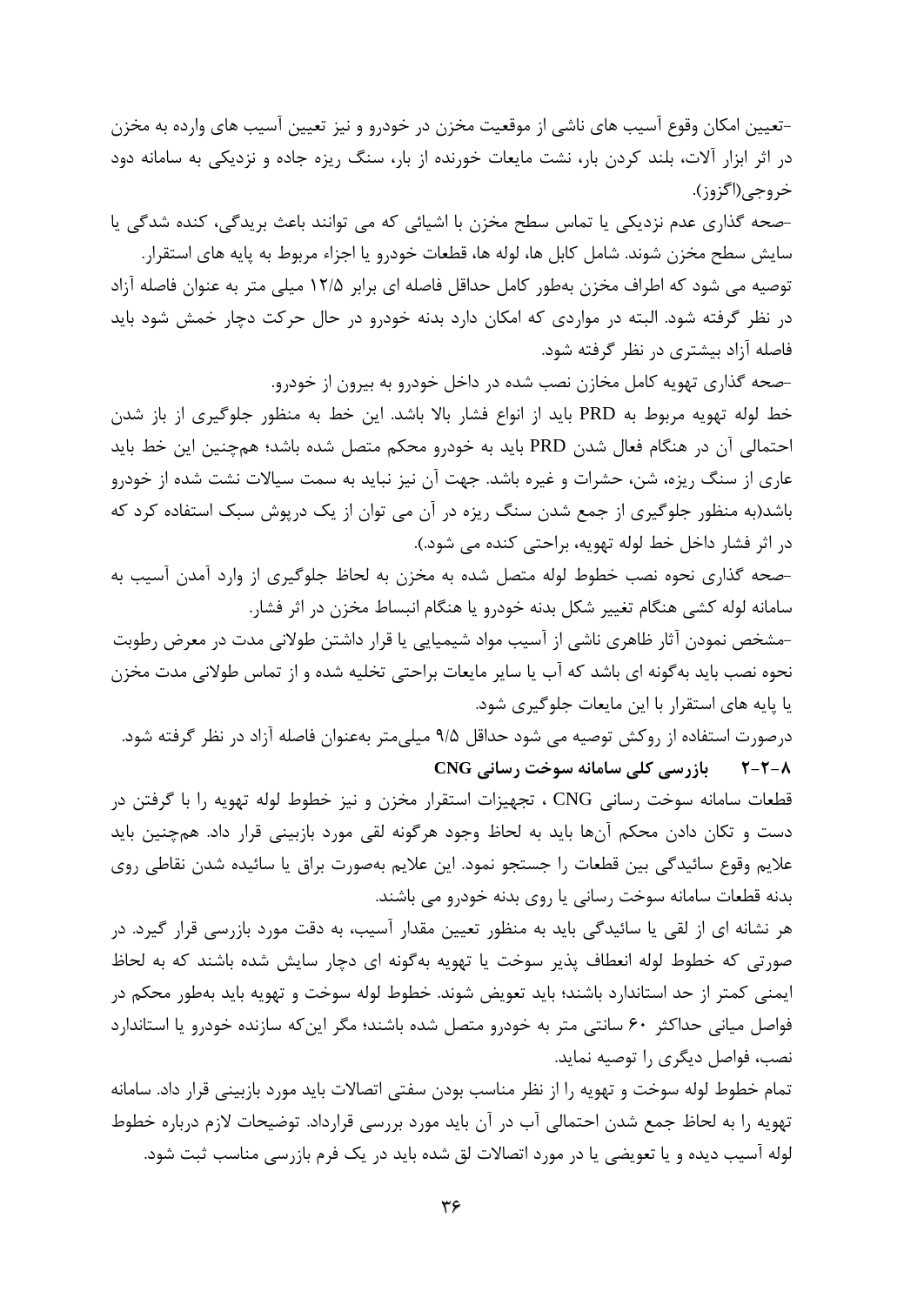**۲–۲–۲ میل** بازرسی پایه ها و یا تسمه های استقرار ٨-٣-٣-١ كليات

هر نشانه ای از لقی در اتصالات سامانه نیازمند انجام بازرسی دقیق از مجموعه پایه و تسمه های استقرار می باشد. منشاء ایجاد لقی در اتصال بین پایه استقرار و یا تسمه و مخزن یا در اتصال بین پایه و یا تسمه و محل استقرار در خودو را باید ایزوله نمود. بهعلاوه پایه های استقرار و تسمه های(نوارهای) لاستیکی ایزولاتور را باید به لحاظ سایش مورد بررسی قرار داد. قطعات خیلی سائیده شده را باید تعویض نمود. ٨-٢-٣-٢ بررسي پايه ها، تسمه ها و نحوه استقرار-همه انواع مخزن

سامانه استقرار مخزن باید به گونه ای باشد که مخزن را بهطور محکم در جای خود نگه دارد؛ بدون این که آسیبی به مخزن یا خودرو وارد کند. این سامانه باید به مخزن اجازه دهد که در اثر تغییر فشار داخلی منبسط و منقبض شود؛ اما نبايد مخزن لق بوده يا سائيده شود.

بین مخزن و پایه ها یا تسمه ها باید یک لایی لاستیکی قرار داده شود تا حتی از حرکت جزیی مخزن جلوگیری شود. نقاط استقرار بر روی بدنه خودرو یعنی محل های اتصال پایه ها به بدنه خودرو را باید بازبینی نمود. اگر بدنه خودرو در اثر وزن پایه ها و مخزن دچار اعوجاج شده باشد و یا در صورت آسیب ديدن واشرهاي بهكاررفته؛ بايد از يک صفحه تقويتي(پشتيبان)` استفاده شود که حداقل هم اندازه سطح اتصال<sup>۲</sup> پایه یا تسمه است. در صورت لزوم می توان صفحات فلزی با آسیب وسیع را تعویض نمود. ۲-۲-۲-۲ اهداف بازرسی

> بازرس پایه های استقرار و تسمه ها باید موارد زیر را صحه گذاری کند: -سامانه استقرار مورد تأييد سازنده مخزن باشد.

-مخزن بهطور محكم نگه داشته شده بهطورى كه مجموعه مخزن و سامانه استقرار بدون هيچ گونه لقّى بهطور محکم به خودرو متصل شده باشد.

**یادآوری**-بهدلیل این که لق بودن مجموعه پایه و یا تسمه ممکن است منجر به سائیده شدن آنها به بدنه خودرو شود؛ بنابراین بازبینی این قسمت ها از اهمیت ویژه ای برخوردار است.

-پیچ های اتصال پایه ها یا تسمه ها به بدنه خودرو بهطور کامل سفت شده باشند(وجود تغییر شکل در بدنه خودرو نشان دهنده این است که در این نقاط باید از صفحه تقویتی استفاده شود.).

پایه ها یا تسمه های پیچ شده به ورق بدنه خورو باید دارای واشرهای بزرگ با قطر خارجی حداقل ۷۵ میلی متر باشند تا از خارج شدن پیچ ها از بدنه خودرو جلوگیری شود.

-پیچ هایی که مخزن را در سامانه استقرار محکم نگه می دارند شل نبوده و مطابق توصیه های سازنده باشند. در صورت وجود نشانه های آسیب دیدگی شیر و وسایل اطمینان تخلیه فشار مانند سائیدگی یا خمیدگی باید بازرسی بیشتر بهعمل آمده یا این که این اجزاء و قطعات تعویض شوند.

-لایی های لاستیکی بین پایه و تسمه در جای خود قرار داشته، سائیده نشده و شرایط مناسبی داشته باشند. در صورت لزوم این لایی ها را باید تعویض نمود.

1-Back-up plate 2-Footpoint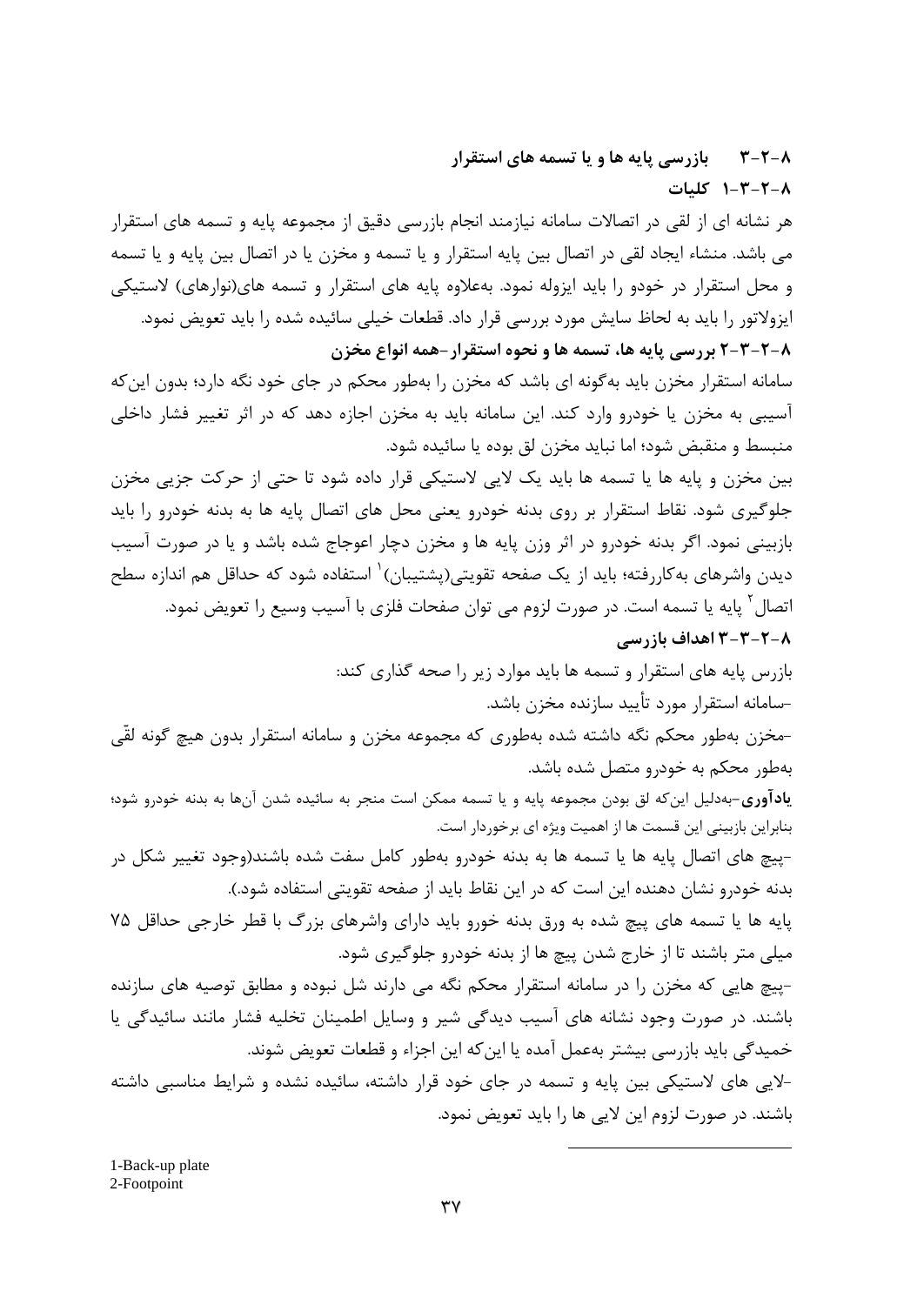-سامانه استقرار دارای شرایط خوبی بوده و برای ادامه استفاده، مناسب باشد. سخت افزار، پیچ ها یا قطعات متصل شده به خودرو که دچار خوردگی شدید یا ترک خوردگی در بخش اتصال شده اند بايد تعمير يا تعويض شوند. **۴-۲-۸ بازرسی کلی نصب** هرگونه روکش مانع برخورد سنگ ٰ یا محافظ مخزن نصب شده بر روی خودرو را باید به لحاظ سایش مورد بازرسی قرار داد. در صورت مشاهده هرگونه سایش باید برای انجام اقدام اصلاحی از توصیه های سازنده مخزن پیروی نمود. به منظور ثبت و یادداشت آسیب های مشاهده شده و اقدامات اصلاحی در پیش گرفته شده مانند تنظیمات، تعمیر(ترمیم) یا تعویض قطعات باید از یک فرم مناسب بازرسی استفاده نمود(به ييوست ت مراجعه شود.). ۹ امحاء<sup>۲</sup> مخازن غیر قابل استفاده ۰-۹ کلیات مخازن سوخت CNG ممکن است به چند دلیل زیر برای ادامه کاربرد مناسب نبوده و غیرقابل استفاده اعلام شوند: -عمر مخزن به حد عمر مفید درج شده بر روی مخزن رسیده یا از آن فراتر رفته باشد. تاریخ انقضاء بهصورت زیر بر روی برچسب مخزن درج می شود: "پس از تاریخ×××××× استفاده نشود." -برچسب مخزن از بین رفته یا محو شده باشد. بهطوریکه شناسایی قطعی مخزن با استفاده آن غیرممکن بوده و روش دیگری نیز برای شناسایی موجود نباشد. -مخزن دارای آسیب سطح ۳ باشد. -مخزن دارای آسیب سطح ۲ بوده اما براساس توصیه های سازنده بایستی غیرقابل استفاده اعلام شود. ٩-٢٪ مخازن غيرقابل استفاده مخازن غیرقابل استفاده نباید به هر منظور پر شده یا مجداً مورد استفاده قرار گیرند. تمام این مخازن باید بهطور صحیح تخریب شوند تا از کاربرد بعدی آنها جلوگیری شود. سازمان بازرسی کننده مسئول است که از وارد شدن مخازن غیرقابل استفاده به فرآیند تخریب<sup>۳</sup> اطمینان حاصل کند. ٩-٣ فرآيند تخريب ٩-٣-١ كليات افراد یا سازمان های مسئول تخریب مخازن غیرقابل استفاده باید بهطور کامل تحت آموزش قرار گیرند تا اقدامات لازم را در این خصوص بهعمل آورند. توصیه های مربوط به فرآیند تخریب باید تنها در دسترس افراد یا سازمان های واجد شرایط بوده و نباید در دسترس عموم یا مالکین خودرو قرار داشته باشد.

1-Stone shield 2-Disposition 3-Destruction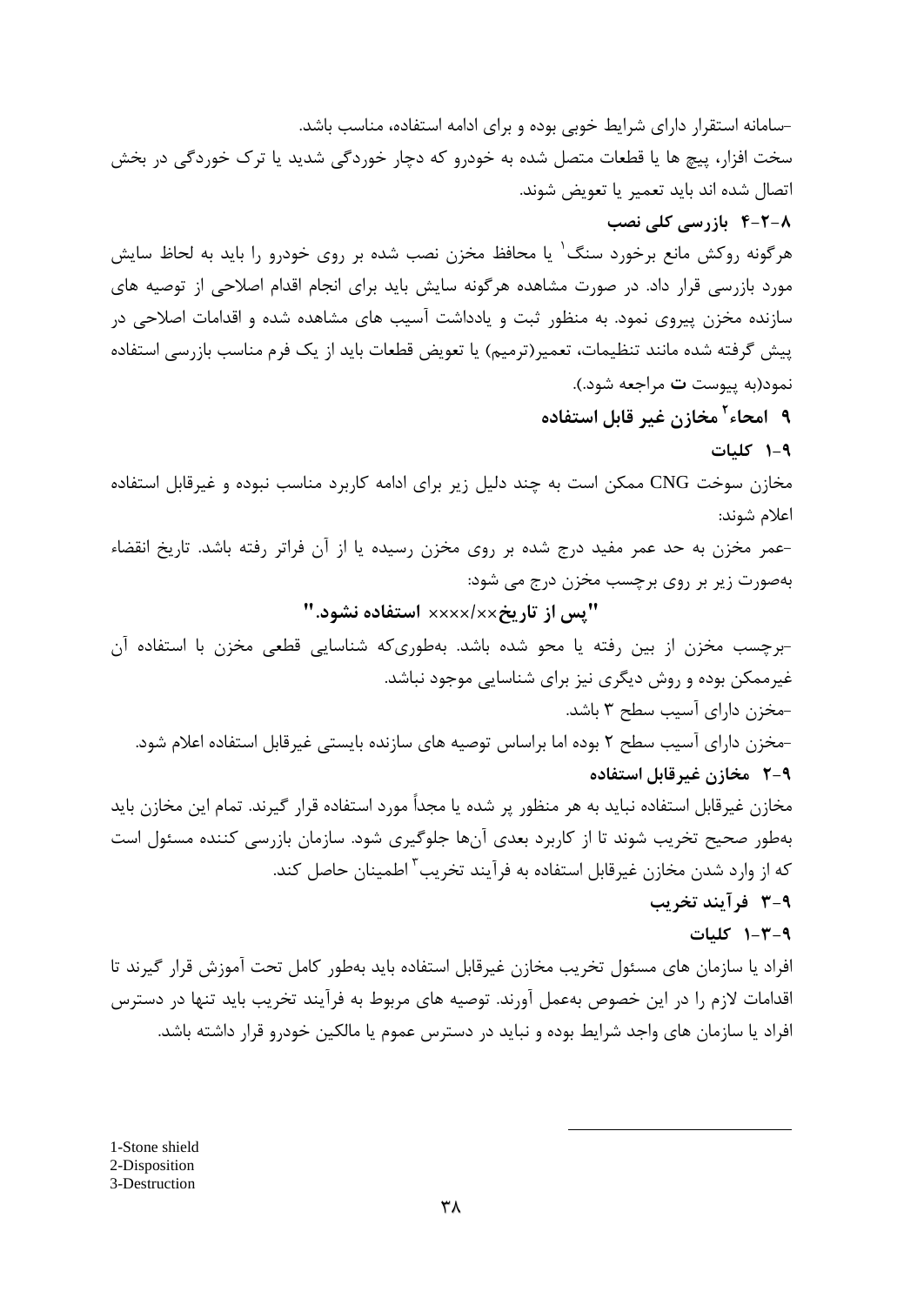لزوم پیروی از رویه های تخریب مخازن غیرقابل استفاده اصولاً به منظور رعایت مسائل مرتبط با ایمنی تخریب این مخازن می باشد و برای اطمینان از رعایت قوانین ملّی یا منطقه ای و یا به منظور انطباق با مقررات(شامل استانداردهای زیست محیطی و سایر استانداردهای منطقه ای) نمی باشد. مسئولیت تشخیص رعایت الزامات مقررات اجرائی کاملاً بهعهده افراد یا سازمان هایی است که مخازن غیرقابل استفاده را تخریب می کند. بهطور کلی می توان گفت فرآیند تخریب همه مخازن غیرقابل استفاده مستلزم تبعیت از موارد ذکر شده در بندهای ۹-۳-۲ الی ۹-۳-۶ می باشد. ۹-۳-۲ آزاد سازی فشار و خالی کردن مخازن سوخت CNG

قبل از مبادرت به نابود کردن مخازن غیرقابل استفاده باید گاز این مخازن مطابق پیوست **ب** این استاندارد تخلیه شود.

ی**ادآوری**-مخازن CNG مقدار قابل توجهی گاز اشتعال پذیر تحت فشار را در خود جای می دهند؛ بنابراین مخازنی که ظاهراً خالی هستند می توانند هنوز حاوی مقادیر کافی گاز برای ایجاد یک انفجار باشند.

#### ۹-۳-۳ جداسازی ملحقات مخزن

تمامی ملحقات مخزن شامل شیر، اتصالات و تمامی ملحقاتی که برای استفاده یا نصب مخزن بهکار رفتهاند باید از آن جدا شوند.

## ۹-۳-۴ از بین بردن علامتگذاریها

به منظور رفع هرگونه تمایل برای استفاده بعدی از مخازن غیرقابل استفاده باید تمامی علامت گذاریهای روی مخزن از بین برده شوند. علامتگذاریهای حک شده را می توان با عملیات سنگ زنی از بین برد. برچسب های چسبانده یا قرار داده شده در زیر بخش کامپوزیت مخزن را می توان با رنگ یا هر روش مناسب دیگر یوشاند.

#### ٩-٣-۵ تخريب مخزن

سازمان بازرسی کننده باید کتباً به مالک مخزن، تخریب مخازنی که غیرقابل استفاده اعلام شده اند را اعلام نمايد.

مخازن باید با استفاده از روشی تخریب شوند که ترمیم و استفاده بعدی آنها سخت یا غیرممکن باشد. مخازن فلزی را میتوان با استفاده از مشعل گازی برش داده و نصف کرد.

همه انواع مخازن را می توان با ایجاد دو یا چند سوراخ با قطر حداقل ۱۲/۵ میلی متر در بدنه آنها، بهصورت غیرقابل استفاده درآورد. همچنین رزوه های مخزن را می توان با به کارگیری آچار پیچ گوشتی ٰ یا ابزار دیگر از بین برد.

## ۹-۳-۶ امحاء مخزن

مخازن غیر قابل استفاده باید به روشی امحاء شوند که از ترمیم و استفاده مجدد آنها جلوگیری بهعمل آید. ممکن است بعضی سازندگان مخزن برنامه بازیافت مخازن را داشته باشند. امحاء مخازن باید مطابق مقررات قابل اجرا در کشور باشد.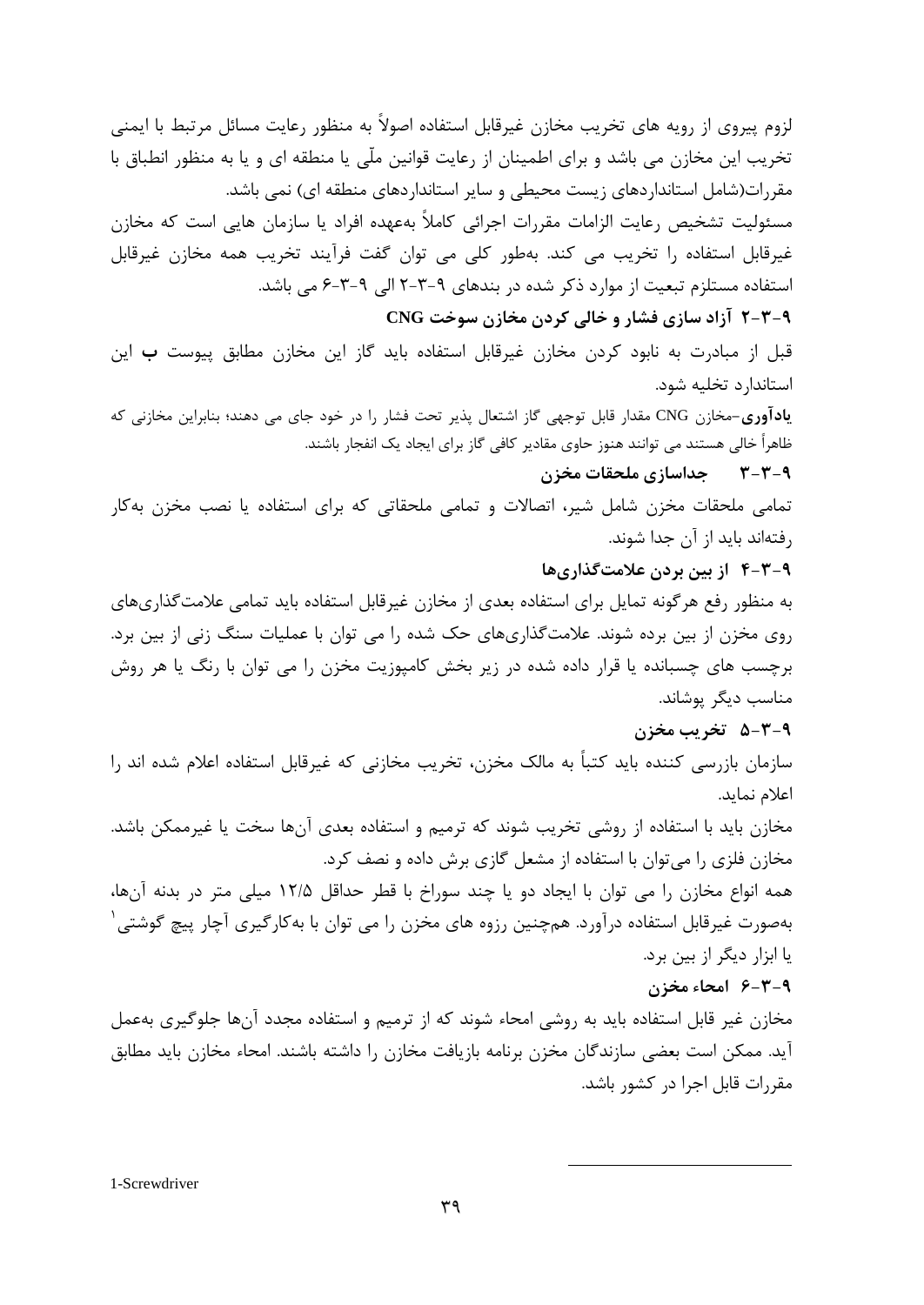## ييوست الف (اطلاعاتی) شرايط بازرس

الف-١- تجربه كاري بازرس بازرس مخزن، شیر و PRD باید دارای معیارهای زیر باشد: -دورههای آموزشی لازم را در زمینه بازرسی مخزن CNG ، شیر و PRD در سازمان استاندارد و تحقیقات صنعتی ایران گذرانده باشد. -حداقل دو سال تجربه در زمینه بازرسی مخزن CNG ، شیر و PRD داشته باشد. الف-٢ مخزن و دانش نصب آن بازرس باید از انواع مخازن مورد استفاده در سامانه های گازسوز خودرو ها و همچنین از محدوده مجاز آسیب هر نوع مخزن فهم کاملی داشته باشد. الف-٣ منابع بازرس باید به آسانی به سازندگان مخازن و راهنماهای نصب و همچنین توصیه های مربوط به بازرسی دسترسی داشته باشد و نیز همواره از آخرین راهنماها و توصیه های سازندگان مخازن استفاده نماید. الف-۴ دانش بازرسی بازرس باید از تمامی بازرسی های مورد نیاز، آزمون ها، دستگاه های آزمون، رویه ها و فنون بازرسی و نیز از تجهیزات مورد استفاده برای بازرسی انواع مخازن و تجهیزات فهم کاملی داشته باشد. الف-۵ گاز و دانش فنی آن بازرس باید در زمینه های زیر دارای دانش پایه ای باشد: -مفاهیم مربوط به نگهداری گازهای فشرده در مخازن -انواع مواد مورد استفاده در مخزن و خواص آنها اثرات در معرض هوا قرار گرفتن هر نوع مخزن CNG و روش فعال سازی وسیله اطمینان تخلیه فشار $\hbox{--}$ الف-۶ سطح تحصيلات بازرس باید حداقل دارای دیپلم فنی باشد. الف-٧ قابليت نظارتي بازرس باید قابلیت هدایت و نظارت بر اشخاص تحت امر خود را داشته باشد تا نتایج تمامی بازرسی ها بهصورت گزارش های دقیق و موثّق تنظیم شود.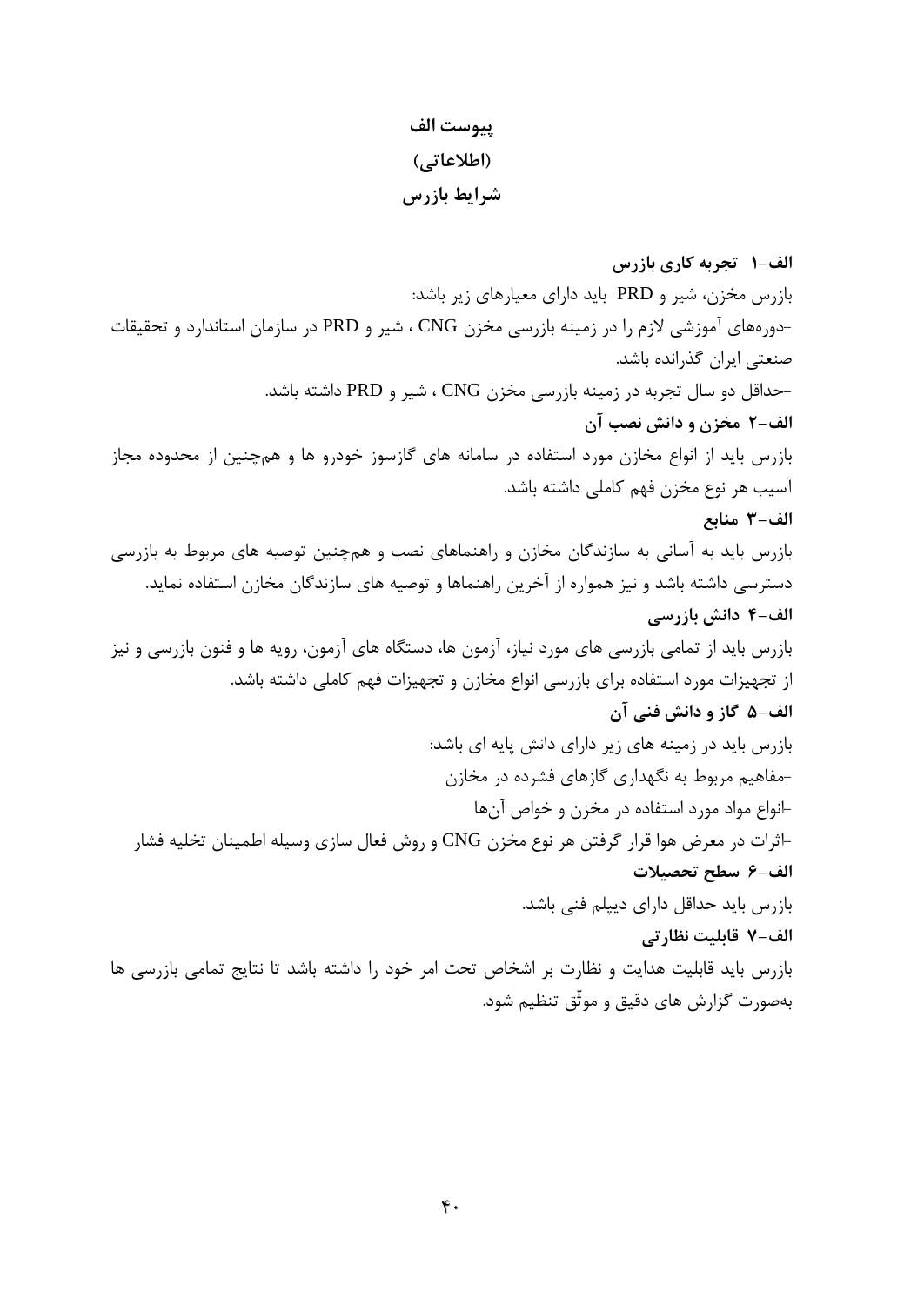#### پیوست ب

### (اطلاعاتی)

## آزاد سازی فشار و خالی کردن مخازن CNG

## ب-١ موقعت خودرو

خودروی مورد نظر باید در بیرون از محدوده، مستقر شود. یعنی؛ نباید در داخل ساختمان یا هر بنای دیگر قرار داده شود. باید محدوده ایمنی را به شعاع حدود ۵۰ متر اطراف خودرو مشخص نمود. جهت وزش باد و هرگونه شرایط جوّی مؤثر بر عملیات تخلیه گاز را نیز باید در نظر گرفت.

لازم است کیسول های آتش نشانی مناسب(ترجیحاً از نوع ABC)، در طول عملیات تخلیه، آماده و در دسترس باشند. افراد و کارکنان داخل و اطراف محیط ایمنی را از باید از انجام رویه آزاد سازی فشار گاز قابل اشتعال آگاه ساخت.

ورود اشخاصی که درگیر عملیات نیستند را بایستی به محدوده ایمن ممنوع کرد. از عدم احتمال ایجاد جرقّه ناشی از تجهیزات موجود در داخل یا نزدیک این محدوده، شامل وسایل ارتباطی(رادیو، تلفن، رایانه و غیره) باید اطمینان حاصل کرد. در داخل محدوده ایمن نباید بیشتر از یک خودرو قرار داده شود. ب-۲ آزاد سازی فشار مخزن

در تمام مدت فرآیند آزاد سازی فشار دست کم دو متصدی باید حضور داشته باشند و در صورت امکان فواصل ایمن را حفظ نمود. متصدیان باید در داخل محیط کلاه ایمنی محافظ صدا به سر داشته و دستکش ها و کفش های ایمنی را پوشیده باشند.

باید تمامی شیرهای جداکننده را بسته و مخزن را از مدار سوخت رسانی خارج نمود. به منظور تهویه صحیح در صورت لزوم باید اقدامات احتیاطی یا رویه های ویژه را مطابق راهنمایی سازندگان مخزن یا شير به عمل آورد.

از تمیز بودن هواکش باید مطمئن شد و هرگونه درپوش را از آن جدا کرد.

در صورت استفاده از لوله تهویه، باید بررسی کرد که این لوله قابلیت تهویه فشار را داشته و باعث ایجاد شوک در جریان گاز خروجی نشود. به منظور تهویه مخزن به هوای آزاد باید به تدریج شیر تخلیه را باز نمود. در تمام مدت کار تهویه تمامی افراد باید در معرض هوا و در یک فاصله ایمن قرار داشته باشند. پس از تهویه کامل، می توان اتصال مخزن به سامانه را قطع و آن را از حالت نصب خارج نمود. بعد از تهویه، مخزن حاوی مقدار کمی گاز باقی مانده می باشد. سپس گاز داخل مخزن باید تخلیه شده یا اینکه مخزن پاک سازی شود.

**یادآوری**-ممکن است براساس قوانین زیست محیطی تهویه مستقیم گاز به هوای آزاد ممنوع باشد. که در این صورت مي توان گاز خروجي را سوزاند.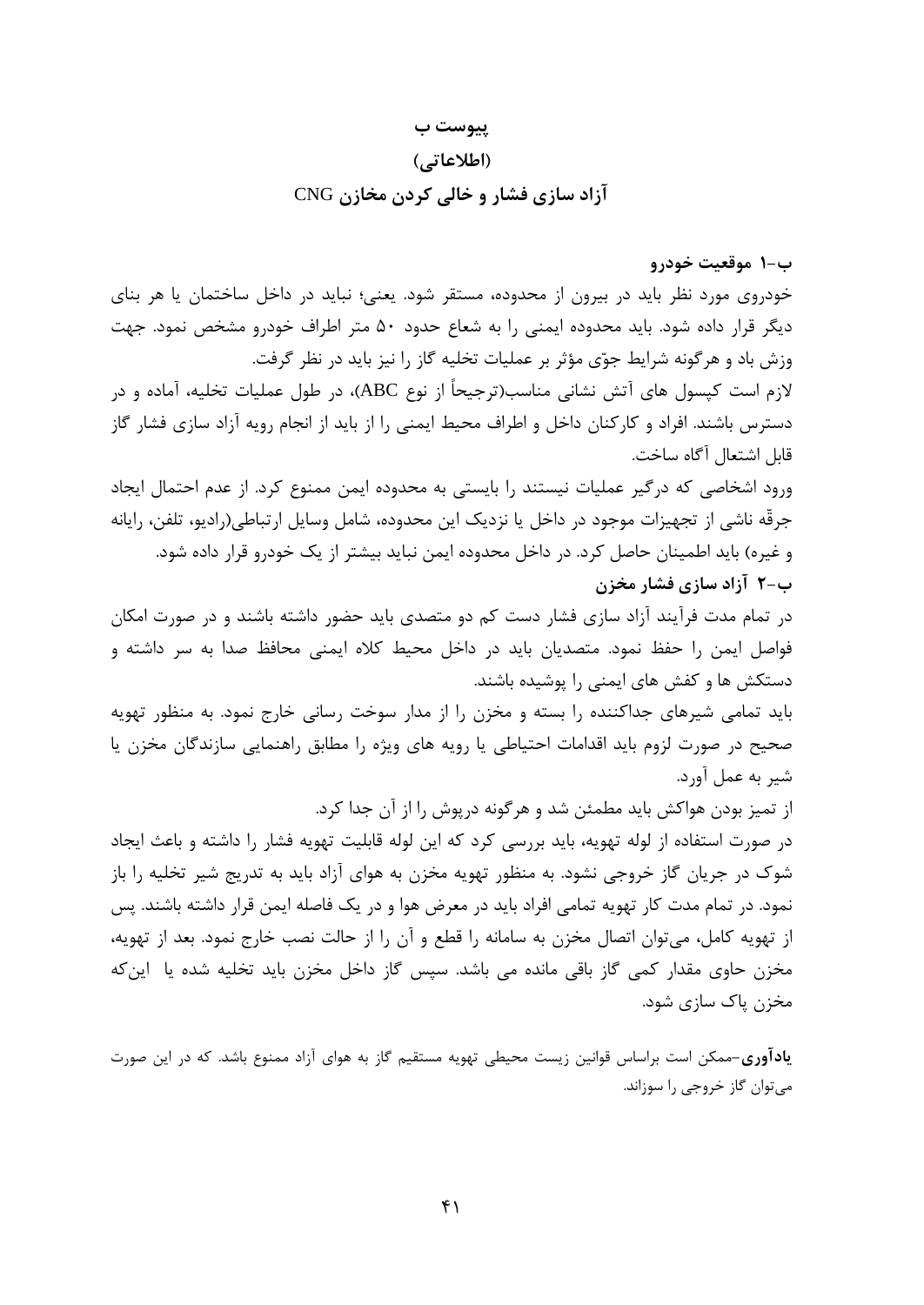## ب-۳ پاک سازی

هشدار-به منظور پاک سازی مخزن از گاز طبیعی نباید از هوا یا گازهای اکسید کننده یا مخلوط استفاده شود. ورود این گازها به مخزن حاوی حتی کمترین مقدار CNG خطرناک است.

در مورد خودروهای بزرگ(بهطور مثال اتوبوس) این عملیات را می توان بر روی سقف خودرو انجام داد. ترجیحاً هنگام قرارگیری مخزن روی یک تکیه گاه ثابت. به منظور پاک سازی مخزن، باید نیتروژن را با فشار ۱ تا ۲ بار به داخل مخزن تزریق نمود. می توان به جای تزریق نیتروژن مخزن را با آب پر نمود. ب-۴ انبار کردن به منظور انبار کردن مخزن، تمامی دهانه های آن را باید با درپوش یا نوار چسب بست، سپس مخزن را به یک پالت متصل کرد. به منظور جلوگیری از سایش ناشی از تماس مخازن با هم یا با پالت، در نقاط تماس باید موادی مانند مقوای نازک قرار داد. مخازن بایستی در مکانی تمیز نگهداری شوند. از انبار کردن مخازن در فضای باز که به واسطه آن ممكن است مخازن در معرض باران يا نور آفتاب به مدت طولاني قرار گيرند بايد اجتناب

نمود. زیرا اشعه ماوراء بنفش می تواند باعث تغییر رنگ مواد کامپوزیت یا پوشش ها شود.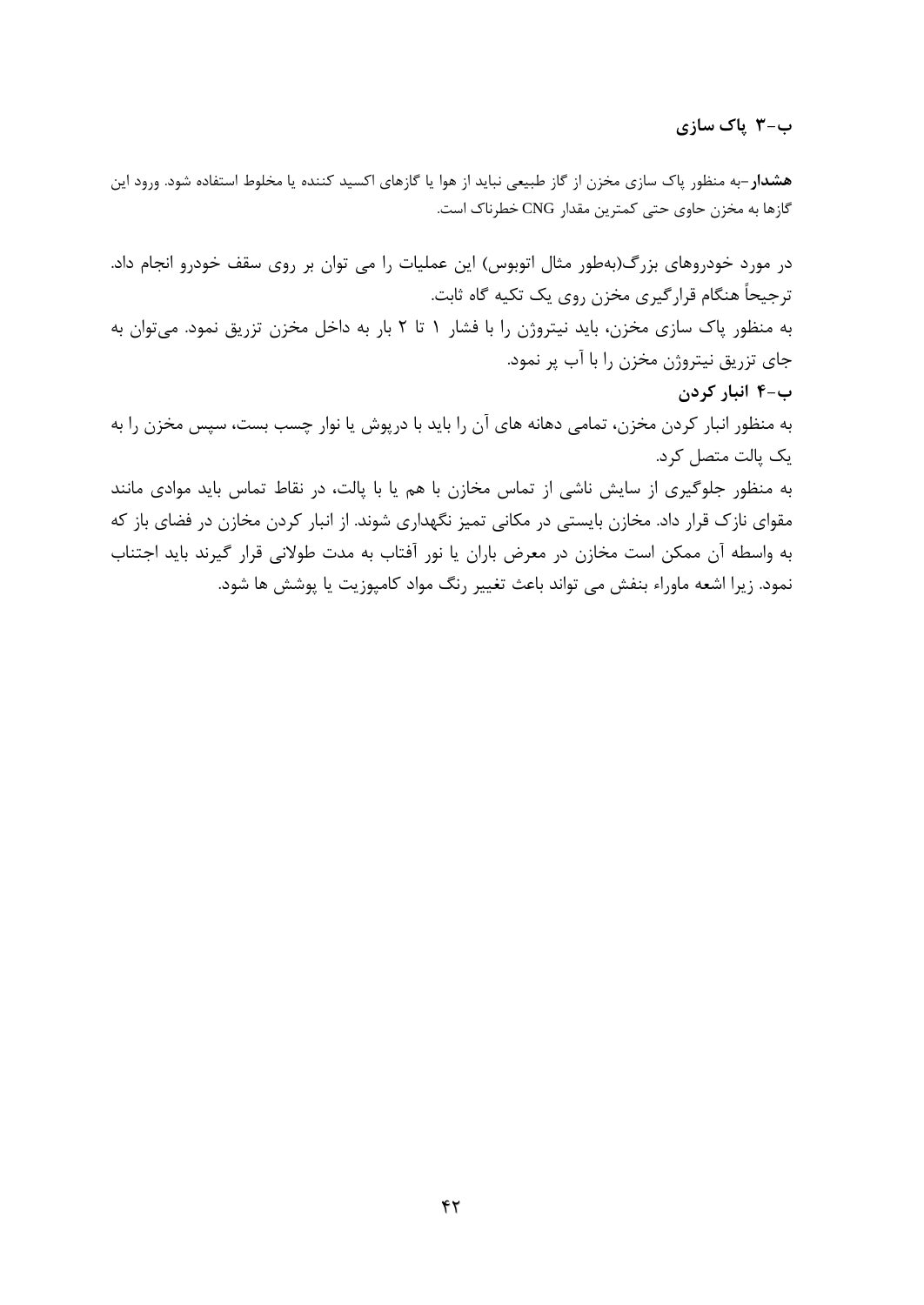## ييوست پ

#### (اطلاعاتی)

شرایط و نحوه استفاده<sup>۱</sup> ای که انجام بازرسی های متعدد<sup>۲</sup> را مجاز می نماید.

ب-١ كليات

در صورتی که طراحی یا نصب سامانه های ذخیره سوخت خودروهای گازسوز CNG طوری انجام گرفته باشد که سامانه در برابر خطرات احتمالی ویژه، آسیب پذیر باشد؛ انجام بازرسی های متعدد مجاز است. هرگاه شرایط و نحوه استفاده از سامانه ذخیره سوخت بهگونه ای باشد که انجام بازرسی های متعدد را مجاز نماید؛ باید با سازندگان تجهیزات سامانه از جمله سازنده مخزن مشورت نمود. در ادامه، این شرایط و نحوه استفاده تشریح شده است. پ–۲ استفاده بیش از اندازه<sup>۲</sup>

اگر خودروهای گازسوز CNG بیش از ۱۰۰۰ بار در سال سوخت گیری نمایند؛ این شرایط به عنوان استفاده بیش از اندازه در نظر گرفته می شود. در این شرایط مرجع ذی صلاح کشور یا سازندگان تجهیزات میتوانند انجام بازرسی های متعدد از سامانه های ذخیره سوخت خودروها را ملزم یا توصیه نمايند.

پ-۳ استفاده در نواحی غیر جاده ای<sup>۴</sup>

اگر خودروهای گازسوز CNG در نواحی خارج از جاده یعنی؛ جاده های خاکی؛ شنی و سنگی یا در نواحی ناهموار مورد استفاده قرار گیرند؛ سامانه های ذخیره سوختی کـه برای چنین نواحی طـراحی نشده اند می توانند دچار آسیب فیزیکی شوند.

در چنین شرایطی سازندگان تجهیزات، بسته به نوع نصب می توانند انجام بازرسی های متعدد از سامانههای ذخیره سوخت خودروها را توصیه نمایند.

ب−۴ استقرار *ا*نصب<sup>۵</sup>

خودروهای گازسوز CNG که تمام یا بخشی از سامانه ذخیره سوخت آنها در معرض عواملی مانند شرایط نامساعد جوّی، نور آفتاب، حمل بار و غیره بوده و نیز دارای محافظ طراحی شده برای این سامانه نمی باشند؛ به احتمال زیاد در مقایسه با خودروهای با سامانه ذخیره سوخت حفاظت شده، دچار آسیب فیزیکی بیشتری می شوند. دوره زمانی بازرسی چشمی نباید بیش از ۳۶ ماه باشد که البته این زمان در مورد بازرسی از سامانه های ذخیره سوختی مناسب است که در صندوق<sup>۶</sup> خودروها قرار داده شده، دارای پوشش محافظ بوده یا این که در داخل شاسی و قاب خودرو(حتی بدون پوشش خارجی) مستقر شده ىاشند.

1-Usage 2-Frequent inspection 3-High usage 4-Terrain 1-Mounting/installation  $2-Trunk$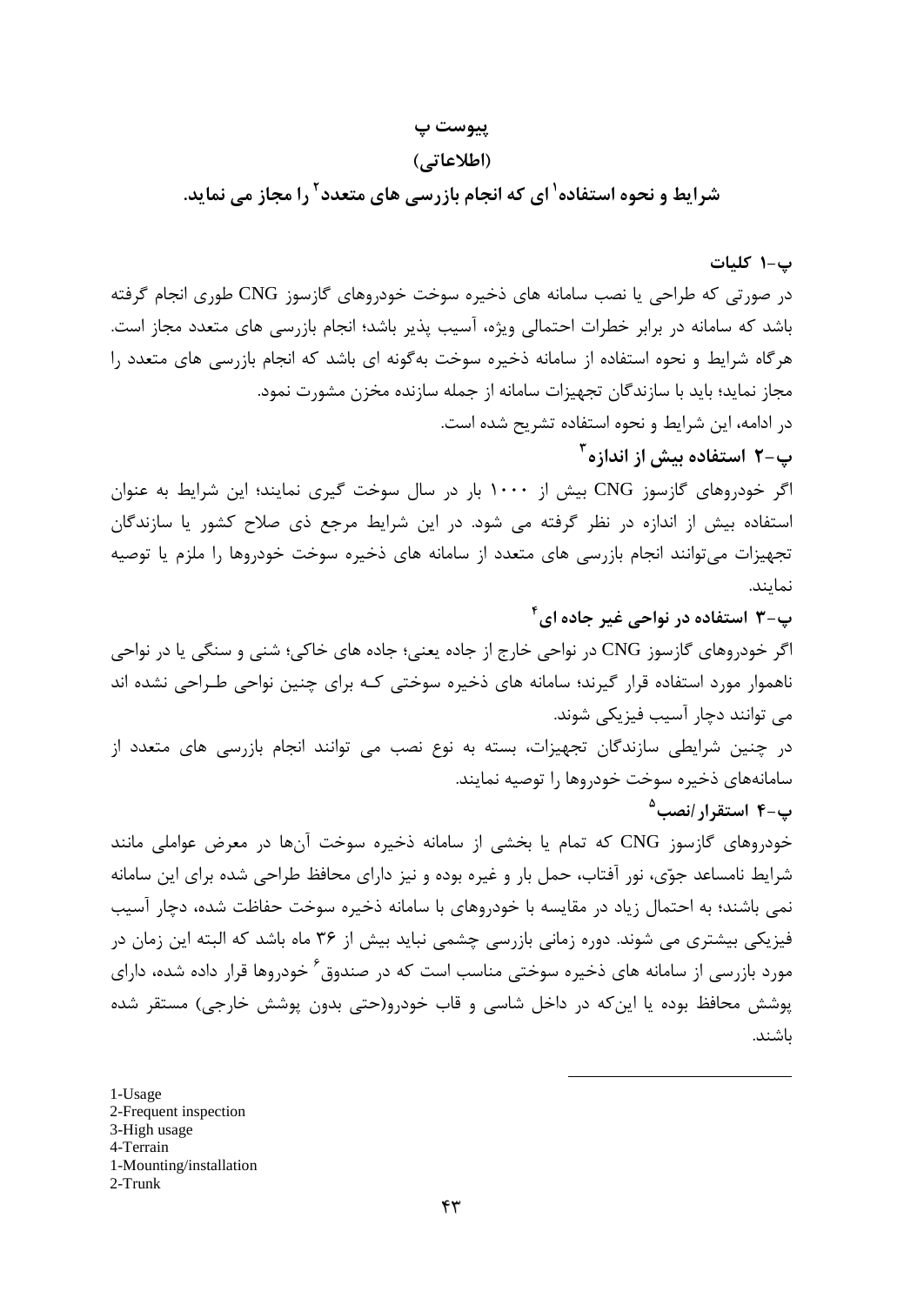سازندگان تجهیزات در مورد سامانه های ذخیره سوختی که دارای سطح بی حفاظ می باشند یا این که در خارج از خودرو مستقر شده اند؛ می توانند انجام بازرسی های متعدد را توصیه نمایند. پ-۵ شرایط جوی اگر خودروهای گازسوز CNG در شرایط نامساعد(خیلی گرم، سرد یا شرجی) یا در شرایط جوی دارای مواد شیمیایی غیر عادی مور استفاده قرار گیرند؛ ممکن است لازم باشد سامانه ذخیره سوخت آنها بهطور مکرر و با دوره زمانی کمتر از ۳۶ ماه بازرسی چشمی شود. اثرات این شرایط جوی نامساعد به نوع و طراحی مخزن بستگی دارد. درمورد انجام بازرسی های متعدد تحت این شرایط باید از توصیه های سازندگان تجهیزات پیروی نمود. پ-۶ ترکیب گاز طبیعی مورد استفاده در صورتی که در خودروهای گازسوز CNG از گاز طبیعی استفاده شود که ترکیب آن با استاندارد ملّی ایران شماره ۷۵۹۸: سال ۱۳۸۹ انطباق ندارد؛ دوره زمانی انجام آزمون هیدرواستاتیک را می توان کمتر از ۷۲ ماه در نظر گرفت.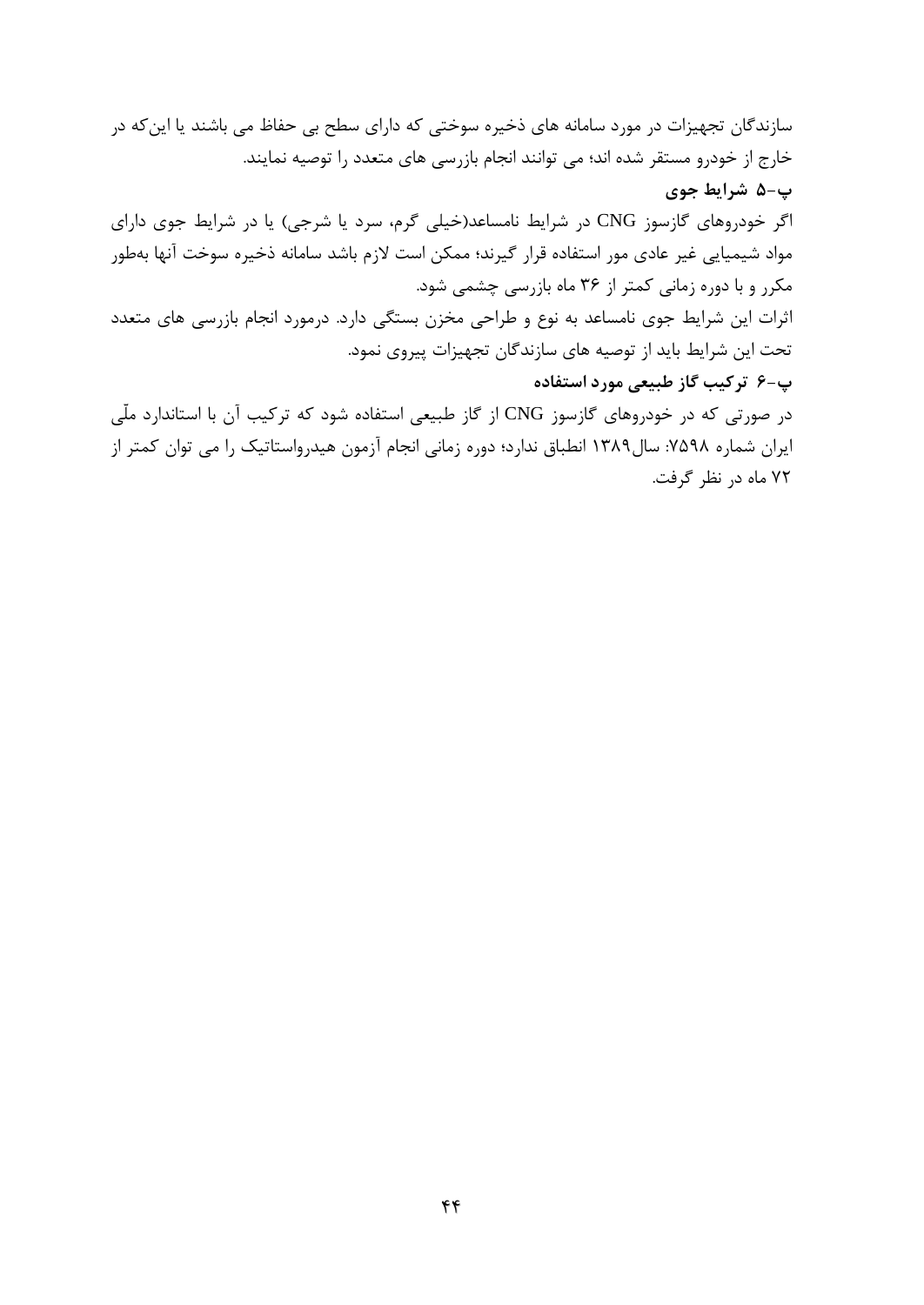## پيوست ت

## (اطلاعاتی)

## نمونه چک لیست بازرسی نصب مخزن

**یادآوری**–برای هر مخزن نصب شده بر روی خودرو، باید مطابق زیر یک فرم بازرسی تکمیل نمود.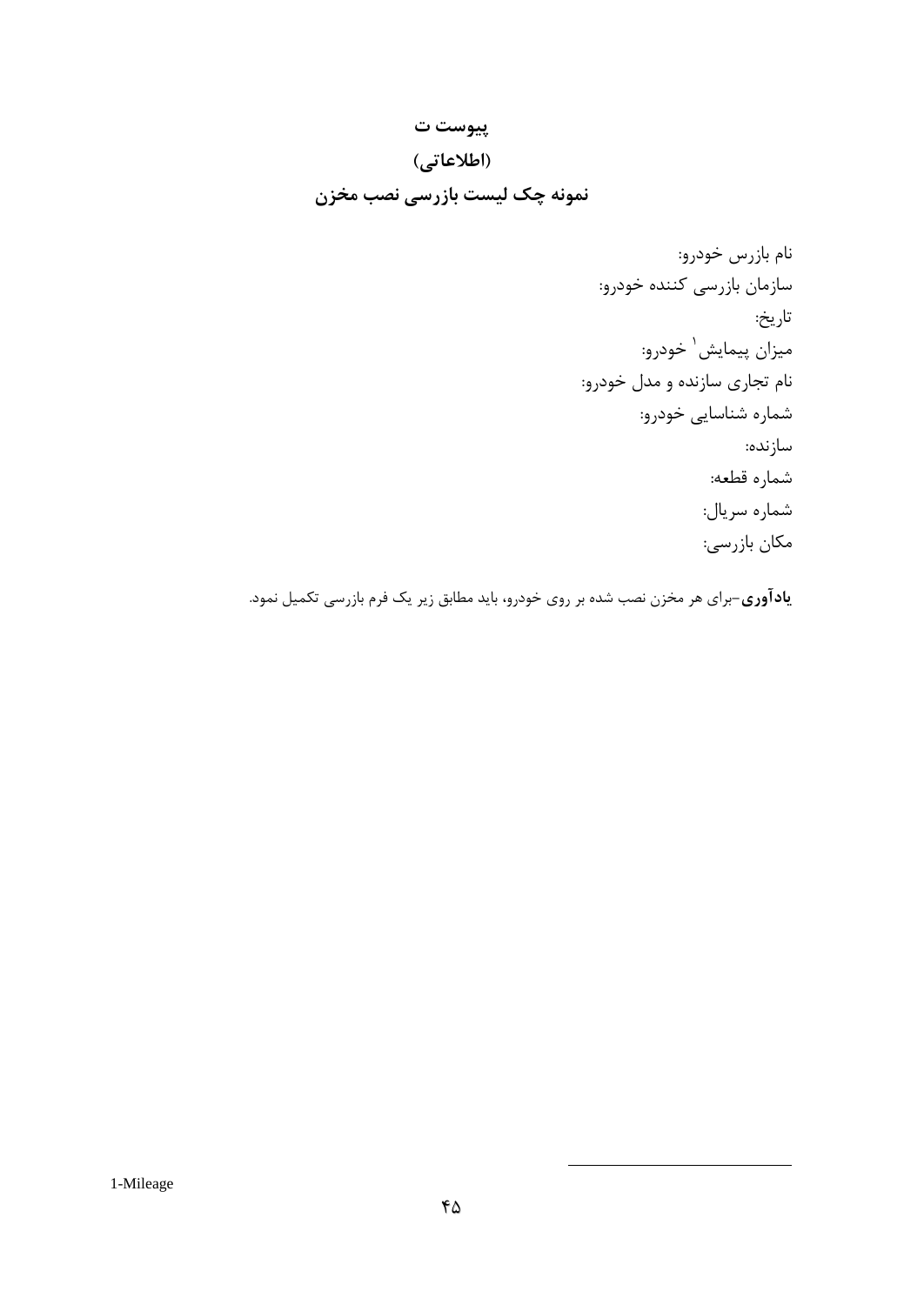| بررسي                                                                                        | رديف          | خير | بله |
|----------------------------------------------------------------------------------------------|---------------|-----|-----|
| آیا سطح مخزن و پایه های استقرار، تمیز، عاری از هرگونه آلودگی و آماده برای بررسی<br>هستند؟    |               |     |     |
| آیا مخزن فاقد آثار ظاهری ناشی از آتش سوزی یا قرار گرفتن در معرض گرمای بیش از حد<br>می باشد؟  | ٢             |     |     |
| آیا مخزن فاقد نشانه های سانحه می باشد؟                                                       | ٣             |     |     |
| آیا مالک خودرو درباره شرایط و حوادثی که منجر به آسیب احتمالی به مخزن می شوند مورد            | ۴             |     |     |
| پرسش و جو قرار گرفته است؟(گزارش اطلاعات دریافتی پیوست شود).                                  |               |     |     |
| آیا نصب مخزن مطابق با الزامات استاندارد می باشد؟                                             | ۵             |     |     |
| أيا اين بازرسي قبل از به پايان رسيدن عمر مفيد مخزن ٰ، انجام مي شود؟                          | ۶             |     |     |
| آیا فشار سرویس مندرج در علامتگذاری مخزن، بزرگتر یا مساوی فشار سرویس مندرج در                 | ٧             |     |     |
| نشانه گذاری سوخت گیری خودرو است؟                                                             |               |     |     |
| آيا اطراف مخزن مستقر شده حداقل۱۲/۵ ميليءتر فاصله آزاد وجود دارد؟(در صورت وجود                | ٨             |     |     |
| روکش بر روی سطح مخزن این فاصله آزاد باید ۹/۵ میلی متر باشد).                                 |               |     |     |
| در صورت نصب مخازن در داخل خودرو، آیا بهطور صحیح به بیرون از خودرو تهویه می                   | ٩             |     |     |
|                                                                                              |               |     |     |
| آیا خطوط لوله سوخت و تهویه صحیح و محکم به خودرو متصل شده اند؟                                | $\mathcal{L}$ |     |     |
| آیا لایی لاستیکی <sup>۲</sup> بین پایه های استقرار و مخزن سوخت در جای خود قرار داشته و شرایط | ۱۱            |     |     |
| مناسبی دارد؟                                                                                 |               |     |     |
| آیا مخزن بهطور محکم توسط پایه های استقرار در جای خود نگه داشته شده است؟(نباید                | ۱۲            |     |     |
| هيچ گونه لقي وجود داشته باشد. )                                                              |               |     |     |
| اًیا پیچ هائی که پایه های مخزن را به خودرو متصل می سازند کاملاً سفت شده اند؟                 | ۱۳            |     |     |
| آیا پایه های استقرار در شرایط مناسبی قرار دارند و نیز آیا شکسته نشده، ترک نخورده یا          | ۱۴            |     |     |
| تغيير شكل نداده اند؟                                                                         |               |     |     |
| آیا خودرو از محلی که پایه های مخزن به آن متصل شده است فاقد آسیب دیدگی می باشد؟               | ۱۵            |     |     |
| آيا پيچ هاي روي پايه ها يا تسمه ها به اندازه مناسب سفت شده اند؟(گشتاور بستن مناسبي           | ۱۶            |     |     |
| دار ند؟)                                                                                     |               |     |     |
| آیا شیر و یا مجموعه های شیر اطمینان تخلیه فشار بدون آسیب می باشند؟                           | ١٧            |     |     |
| آیا شیر و PRD ها بهطور محکم در جای خود نصب شده اند؟                                          | ۱۸            |     |     |
| يادآوري-هنگام تحت فشار بودن مخزن، شيرها يا PRD ها را نبايد شل نمود.                          |               |     |     |
| آيا اتصال بين شيرها يا PRD ها و مخزن فاقد نشتى مى باشد؟                                      | ۱۹            |     |     |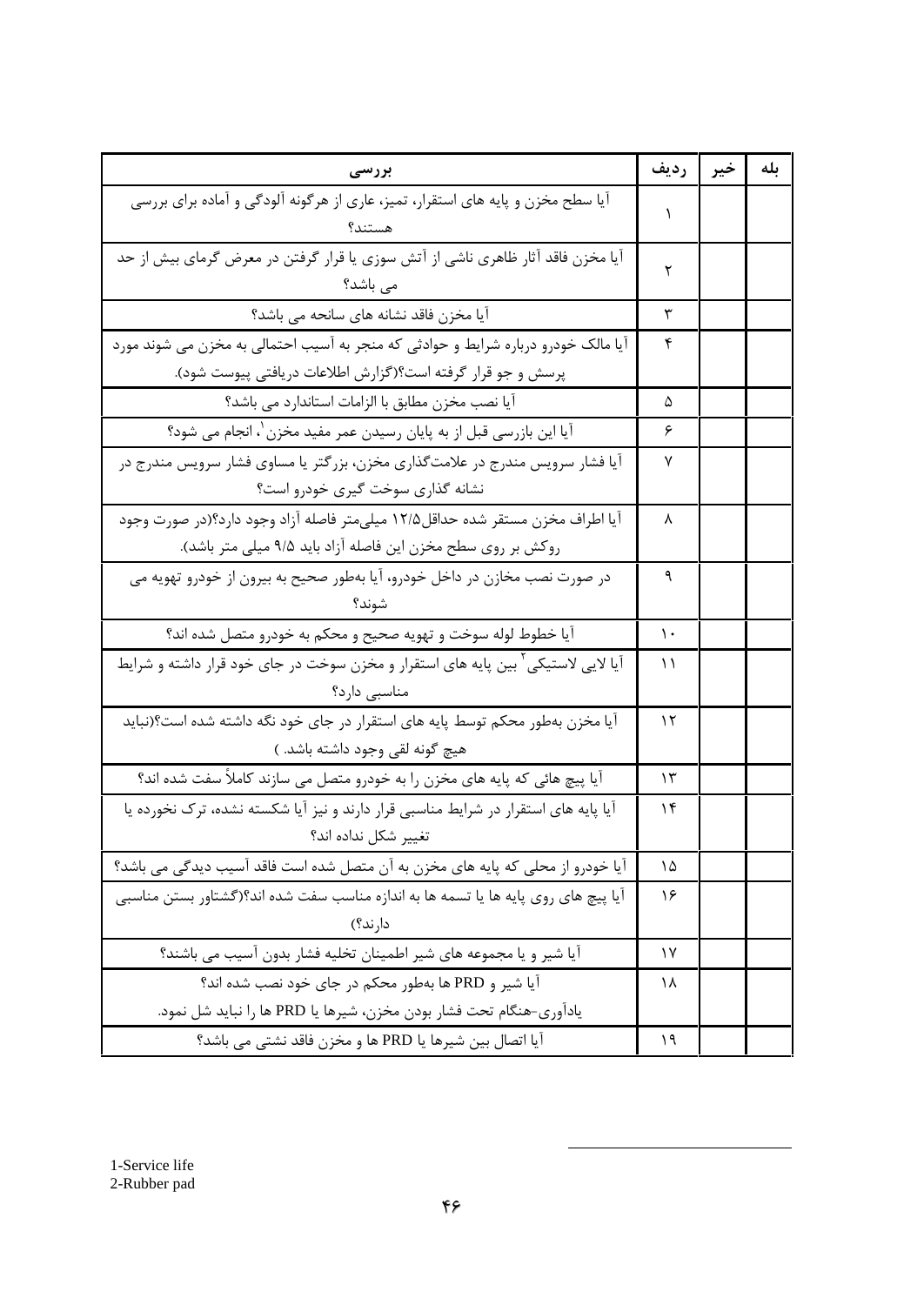| در صورت وجود بریدگی، کند شدگی یا سائیدگی، آیا عمق این آسیب ها کمتر از ۲۵/۰     | ٢٠ |  |
|--------------------------------------------------------------------------------|----|--|
| میلی متر است؟                                                                  |    |  |
| آیا مخزن فاقد آسیب ناشی از ضربه می باشد؟(بهطور مثال؛ رنگ رفتگی سطح، ترک خوردگی | ۲۱ |  |
| رزین، جداشدگی ذرات از بدنه، شل شدگی الیاف)                                     |    |  |
| أيا سطح مخزن فاقد تورفتگي است؟                                                 | ۲۲ |  |
| آیا سطح خارجی مخزن بدون زنگ زدگی، خوردگی یا حک شدگی می باشد؟                   | ۲۳ |  |
| أيا سطح مخزن فاقد رنگ رفتگي است؟                                               | ۲۴ |  |
| أيا رنگ سطح بيروني، لايه كامپوزيت يا سطح فلزي مخزن فاقد حباب يا برأمدگي است؟   | ۲۵ |  |
| آيا PRD داراي شرايط مناسبي است و فاقد بيرون زدگي قابل مشاهده فلز ذوب شونده     | ۲۶ |  |
| میباشد؟                                                                        |    |  |
| آیا همه PRD ها در جای خود قرار دارند؟                                          | ۲۷ |  |
| آيا پايه ها يا تسمه ها بدون خوردگي هستند؟                                      | ۲۸ |  |
| آیا سطوح زیرین تسمه ها مورد بررسی قرار گرفته اند؟                              | ۲۹ |  |
| آیا برچسب یا مهر جدید بررسی بهکار برده شده است؟                                | ٣٠ |  |

خلاصه بررسي و شرح هرگونه آسيب يا موارد عدم انطباق:

|  | پایه و دیگر اجزاء باید به شرح زیر تعمیر یا تعویض شوند: |
|--|--------------------------------------------------------|
|  |                                                        |
|  |                                                        |

| توصيه ها                                                             |  |  |  |  |
|----------------------------------------------------------------------|--|--|--|--|
| مخزن را به این صورت تعمیر(ترمیم) نمائید.                             |  |  |  |  |
| مخزن را به منظور بازرسی تکمیلی به این صورت برای سازنده ارسال نمائید. |  |  |  |  |
| مخزن را از استفاده خارج نموده و سپس تخریب کنید.                      |  |  |  |  |
| مخزن را برای استفاده مجدد ارسال نمائید.                              |  |  |  |  |

محل امضاء بازرس: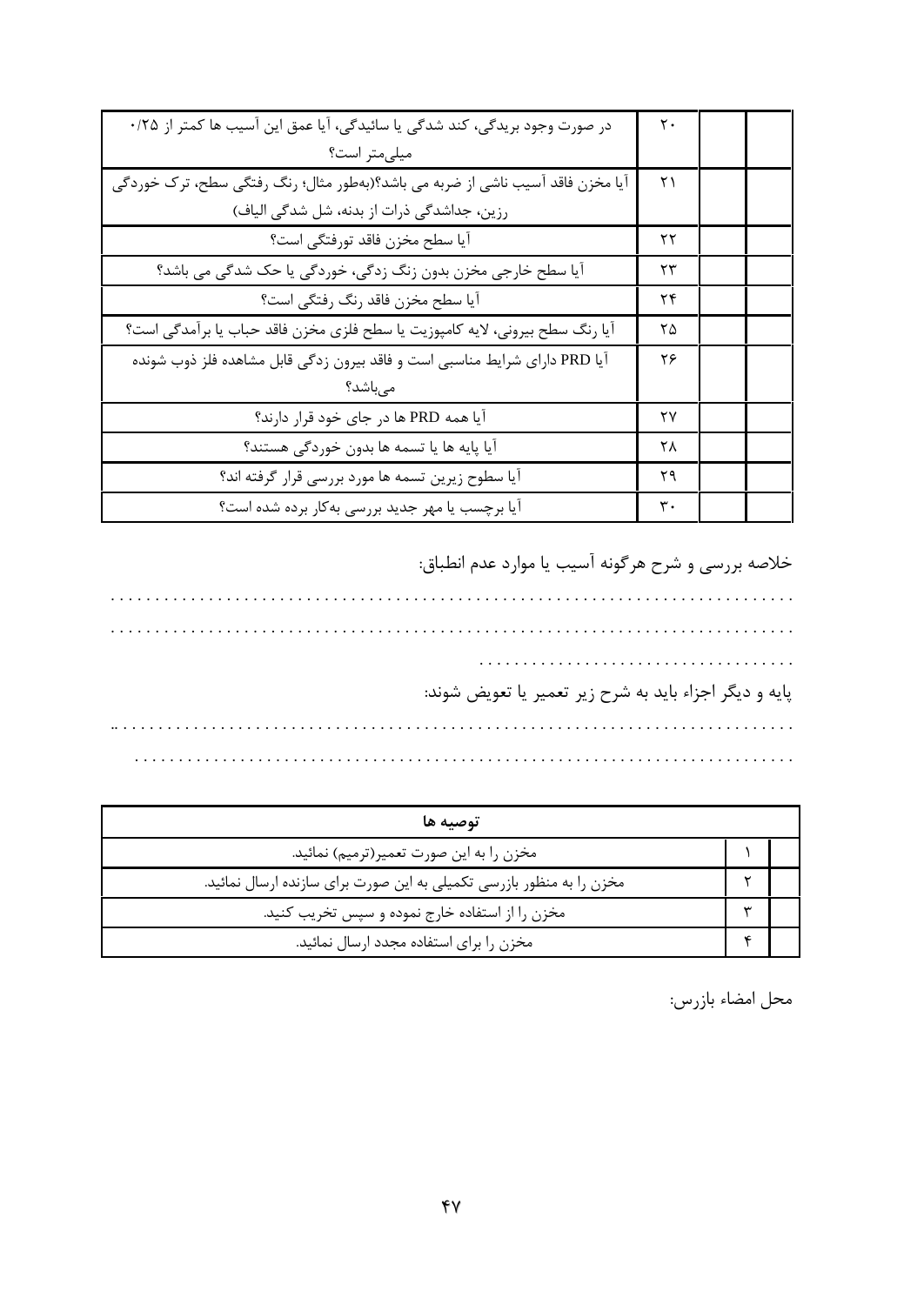#### ييوست ث

#### (اطلاعاتی)

ملاحظات مربوط به آزمون هیدرواستاتیک مخزن نوع CNG-1

ث-١ كليات و نكاتي كه قبل از انجام آزمون بايد به آنها توجه كرد.

آزمون هیدرواستاتیک اغلب بر روی مخازن مورد استفاده برای حمل و نقل گازهای فشرده بهعمل میآید. در فهرست زیر نکاتی در رابطه با آزمون هیدرواستاتیک ذکر شده است. توجه به این نکات قبل از انجام آزمون الزامي است:

الف-آزمون هیدرواستاتیک در مورد مخازن فلزی که بهطور غیر مشهود در اثر خوردگی ناشی از رطوبت گاز دچار آسیب داخلی می شوند نتایج قابل قبولی را به دست خواهد داد. چون که این آسیب بهطور خارجي قابل مشاهده نمي باشد.

ب-قبل از انجام آزمون هیدرواستاتیک باید داخل مخزن بهطور کامل بازبینی و تمیز شود. همچنین رفع آلودگیهای چسبیده شده به دیواره مخزن الزامی است. هرچند این مواد مضر نباشند؛ بهطور مثال روغن کمیرسور یا مرکایتان.

پ-انجام آزمون هیدرواستاتیک مستلزم تخلیه و پاک سازی مخزن است. بدین منظور اغلب باید با رعایت ملاحظات زيست محيطى گاز را تخليه نمود.

ت-در صورت استفاده از آب برای انجام آزمون هیدرواستاتیک توصیه می شود پس از انجام آزمون، داخل مخزن کاملاً خشک شود. چرا که هر مقدار باقی مانده آب پس از انجام آزمون می تواند باعث ایجاد خوردگی شود یا این که بر عملکرد موتور تاثیر منفی داشته باشد.

ث-انجام آزمون هيدرواستاتيک مستلزم قطع اتصال خطوط لوله سوخت، جدا کردن مخزن و شير می باشد. بنابراین هنگام نصب مجدد مخزن و سایر تجهیزات باید دقت کامل داشت که این قطعات بهطور صحيح و نصب شوند. چراكه نصب غير صحيح اين قطعات از جمله شير مخزن خطراتي را به دنبال خواهد داشت. بدین صورت که باعث کاهش استحکام رزوه یا وقوع نشتی می شود.

اغلب در چنین مواردی لازم است اورینگ تعویض شود که باید بهطور صحیح نصب شود. همچنین نصب غیر صحیح مخزن در محل استقرار آن خطراتی را به دنبال خواهد داشت. از جمله سقوط مخزن از پایهها(اگر به درستی نصب نشده باشد.) یا شکستن پایه ها.

معمولاً مابین پایه ها و مخزن یک لایی لاستیکی قرار داده می شود. این لایی ممکن است در طول زمان دچار تغییر شکل ماندگار شود. یعنی؛ یک حالت ثابت و ماندگار به خود گیرد. این تغییر شکل بر مقدار گشتاور پیچ های مورد استفاده در تسمه های نصب تاثیر می گذارد. اگر گشتاور خیلی پایین باشد مخزن ممکن است لیز بخورد. اگر گشتاور خیلی بالا باشد؛ تسمه ها ممکن است شکسته شوند. به منظور جلوگیری از این قبیل مشکلات، هرگاه لایی لاستیکی دچار تغییر شکل ماندگار شدند باید تعویض شود. لايي جايگزين بايد مناسب بوده و به درستي نصب شود.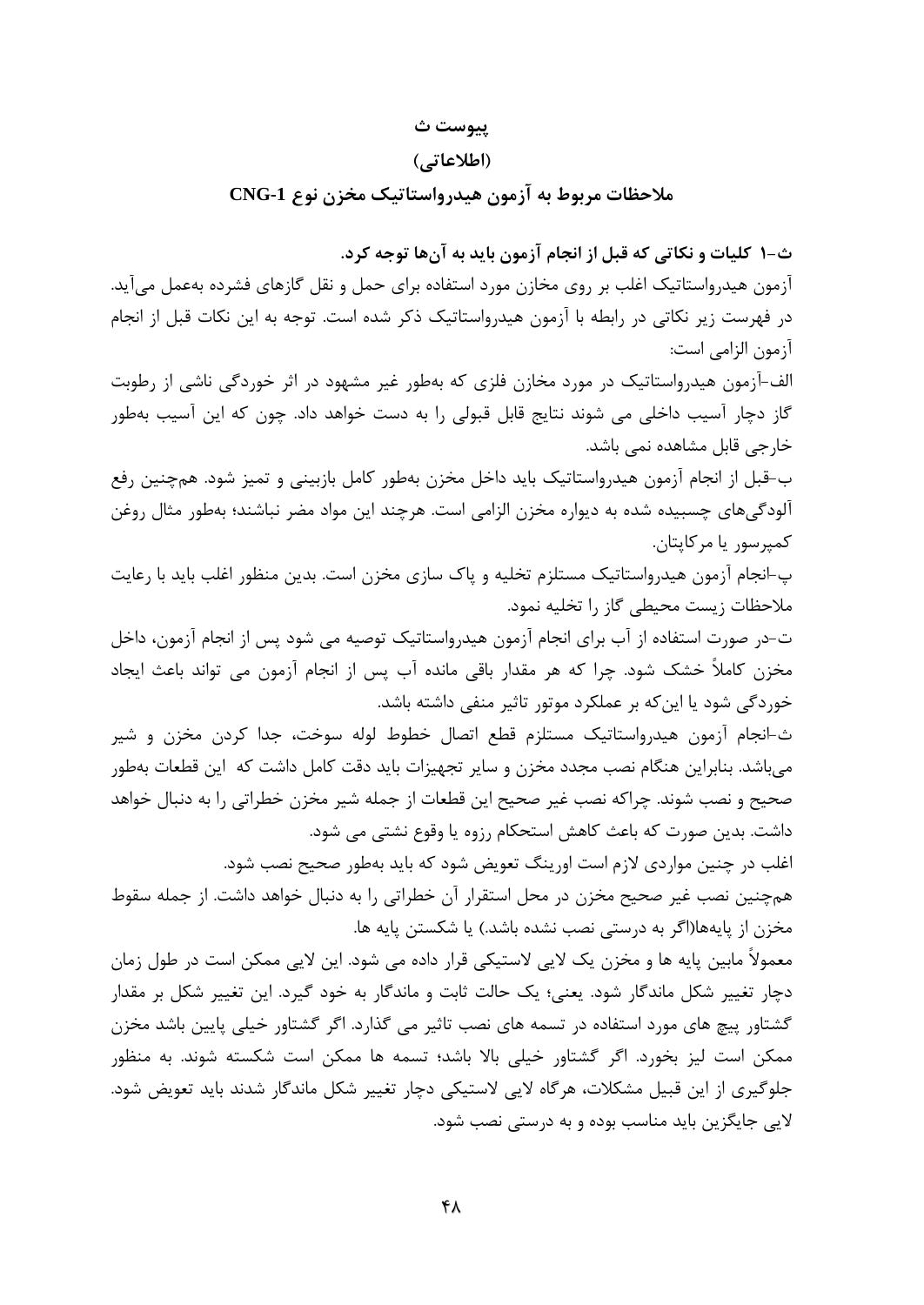نصب غیر صحیح خطوط لوله سوخت نیز خطراتی را به همراه خواهد داشت. از جمله نشتی یا لزوم تعويض اتصالات. بهعلاوه جدا كردن مخزن از خودرو، نصب مجدد يا انتقال آن به يا از محل بازرسي چشمي يا محل انجام آزمون هیدرواستاتیک نیز ممکن است با خطر سقوط مخزن و آسیب های ناشی از آن توام باشد. مانند آسیب وارده به رزوه ها.

ث-۲ رويه انجام و معيار آزمون

رویه انجام آرمون و معیارهای مربوطه باید مطابق بند ۱۱–۳ استاندارد ISO 6406:2005 باشد.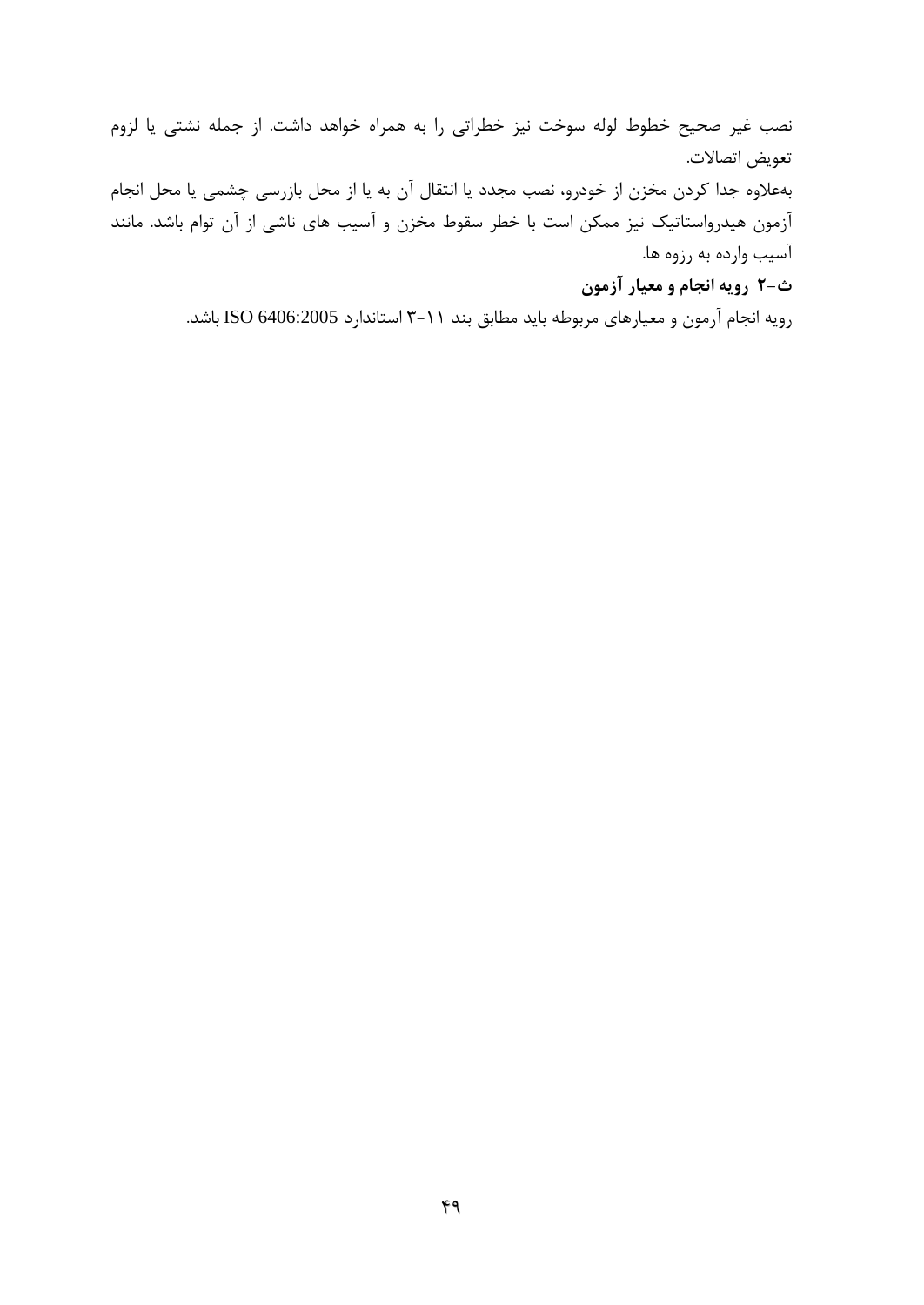#### پيوست ج

#### (اطلاعاتی)

### ماتریس(زمینه) مواد کامپوزیت

ج-١ كليات

در ساخت مخازن کامپوزیت از انواع مختلف الیاف و ساختارهای متفاوت کامپوزیت استفاده می شود. مواد کامپوزیت اشاره شده در این استاندارد ترکیبی از الیاف پیوسته محکم و یک زمینه(ماتریس) از جنس رزین می باشند که این ماتریس، الیاف را در جای خود نگه می دارد، بار(تنش) را انتقال داده و به حفاظت الیاف در برابر اثرات محیطی نیز کمک می کند. الیاف به روش خاصی روی مخزن قرار داده شده و جهت دهی می شوند که استحکام کافی را ایجاد نمایند. عموماً امروزه ترکیب های چند گانه ای از الیاف و رزین مورد استفاده قرار می گیرد. عملکرد این مواد کامپوزیت در حین کاربرد بهطور قابل توجه مختلف بوده و تبعیت اکید از راهنماهای اختصاصی سازنده، نقش بسيار مهمي در عملكرد طولاني مدت مخزن دارد. ج-۲ فرمولاسیون(ترکیب شیمیایی) رزین ج-٢-١ ايوكسي(اصلاح شده) اپوکسی مخلوطی از ترکیبات آلی است که وقتی پخته و سخت می شود؛ الیاف را در جای خود نگه داشته و از آنها در برابر اثرات محیطی محافظت می کند. ج-٢-٢ يلي استر يلي استر به لحاظ ظاهري و عملكردي شبيه به ايوكسي است. ج-٣ جنس الياف ج-٢-١ الياف شيشه الیاف شیشه یا همـان فایبر گــلاس نوع رایجی از مـواد تقــویتی است کـه در مــواد کامپوزیت بهکار می رود. این الیاف در یک ماتریس رزین کار گذاشته می شوند. بهدلیل استحکام کمتر این ترکیب، ضخامت ماده کامپوزیت بیشتر از ضخامتی است که در بند های ج-۳-۲ و ج-۳-۳ شرح داده شده است. ج-٣-٢ الياف آراميد الیاف آرامید، ماده مورد استفاده دیگری است که استحکام بالاتری نسبت به الیاف شیشه دارد. این بدین معنی است که به منظور ایجاد استحکام، ماده کمتری مورد نیاز بوده و بنابراین ضخامت لایه پیچیده شده كمتر خواهد شد. نرمي(شكل يذيري) الياف آراميد نسبت به الياف شيشه كمتر است. ج-۳-۳ کربن کربن ماده ای است با استحکام بسیار بالا که در حال حاضر استفاده تجاری داشته و کاربرد آن در مواد کامپوزیت، منجر به نازکتر و سبکتر شدن این مواد خواهد شد. البته این استحکام بالا به بهای از دست دادن شکل پذیری و مقاومت در برابر ضربه حاصل شده است. به منظور بهبود مقاومت در برابر ضربه و به

لحاظ ویژگی های کاربردی، معمولاً الیاف کربن به همراه الیاف شیشه بهکار برده می شوند. الیاف شیشه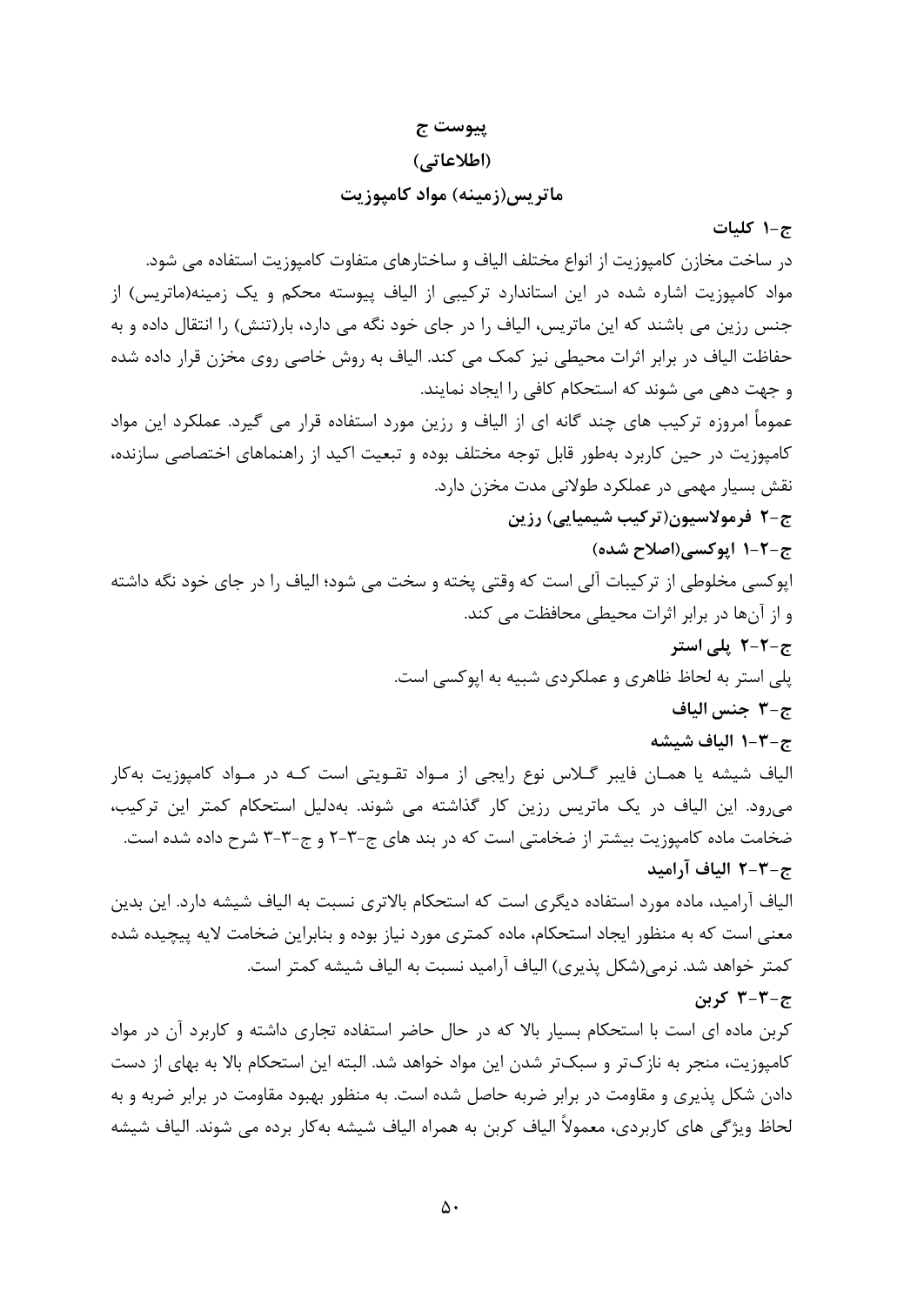ممکن است بهصورت یک لایه فدا شونده بر روی سطح بیرونی قرار گرفته یا این *ک*ه ممکن است با مواد در آميخته شوند.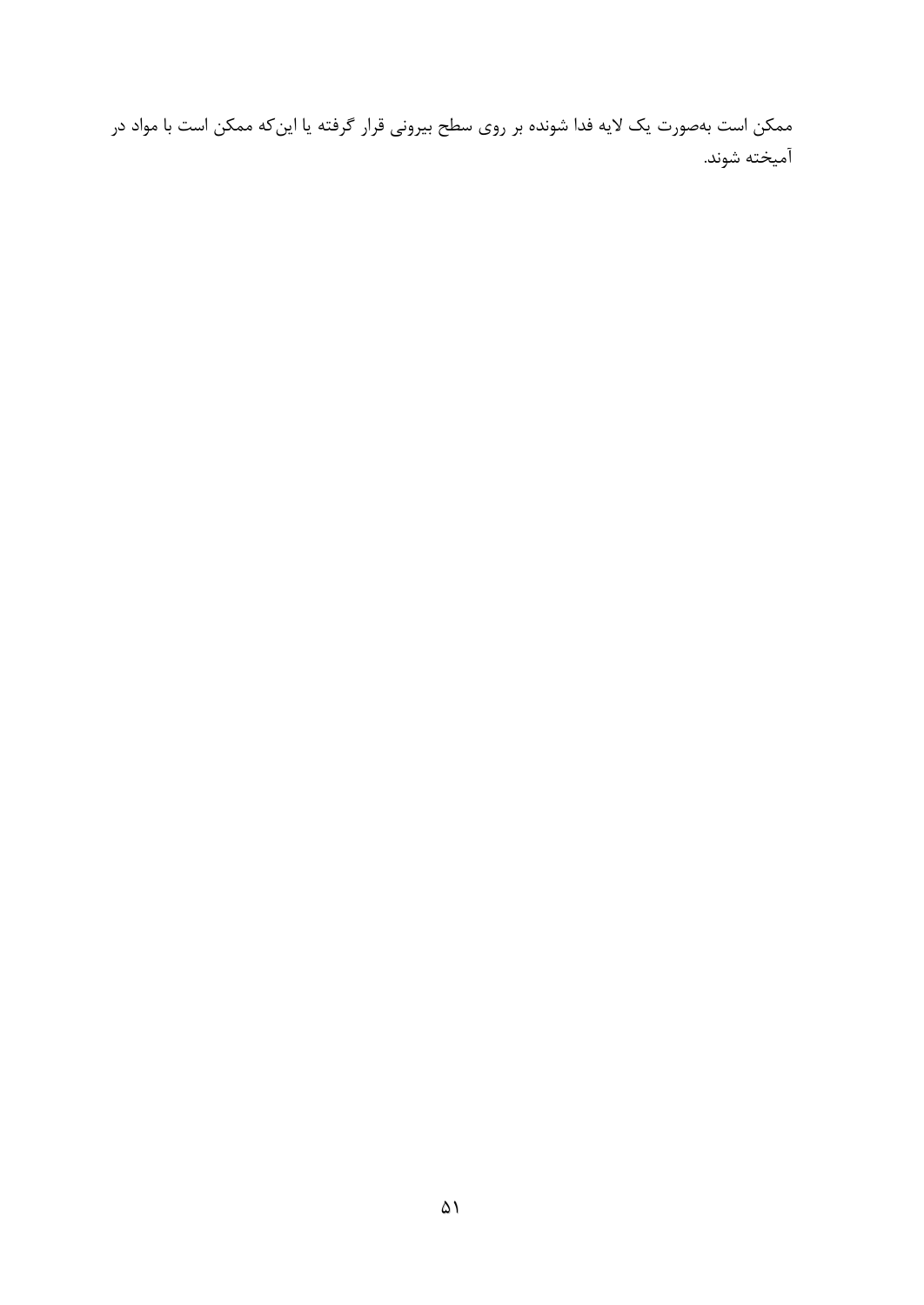## پيوست چ

(اطلاعاتی)

## دستورالعمل ترميم مخازن كامپوزيت

چ-۱ کلیات اصولاً هر سازنده مخزن مطابق بند ۲۶–۸ استاندارد ملی ایران شماره ۷۵۹۸: سال۱۳۸۹ باید برای مخازن تولیدی خود دستورالعمل و رویه بازرسی، ترمیم و معیارهای پذیرش هر آسیب را تهیه و ارائه نماید. در مواردی که چنین دستورالعملی وجود نداشته باشد؛ اطلاعات مندرج در این پیوست می تواند در چهارچوب استانداردهای طراحی، تولید و بهره برداری مخازن کامپوزیت بهصورت یک راهنمای اجمالی به منظور ترميم اين مخازن مورد استفاده قرار گيرد.

چ-۲ وسایل لازم برای ترمیم مخازن کامپوزیت

- سمباده نرم با درجه ۱۲۰
- ظرف جهت مخلوط اپوكسي
- رزين و سفت كننده مربوطه
	- دستمال ن*خی*
- –۔ برس جهت مالیدن ایوکسی به مخزن
	- قیچی



شکل چ۱-وسایل لازم برای ترمیم مخازن کامپوزیت

چ-۳ ترمیم مخازن کامپوزیت با آسیب سائیدگی مراحل انجام ترمیم به شرح زیر است: ١-ابتدا بايد قسمت آسيب ديده مخزن را با استفاده از دستمال نخى تميز نمود .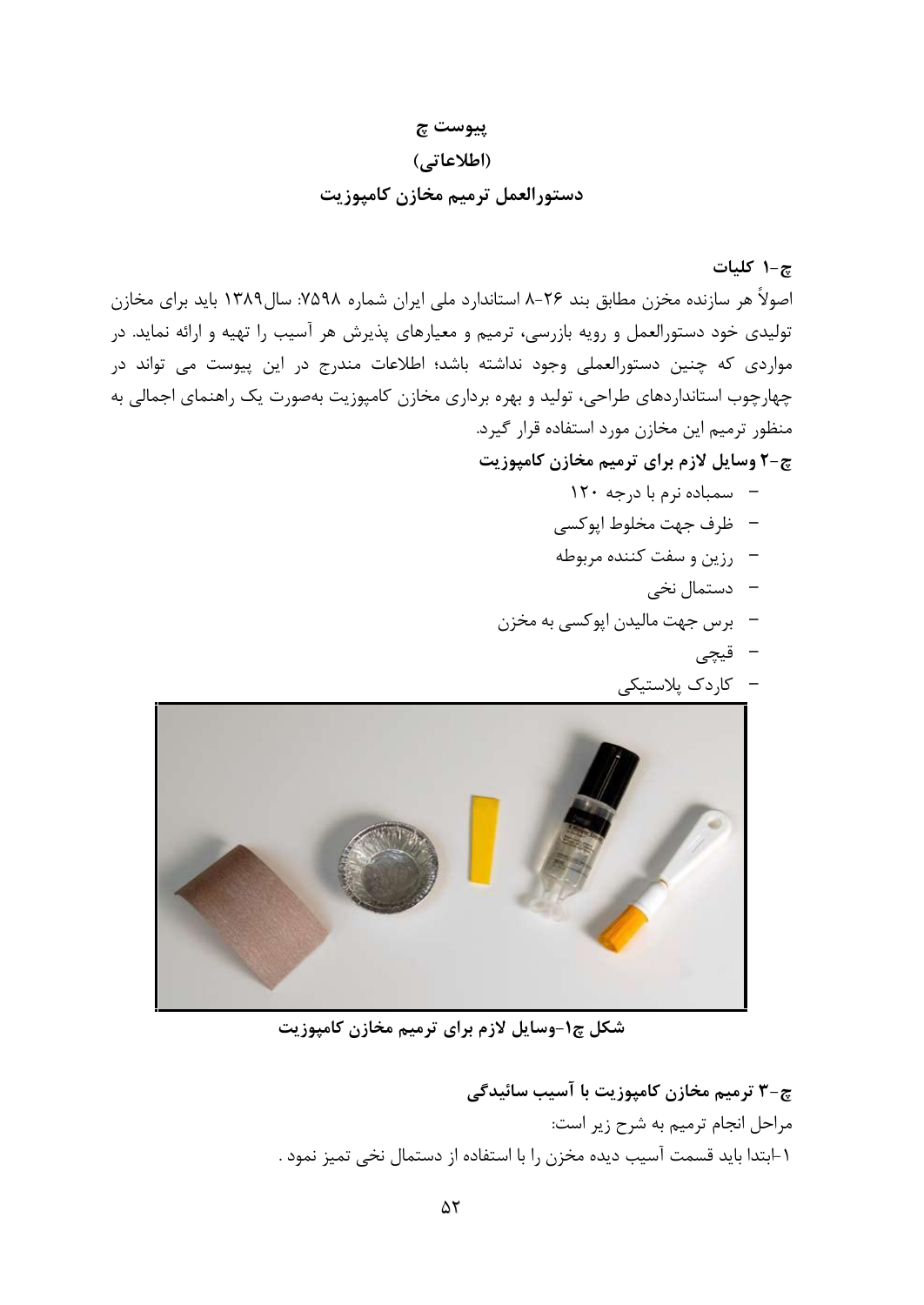۲- سیس سمباده را به آرامی و با فشار ملایم روی سطح آسیب دیده حرکت داد تا به خوبی مسطح شود. ۳-گرد و خاک و ذرات ریز به جا مانده از کشیدن سمباده را باید با استفاده از دستمال نخی کاملاً پاک نمود. ۴-اپوکسی و رزین را باید در درون ظرف ریخته و به خوبی مخلوط کرد. ۵-با استفاده از کاردک پلاستیکی باید مخلوط اپوکسی و رزین را به سطح خراب مخزن مالیده بهطوری که تمام قسمت آسیب دیده را بپوشاند. سپس باید منتظر شد تا کاملاً خشک شود. ۶-وقتی که محل مورد نظر کاملاً خشک شد؛ مجدداً محل را باید به آرامی سمباده کشید تا کاملاً صاف و صيقلى شود. ۷- با استفاده از رنگ اکریلیک براق بهصورت اسپری سطح مورد نظر را باید پوشش لعابی داد. سپس باید منتظر شد تا کاملاً خشک شود.

چ-۴ ترمیم مخازن با آسیب تورق و لایه لایه شدگی

١- ابتدا بايد قسمت لايه لايه شده را از انتها به وسيله قيچي جدا كرد(فقط قسمت رويه مخزن كه ضخامت زيادي ندارد.).

۲-در ادامه همانند مراحل گفته شده قبلی باید درز باز شده سطح مخزن را به مخلوط رزین و ایوکسی آغشته کرده و منتظر ماند تا مخلوط به خوبی وارد درز باز شده شود. سپس باید منتظر شد تا کاملاً خشک شود.